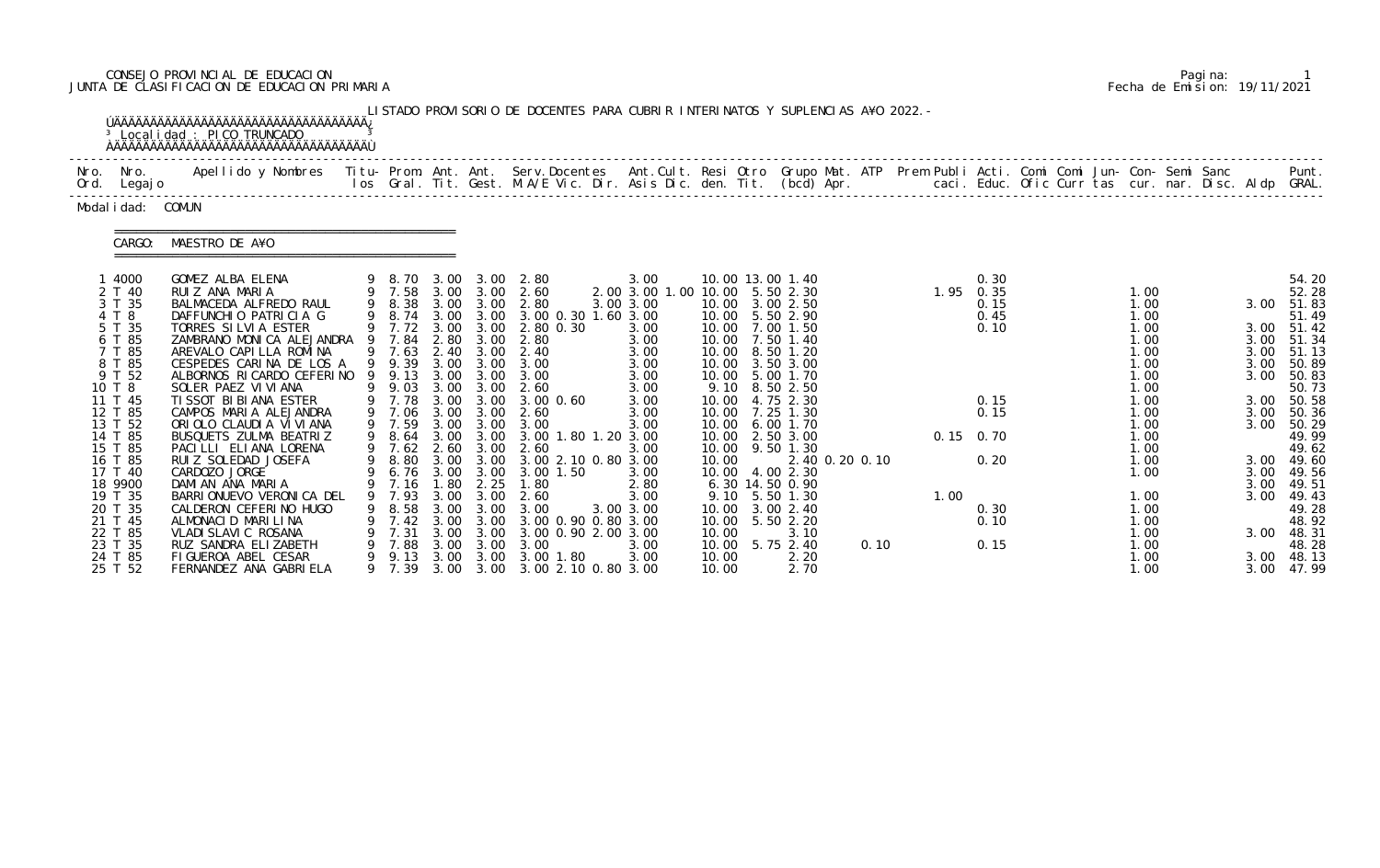## CONSEJO PROVINCIAL DE EDUCACION Pagina: 2 JUNTA DE CLASIFICACION DE EDUCACION PRIMARIA Fecha de Emision: 19/11/2021

|              |                                                                                                                                             | <sup>3</sup> Localidad : PICO TRUNCADO                                                                                                                                                                                                                                                                                            |   |                                                                                                                                      |                                              |                                                                                                                                 | LISTADO PROVISORIO DE DOCENTES PARA CUBRIR INTERINATOS Y SUPLENCIAS A¥O 2022. -                                                                                                                                   |                                                                                                      |                                                                                                |                                                                                                                                                                                          |      |                                                                              |  |                                                                                                        |               |                                      |                                                                                                                   |
|--------------|---------------------------------------------------------------------------------------------------------------------------------------------|-----------------------------------------------------------------------------------------------------------------------------------------------------------------------------------------------------------------------------------------------------------------------------------------------------------------------------------|---|--------------------------------------------------------------------------------------------------------------------------------------|----------------------------------------------|---------------------------------------------------------------------------------------------------------------------------------|-------------------------------------------------------------------------------------------------------------------------------------------------------------------------------------------------------------------|------------------------------------------------------------------------------------------------------|------------------------------------------------------------------------------------------------|------------------------------------------------------------------------------------------------------------------------------------------------------------------------------------------|------|------------------------------------------------------------------------------|--|--------------------------------------------------------------------------------------------------------|---------------|--------------------------------------|-------------------------------------------------------------------------------------------------------------------|
| Nro.<br>Ord. | Nro.<br>Legaj o                                                                                                                             | Apellido y Nombres - Titu- Prom. Ant. Ant. Serv.Docentes - Ant.Cult. Resi Otro Grupo Mat. ATP Prem Publi Acti. Comi Comi Jun- Con- Semi Sanc - - - Punt.<br>Ios Gral. Tit. Gest. M.A/E Vic. Dir. Asis Dic. den. Tit. (bcd) Apr. -                                                                                                 |   |                                                                                                                                      |                                              |                                                                                                                                 |                                                                                                                                                                                                                   |                                                                                                      |                                                                                                |                                                                                                                                                                                          |      |                                                                              |  |                                                                                                        |               |                                      |                                                                                                                   |
|              | CARGO:                                                                                                                                      | MAESTRO DE A¥O                                                                                                                                                                                                                                                                                                                    |   |                                                                                                                                      |                                              |                                                                                                                                 |                                                                                                                                                                                                                   |                                                                                                      |                                                                                                |                                                                                                                                                                                          |      |                                                                              |  |                                                                                                        |               |                                      |                                                                                                                   |
|              | 26 T 35<br>27 T 40<br>28 T 35<br>29 T 45<br>30 T 8<br>31 T 45<br>32 T 52<br>33 T 7<br>34 T 52<br>35 T 35<br>36 T 35<br>37 T 45<br>38 T 35   | CASTA¥INO MARIA CRISTINA<br>VARGAS MARIA ROSARIO<br>BARROSO CLAUDIA CARINA<br>DI AZ NORA ANDREA<br>RODRI GUEZ MARI ANA<br>MEDINA MARIA DEL ROSARIO<br>LLAMPA SENOVIA IGNACIA<br>GOMEZ ROSA MALVA<br>VARGAS CARLOS ALBERTO<br>ANCE MORENO ROSANA P<br>CANALE JESSI CA SI LVANA<br>ARGUMOZA MARIO ROQUE<br>CARRIZO LORENA ALEJANDRA | 9 | 9 7.55<br>9 7.22 3.00 3.00<br>9 7.30 3.00 3.00<br>9 7.86<br>9 6.04<br>8.86<br>9 8.66<br>9 8.29<br>9 8.22 3.00 3.00<br>9 7.73<br>8.14 | 3.00<br>3.00<br>3.00<br>1.40                 | 3.00 3.00<br>3.00<br>3.00 3.00<br>3.00 3.00<br>3.00<br>3.00<br>1.75                                                             | 1.60 1.20 0.80 3.00<br>9 8.35 3.00 3.00 2.80 2.70<br>3.00 0.60<br>3.00<br>9 7.85 3.00 3.00 3.00 1.50 0.80 3.00<br>3.00 0.90<br>3.00 2.10 0.80 3.00<br>2.40<br>2.60<br>3.00 3.00 3.00 0.30<br>3.00<br>3.00<br>1.40 | 3.00<br>3.00<br>3.00<br>3.00<br>1.20 1.43<br>1.15<br>3.00<br>3.00<br>3.00<br>3.00                    | 10.00<br>10.00<br>10.00<br>10.00<br>10.00<br>10.00<br>10.00<br>10.00<br>10.00                  | 10.00 5.50 1.40<br>10.00 2.50 2.30<br>2.25 2.30<br>6.501.60<br>1.25 3.00 0.50<br>4.25 2.00<br>2.90<br>4.00 3.00<br>4.00 1.30<br>2.80<br>1.50 1.70<br>10.00 3.75 2.90<br>10.00 10.00 0.70 | 0.10 | 0.45<br>0.10<br>0.15<br>0.45<br>0.10<br>0.10<br>0.25<br>0.15<br>0.10<br>0.05 |  | 1.00<br>1.00<br>1.00<br>1.00<br>1.00<br>1.00<br>1.00<br>1.00<br>1.00<br>1.00<br>1.00<br>1.00           | $1.00$ $0.20$ | 3.00<br>3.00<br>3.00<br>3.00<br>3.00 | 47.70<br>47.65<br>47.57<br>47.55<br>47.35<br>47.11<br>46.94<br>46.89<br>46.71<br>46.64<br>46.57<br>46.48<br>46.44 |
|              | 39 T 40<br>40 T 52<br>41 T 40<br>42 T 85<br>43 T 52<br>44 T 40<br>45 T 8<br>46 TAD 5<br>47 T 52<br>48 T 40<br>49 T 45<br>50 T 52<br>51 T 40 | PORFIRIO LUCIANA<br>DIAZ DOJORTI ELIANA N<br>PAEZ CAROLA ETHEL<br>LOPEZ LUCIA ESTER<br>MOLINA ROXANA VIVIANA<br>ARANDA GRACIELA I SABEL<br>ANDRADE HERMINIA DEL C<br>SAJAMA NORA ADRIANA<br>FERNANDEZ NELSON ARIEL<br>GOMEZ MARIA ANGELICA<br>VI LLAFA¥EZ CECI LI A<br>ALDERETE RAMON ANTONIO<br>ARABEL DARIO MARCELO             | 9 | 9 8.30<br>9 8.19<br>9 7.48<br>9 7.64<br>9 7.61 3.00 3.00<br>7.59<br>6.79<br>7.88<br>7.53<br>7.04<br>6.75<br>9 7.92                   | 3.00<br>3.00<br>3.00<br>3.00<br>3.00<br>3.00 | 3.00 3.00<br>3.00 3.00<br>6.22 3.00 3.00<br>3.00 3.00<br>2.80 3.00<br>3.00<br>3.00<br>3.00<br>3.00<br>3.00<br>3.00<br>2.80 3.00 | 3.00 0.60<br>3.00 1.50<br>3.00<br>3.00<br>2.80<br>3.00 2.40<br>3.00 0.90<br>3.00<br>3.00<br>3.00<br>3.00 1.20<br>3.00 0.90<br>3.00                                                                                | 0.85<br>3.00<br>3.00<br>3.00<br>3.00<br>3.00<br>3.00<br>3.00<br>3.00<br>2.80<br>3.00<br>3.00<br>3.00 | 10.00<br>10.00<br>10.00<br>10.00<br>10.00<br>10.00<br>10.00<br>9.10<br>10.00<br>10.00<br>10.00 | 10.00 3.50 1.70<br>2.00 2.50<br>$6.25$ 1.60<br>4.75 1.90<br>2.25 1.40<br>10.00  1.50  2.40<br>3.00 2.00<br>1.50 2.20 0.10<br>1.00 1.70<br>4.25 2.80<br>3.00 2.20<br>2.60<br>4.00 1.50    |      | 0.35<br>0.10<br>0.10<br>0.15<br>0.15<br>0.15                                 |  | 1.00<br>1.00<br>1.00<br>1.00<br>1.00<br>1.00<br>1. 00<br>1. 00<br>1.00<br>1.00<br>1.00<br>1.00<br>1.00 |               | 2.00<br>3.00<br>3.00<br>3.00<br>3.00 | 46.30<br>46.19<br>46.17<br>46.13<br>45.99<br>45.91<br>45.64<br>45.59<br>45.58<br>45.48<br>45.44<br>45.40<br>45.37 |

|  | Pagi na: |                              |
|--|----------|------------------------------|
|  |          | Fecha de Emision: 19/11/2021 |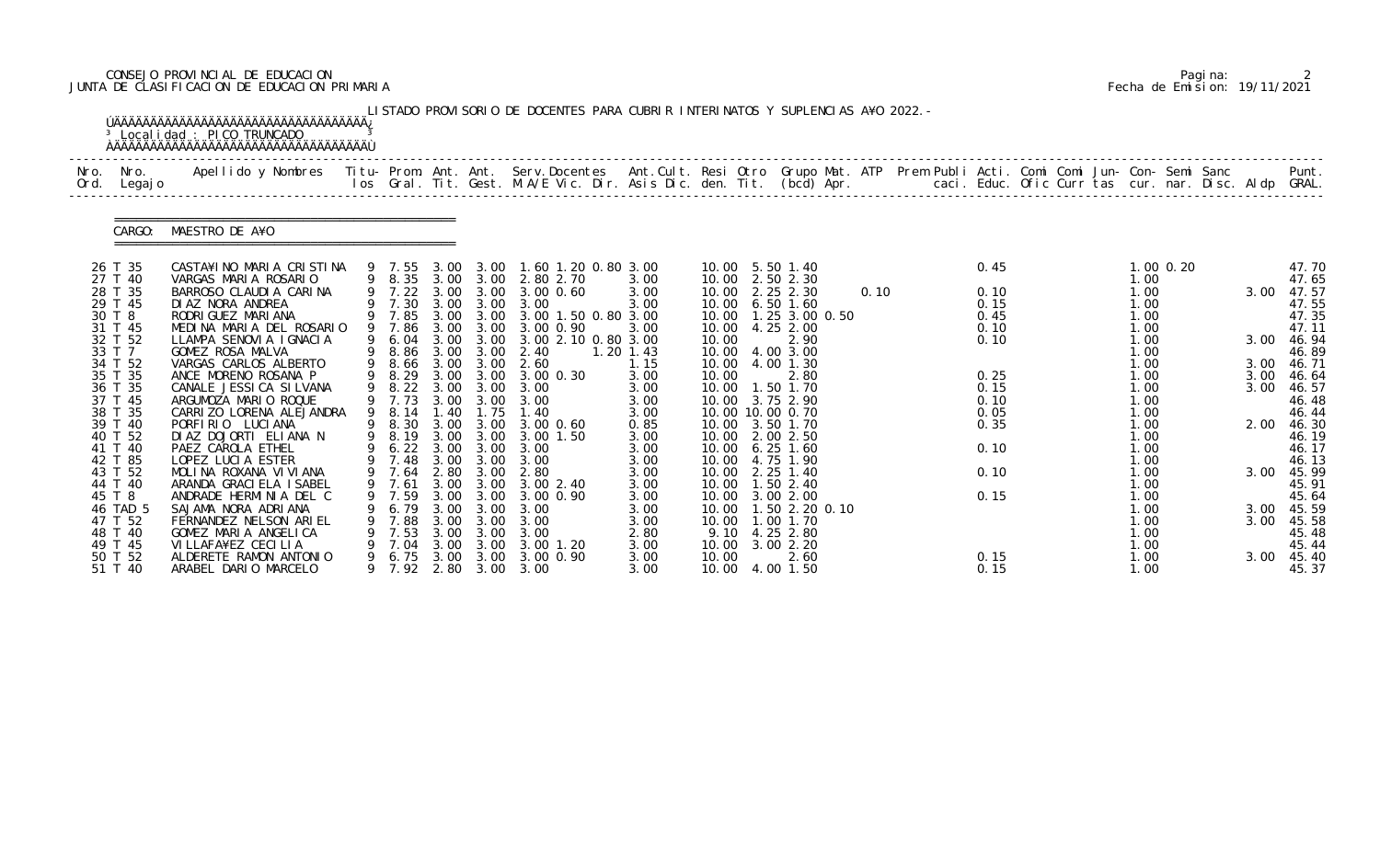## CONSEJO PROVINCIAL DE EDUCACION Pagina: 3 JUNTA DE CLASIFICACION DE EDUCACION PRIMARIA Fecha de Emision: 19/11/2021

| Nro.<br>Ord. | Nro.<br>Legaj o     | .Apellido y Nombres  Titu- Prom. Ant. Ant.  Serv.Docentes  Ant.Cult. Resi Otro  Grupo Mat. ATP  Prem Publi Acti. Comi Comi Jun- Con- Semi Sanc              Punt.<br>Ios Gral. Tit. Gest. M.A/E Vic. Dir. Asis Dic. den. Tit. (bc |   |              |              |              |                                                        |              |                |                             |      |      |          |              |      |            |                |
|--------------|---------------------|-----------------------------------------------------------------------------------------------------------------------------------------------------------------------------------------------------------------------------------|---|--------------|--------------|--------------|--------------------------------------------------------|--------------|----------------|-----------------------------|------|------|----------|--------------|------|------------|----------------|
|              | CARGO:              | MAESTRO DE A¥O                                                                                                                                                                                                                    |   |              |              |              |                                                        |              |                |                             |      |      |          |              |      |            |                |
|              | 52 T 45             | MASH NADIA YAQUELIN                                                                                                                                                                                                               |   |              |              |              | 9 8.14 3.00 3.00 3.00                                  | 3.00         |                | 10.00 2.50 2.50             |      | 0.15 |          | 1.00         |      |            | 45.29          |
|              | 53 T 40             | COLIBORO MONICA MERCEDES                                                                                                                                                                                                          |   | 9 6.89       |              |              | 2. 20 2. 75 2. 20                                      | 3.00         |                | 10.00 6.50 1.10 0.30        | 0.30 |      |          | 1.00         |      |            | 45.24          |
|              | 54 T 85<br>55 T 52  | SOSA MIRTA SOLEDAD<br>STUDER MARIO OSCAR                                                                                                                                                                                          |   |              |              |              | 9 7.24 2.40 3.00 2.40<br>9 7.15 3.00 3.00 3.00         | 3.00<br>3.00 | 10.00<br>10.00 | 6.00 1.20<br>2.90           |      | 0.10 |          | 1.00<br>1.00 |      | 3.00       | 45.24<br>45.15 |
|              | 56 T 40             | SANCHEZ SILVIA BEATRIZ                                                                                                                                                                                                            |   |              |              |              | 9 6.22 3.00 3.00 3.00 1.80                             | 3.00         | 10.00          | 3.00                        |      | 0.10 |          | 1.00         |      | 2.00       | 45.12          |
|              | 57 T 52             | FLORES ALBA BEATRIZ                                                                                                                                                                                                               |   |              |              |              | 9 7.60 3.00 3.00 3.00 1.50 1.20 3.00                   |              |                | 10.00  1.00  2.90           |      | 0.40 |          | 1.00         | 1.50 |            | 45.10          |
|              | 58 T 52             | QUIROGA MYRIAM ESTER                                                                                                                                                                                                              |   |              |              |              | 9 6.86 3.00 3.00 3.00 2.10                             | 3.00         | 10.00          | 1.003.00                    |      | 0.10 |          | 1.00         |      |            | 45.06          |
|              | 59 T 52             | FERNANDEZ ANGEL OSCAR                                                                                                                                                                                                             |   | 9 7.39       |              | 3.00 3.00    | 3.00 0.60 2.40 3.00                                    |              | 10.00          | 2.60                        |      |      |          | 1.00         |      |            | 44.99          |
|              | 60 T 52             | PAZ MARIA CRISTINA                                                                                                                                                                                                                |   |              |              |              | 9 7.50 3.00 3.00 3.00                                  | 3.00         | 10.00          | 2.40                        |      |      |          | 1.00         |      | 3.00       | 44.90          |
|              | 61 T 8              | CARRIZO SANDRA VIVIANA                                                                                                                                                                                                            |   |              |              |              | 9 6.12 3.00 3.00 3.00 1.20 1.60 3.00                   |              | 10.00          | 1.00 2.80                   |      | 0.15 |          | 1.00         |      |            | 44.87          |
|              | 62 T 40             | ROSSI ANDREA FABIANA                                                                                                                                                                                                              |   | 9 6.86       |              |              | 3.00 3.00 3.00 3.00                                    | 3.00         | 10.00          | 3.00                        |      |      |          | 1.00         |      |            | 44.86          |
|              | 63 TAD 5<br>64 T 35 | ARGUMOZA ANGELA BEATRIZ<br>PANOZO GLORIA BEATRIZ                                                                                                                                                                                  |   | 9 7.54       |              |              | 9 6.59 3.00 3.00 3.00<br>3.00 3.00 3.00 1.80 0.40 3.00 | 3.00         | 10.00<br>10.00 | 3.00<br>2.60 0.30           |      | 0.20 |          | 1.00<br>1.00 |      | 3.00 44.79 | 44.64          |
|              | 65 T 45             | CASAS ROSA LILIANA                                                                                                                                                                                                                |   | 9 7.89       |              | 3.00 3.00    | 3.00                                                   | 3.00         | 10.00          | 2.00 2.40                   |      | 0.15 | 0.101.00 |              |      |            | 44.54          |
|              | 66 T 52             | PAI LLAMAN SUSANA NOEMI                                                                                                                                                                                                           |   |              |              |              | 9 7.65 3.00 3.00 3.00                                  | 3.00         | 10.00          | 1.70                        |      | 0.10 |          | 1.00         |      | 3.00 44.45 |                |
|              | 67 T 85             | ARCE MARIA DANIELA                                                                                                                                                                                                                |   | 9 7.38       |              | 2.40 3.00    | 2.40                                                   | 3.00         | 10.00          | 5.00 1.20                   |      |      |          | 1.00         |      |            | 44.38          |
|              | 68 T 35             | HERBAS PABLO EMILIANO                                                                                                                                                                                                             |   |              |              |              | 9 7.54 2.60 3.00 2.60                                  | 3.00         |                | 10.00  1.25  1.30           |      |      |          | 1.00         |      | 3.00 44.29 |                |
|              | 69 T 35             | ARABEL RITA JAQUELINA                                                                                                                                                                                                             |   |              |              |              | 9 7.36 3.00 3.00 2.80                                  | 1.60         |                | 10.00 5.00 1.40             |      | 0.10 |          | 1.00         |      |            | 44.26          |
|              | 70 T 85             | ROBLES SILVIA ALEJANDRA                                                                                                                                                                                                           |   |              |              |              | 9 6.06 3.00 3.00 3.00                                  | 3.00         |                | 10.00 4.00 2.20             |      |      |          | 1.00         |      |            | 44.26          |
|              | 71 T 52             | SOSA MARIA EUGENIA                                                                                                                                                                                                                |   | 7. 18        | . 80         | 2.50         | 2.00                                                   | 3.00         | 10.00          | 3.75 1.00                   |      |      |          | 1.00         |      | 3.00 44.23 |                |
|              | 72 T 35             | SULETA LUZ ALEJANDRA                                                                                                                                                                                                              |   | 7.61         | 3.00         | 3.00         | 3.00                                                   | 2.95         | 10.00          | 2.50 1.90 0.10              |      | 0.15 |          | 1.00         |      |            | 44.21          |
|              | 73 T 40             | VELASQUEZ MARTINA ROSA                                                                                                                                                                                                            |   | 6.81         | 3.00         | 3.00         | 3.00                                                   | 2.60         | 10.00          | 4.00 1.70                   |      |      |          | 1.00         |      |            | 44.11          |
|              | 74 8862<br>75 T 52  | PAVON YANINA ESTER<br>MANSILLA CECILIA                                                                                                                                                                                            |   | 8.03<br>7.57 | 2.80<br>2.20 | 3.00<br>2.75 | 2.40<br>2.20                                           | 2.65         | 10.00<br>10.00 | 5.00 1.20<br>2.00 1.10 0.20 |      |      |          |              |      | 3.00 44.02 | 44.08          |
|              | 76 TAD 5            | MORENO YOLANDA DEL CARMEN                                                                                                                                                                                                         |   | 5.94         | 3.00         | 3.00         | 3.00                                                   | 3.00<br>3.00 | 10.00          | 3.00                        |      | 0.05 |          | 1.00<br>1.00 |      | 3.00       | 43.99          |
|              | 77 T 8              | SEGOVIA SILVIA BEATRIZ                                                                                                                                                                                                            | 9 | 8.70         | 3.00         | 3.00         | 2.80                                                   | 2.15         | 9.80           | 1.40                        |      |      |          | 1.00         |      | 3.00       | 43.85          |

|  | Pagi na: |                              |
|--|----------|------------------------------|
|  |          | Fecha de Emision: 19/11/2021 |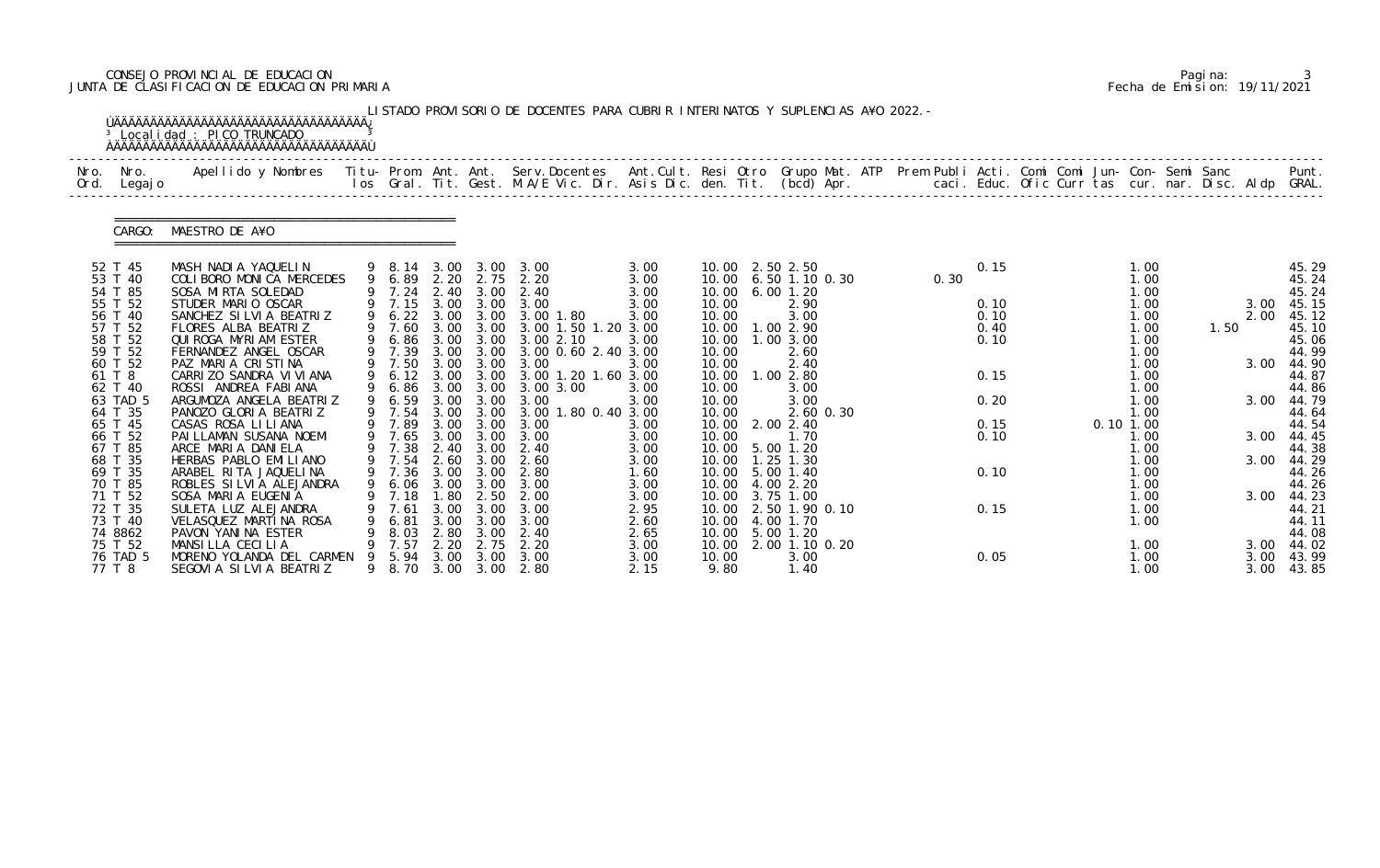## CONSEJO PROVINCIAL DE EDUCACION Pagina: 4 JUNTA DE CLASIFICACION DE EDUCACION PRIMARIA Fecha de Emision: 19/11/2021

|              |                                               | <sup>3</sup> Localidad : PICO TRUNCADO<br><b>AAAAAAAAAAAAAAAAAAAAAAAAAAAAAAAAAAAA</b>                                                          |                                      |                              |                                        | LISTADO PROVISORIO DE DOCENTES PARA CUBRIR INTERINATOS Y SUPLENCIAS A¥O 2022. -                                                |                                   |                         |                                                                                 |      |              |  |                              |  |              |                                  |
|--------------|-----------------------------------------------|------------------------------------------------------------------------------------------------------------------------------------------------|--------------------------------------|------------------------------|----------------------------------------|--------------------------------------------------------------------------------------------------------------------------------|-----------------------------------|-------------------------|---------------------------------------------------------------------------------|------|--------------|--|------------------------------|--|--------------|----------------------------------|
| Nro.<br>Ord. | Nro.<br>Legaj o                               | Apellido y Nombres - Titu- Prom. Ant. Ant. Serv.Docentes - Ant.Cult. Resi Otro Grupo Mat. ATP - Prem Publi Acti. Comi Comi Jun- Con- Semi Sanc |                                      |                              |                                        | los Gral. Tit. Gest. M.A/E Vic. Dir. Asis Dic. den. Tit. (bcd) Apr.       caci. Educ. Ofic Curr tas cur. nar. Disc. Aldp GRAL. |                                   |                         |                                                                                 |      |              |  |                              |  |              | Punt.                            |
|              | CARGO:                                        | MAESTRO DE A¥O                                                                                                                                 |                                      |                              |                                        |                                                                                                                                |                                   |                         |                                                                                 |      |              |  |                              |  |              |                                  |
|              | 78 T 45<br>79 T 52<br>80 8760                 | GATICA LLANOS KARINA<br>VARELA ANALIA VIVIANA<br>FIGUEROA MARIA ALEJANDRA                                                                      | 9 7.54<br>9 7.41                     | 3.00                         | 3.00                                   | 9 8.50 3.00 3.00 3.00<br>3.00<br>3.00 3.00 3.00                                                                                | 3.00<br>3.00<br>3.00              |                         | 9.80 1.00 1.90 0.50<br>10.00 2.25 2.00<br>8.40 3.75 2.20                        |      | 0.10         |  | 1.00<br>1.00<br>1.00         |  |              | 43.80<br>43.79<br>43.76          |
|              | 81 T 52<br>82 T 35<br>83 T 8<br>84 505        | GIGENA SERGIO GONZALO<br>SANTI BA¥EZ GONZALEZ<br>GONZALEZ SOFIA DEL CARMEN 9 7.42 3.00<br>JARA NORMA BEATRIZ                                   | 9 7.76<br>9 7.97<br>9 7.77           | 3.00                         | 3.00 3.00<br>3.00<br>3.00<br>3.00 3.00 | 2.60<br>3.00<br>3.00<br>2.20                                                                                                   | 3.00<br>3.00<br>3.00<br>3.00      |                         | 10.00  1.00  1.30<br>10.00 2.00 1.50<br>10.00 2.50 1.60<br>10.00 3.00 1.10 0.90 |      | 0.10<br>0.30 |  | 1.00<br>1.00<br>1.00         |  | 2.00         | 43.66<br>43.57<br>43.52<br>43.27 |
|              | 85 T 8<br>86 T45<br>87 TAD 5<br>88 T 52       | GARBOWSKI SONIA ALEJANDRA 9<br>VAZQUEZ GRETA CAROLA<br>GOMEZ CINTIA PAOLA<br>LAYUS HECTOR MARCELO                                              | 7.91<br>9 8.40<br>9 9.05<br>9 7.05   | 3.00<br>1.80<br>2.20<br>3.00 | 3.00<br>2.25<br>3.00                   | 3.00 1.50<br>2.25 2.00<br>2.00<br>3.00                                                                                         | 2.25<br>2.80<br>1.60<br>2.15      | 10.00<br>10.00          | 2.50<br>10.00 5.00 1.00<br>7.00 3.00 2.00<br>1.70                               | 0.10 | 0.10         |  | 1.00<br>1.00<br>2.00<br>1.00 |  | 3.00<br>3.00 | 43.26<br>43.25<br>43.20<br>42.90 |
|              | 89 TAD 5<br>90 T 52<br>91 T 8<br>92 6934      | ARGUMOZA VANESA ALEJANDRA<br>MARCOVICH SILVIA MABEL<br>ORME¥O JORGE NICOLAS<br>PEREZ NATALIA VERONICA                                          | 9 7.83<br>9 6.16<br>9 7.09<br>9 8.93 | 2.60<br>1.60<br>3.00         | 2.75<br>1.75<br>3.00                   | 2.00<br>1.60<br>3.00<br>3.00 3.00 0.80                                                                                         | 3.00<br>1.20<br>1.20 3.00<br>3.00 | 9.80                    | 7.70 2.50 1.10<br>10.00 6.50 0.80<br>2.40<br>10.00 3.75 0.40                    | 0.10 | 0.10<br>0.30 |  | 1.00<br>1.00<br>1.00         |  | 3.00<br>3.00 | 42.68<br>42.61<br>42.49<br>42.18 |
|              | 93 T 8<br>94 T 52<br>95 10248                 | SIGLER NORMA SOLEDAD<br>BARQUIN MARIA DEL CARMEN<br>DELGADO ANDREA DEL CARMEN                                                                  | 9 8.05<br>9 7.75<br>9 8.05           | 1.40<br>3.00<br>1.40         | 1.75<br>3.00<br>2.00                   | 1.50<br>3.00<br>1.60                                                                                                           | 2.85<br>2.00<br>1.90              |                         | 8.40 4.50 0.70<br>10.00  1.50  1.90<br>10.00 4.00 0.70                          |      |              |  | 1.00<br>1.00                 |  | 3.00<br>3.00 | 42.15<br>42.15<br>41.65          |
|              | 96 4258<br>97 T 8<br>98 T 8<br>99 5210        | GONZALEZ SUSANA CARINA<br>ARCE PATRICIA ESTER<br>AHUMADA CLAUDIA MABEL<br>CUEVAS CLAUDIA LILIANA                                               | 9 8.27<br>7. 36<br>6.61<br>7.30      | 3.00<br>3.00<br>3.00         | 3.00 3.00<br>3.00<br>3.00<br>3.00      | 2.00<br>3.00<br>3.00 0.90<br>3.00                                                                                              | 3.00<br>3.00<br>1.35<br>3.00      | 10.00<br>10.00<br>10.00 | 10.00  1.75  1.00  0.40<br>2.00<br>2.90 0.70<br>1.25 1.90                       |      | 0.05<br>0.10 |  | 1.00<br>1.00                 |  |              | 41.47<br>41.46<br>41.46<br>41.45 |
|              | 100 T 40<br>101 T 45<br>102 10112<br>103 6667 | VILLEGAS ROMINA MARICEL<br>GONZALEZ CRISTIAN MAURO<br>YACANTE WALDO ARBUES<br>ASTRADA MARIANA CLAUDIA                                          | 8.21<br>7.40<br>7.92<br>8.45         | 2.60<br>2.60<br>1.60<br>3.00 | 2.75<br>3.00<br>2.00<br>3.00           | 2.60<br>2.70<br>1.60<br>3.00                                                                                                   | 2.90<br>1.70<br>1.25<br>0.25      | 10.00<br>10.00          | 1.00 1.30<br>2.50 1.30<br>10.00 4.00 0.80<br>10.00 2.75 1.70                    |      |              |  | 1.00<br>1.00                 |  | 3.00         | 41.36<br>41.20<br>41.17<br>41.15 |

|  | Pagi na: |                              |
|--|----------|------------------------------|
|  |          | Fecha de Emision: 19/11/2021 |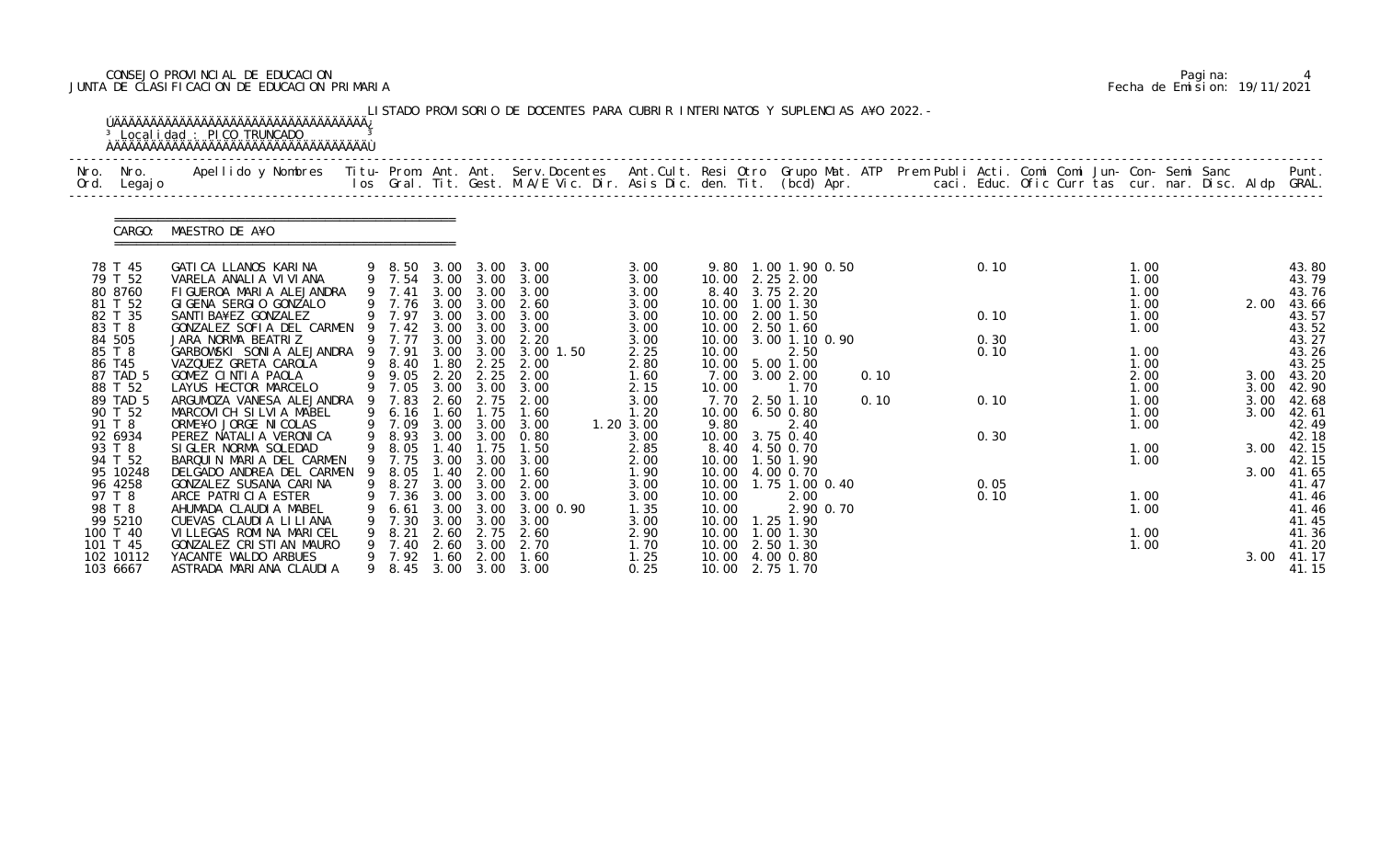## CONSEJO PROVINCIAL DE EDUCACION Pagina: 5 JUNTA DE CLASIFICACION DE EDUCACION PRIMARIA Fecha de Emision: 19/11/2021

| Nro.<br>Ord.                                                                                                                                                       | Nro.<br>Legaj o                                               |                                                                                                                                                                                                                                                                                                                                                                                                                 |         |                                                                                                                                            |                                                                                                              |                                                                                                                           |                                                                                                                                                    |                                                                                                                                   |                                                                                                                                      |      |                                                                                                                                                                                        |      |                      |  |                                                                                                              |  |                                      |                                                                                                                                              |
|--------------------------------------------------------------------------------------------------------------------------------------------------------------------|---------------------------------------------------------------|-----------------------------------------------------------------------------------------------------------------------------------------------------------------------------------------------------------------------------------------------------------------------------------------------------------------------------------------------------------------------------------------------------------------|---------|--------------------------------------------------------------------------------------------------------------------------------------------|--------------------------------------------------------------------------------------------------------------|---------------------------------------------------------------------------------------------------------------------------|----------------------------------------------------------------------------------------------------------------------------------------------------|-----------------------------------------------------------------------------------------------------------------------------------|--------------------------------------------------------------------------------------------------------------------------------------|------|----------------------------------------------------------------------------------------------------------------------------------------------------------------------------------------|------|----------------------|--|--------------------------------------------------------------------------------------------------------------|--|--------------------------------------|----------------------------------------------------------------------------------------------------------------------------------------------|
|                                                                                                                                                                    | CARGO:                                                        | MAESTRO DE A¥O                                                                                                                                                                                                                                                                                                                                                                                                  |         |                                                                                                                                            |                                                                                                              |                                                                                                                           |                                                                                                                                                    |                                                                                                                                   |                                                                                                                                      |      |                                                                                                                                                                                        |      |                      |  |                                                                                                              |  |                                      |                                                                                                                                              |
| 104 T 35<br>105 T 35<br>106 3688<br>107 T 85<br>108 T 35<br>110 T 35<br>111 T 8<br>112 T 85<br>113 T 40<br>114 T 40<br>115 T 8<br>116 T 40<br>117 0124<br>118 T 45 | 109 T 40<br>119 10699                                         | FLORES SILVIA MARIANA<br>OJEDA CARLOS FRANCISCO<br>FIGUEROA IRIS MARIA<br>ALMEIDA PATRICIA CLAUDIA<br>CASAS RAUL HERNAN<br>FILIPIGH MAGDALENA<br>RUFINO VALERIA SOLEDAD<br>CORVALAN MYRIAM GRACIELA<br>ALBORNOZ ROSSANA ELOISA R<br>PEREZ CELESTE FABIANA<br>ORELLANA RAQUEL HAYDEE<br>LOPEZ TOLEDO EMILIANA<br>NI CCOLAI LORENA NOEMI<br>TOLEDO MARIA ROSA<br>VARAS ROMINA DEL VALLE<br>DI AZ RAQUEL DEL VALLE | -9      | 9 6.88<br>9 7.56<br>$9$ 7.22<br>7.84<br>9 7.29<br>9 7.70<br>6.44<br>7.66<br>9 7.42<br>9 7.87<br>8.90<br>9 7.76<br>5.56<br>9 7.29<br>9 8.77 | 2.80<br>2.80<br>3.00<br>3.00<br>3.00<br>3.00<br>2.00<br>2.40<br>3.00<br>1.60<br>2.20<br>3.00<br>1.60<br>1.60 | 3.00 3.00<br>3.00<br>2.25<br>1.25<br>3.00<br>3.00<br>3.00<br>2.50<br>3.00<br>3.00<br>2.00<br>2.75<br>3.00<br>2.00<br>1.75 | 3.00<br>2.80<br>9 6.66 3.00 3.00 3.00<br>1.80<br>1.30<br>2.20 0.30<br>3.00<br>3.00<br>2.00<br>2.40<br>3.00<br>1.50<br>2.20<br>3.00<br>1.70<br>1.40 | 3.00<br>1.55<br>3.00<br>3.00<br>1.20<br>3.00<br>0.65<br>3.00<br>2.75<br>2.50<br>1.90<br>2.90<br>3.00<br>0.40 3.00<br>3.00<br>2.50 | 10.00<br>10.00<br>10.00<br>6.30<br>10.00<br>9.10<br>10.00<br>9.10<br>7.00<br>8.40<br>10.00<br>5.60<br>7.70<br>10.00<br>10.00<br>4.90 |      | 2.20<br>1.50 1.40<br>2.20<br>3.50 0.90<br>2.50 0.60<br>$1.50$ $1.20$<br>1.50 1.60<br>0.502.50<br>5.50 1.00<br>1.20<br>1.50<br>6.75 0.70<br>2.50 1.10<br>2.10<br>2.50 0.80<br>5.25 0.70 | 0.10 | 0.25<br>0.10<br>0.10 |  | 1.00<br>1.00<br>1.00<br>1.00<br>1.00<br>1.00<br>1.00<br>1.00<br>1.00<br>1.00<br>1.00<br>1.00<br>1.00<br>1.00 |  | 3.00<br>3.00<br>3.00<br>3.00         | 41.08<br>40.96<br>40.86<br>40.77<br>40.69<br>40.59<br>40.55<br>40.54<br>40.41<br>40.32<br>40.27<br>39.95<br>39.21<br>39.16<br>38.89<br>38.87 |
| 121 T 8<br>122 7325<br>123 T 8<br>125 9771<br>128 7677                                                                                                             | 120 10875<br>124 10582<br>126 11695<br>127 10351<br>129 10021 | GOROSI TO SUSANA ELIZABETH<br>LEGUI ZA LEONARDO DANI EL<br>PALACIOS GLADYS MABEL<br>SUAREZ SONIA DEL VALLE<br>DOMI NGUEZ MARTA RAQUEL<br>LAMAS NATALIA PATRICIA<br>DURE NANCY ELIZABETH G<br>SALDIS SUSAN CAROLINA<br>RODRI GUEZ SONI A ARGENTI NA<br>BRI ZUELA FRANCI SCO                                                                                                                                      | -9<br>9 | 7.89<br>9 6.85 3.00<br>9 6.59<br>8.63<br>8.15<br>7.78<br>7.49<br>7.60<br>6.68<br>6.98                                                      | 2.00<br>3.00<br>3.00<br>. 40<br>2.00<br>2.20<br>.60<br>3.00<br>3.00                                          | 1.75<br>2.75<br>3.00<br>2.75<br>. 75<br>2.50<br>1.25<br>2.00<br>3.00<br>2.50                                              | 1.40<br>2.20<br>3.00<br>1.60<br>1.60<br>1.60<br>1.60<br>3.00<br>1.80                                                                               | 2.95<br>3.00<br>3.00<br>1. 35<br>2.55<br>0.15<br>2.65<br>3.00<br>0.40<br>1.75                                                     | 4.20<br>7.70<br>10.00<br>7.00<br>4.90<br>10.00<br>3.50<br>5.60<br>10.00<br>6.30                                                      | 3.00 | 5.50 0.70<br>$1.25$ 1.10<br>1.50<br>4.00 0.80<br>0.80<br>5.25 0.80<br>5.50 0.80<br>1.50<br>1.00 0.90                                                                                   |      | 0.10                 |  | 1.00<br>1.00                                                                                                 |  | 3.00<br>3.00<br>3.00<br>3.00<br>3.00 | 38.39<br>37.85<br>37.59<br>37.33<br>37.15<br>36.83<br>36.74<br>36.70<br>36.58<br>36.23                                                       |

|  | Pagi na: |                              |
|--|----------|------------------------------|
|  |          | Fecha de Emision: 19/11/2021 |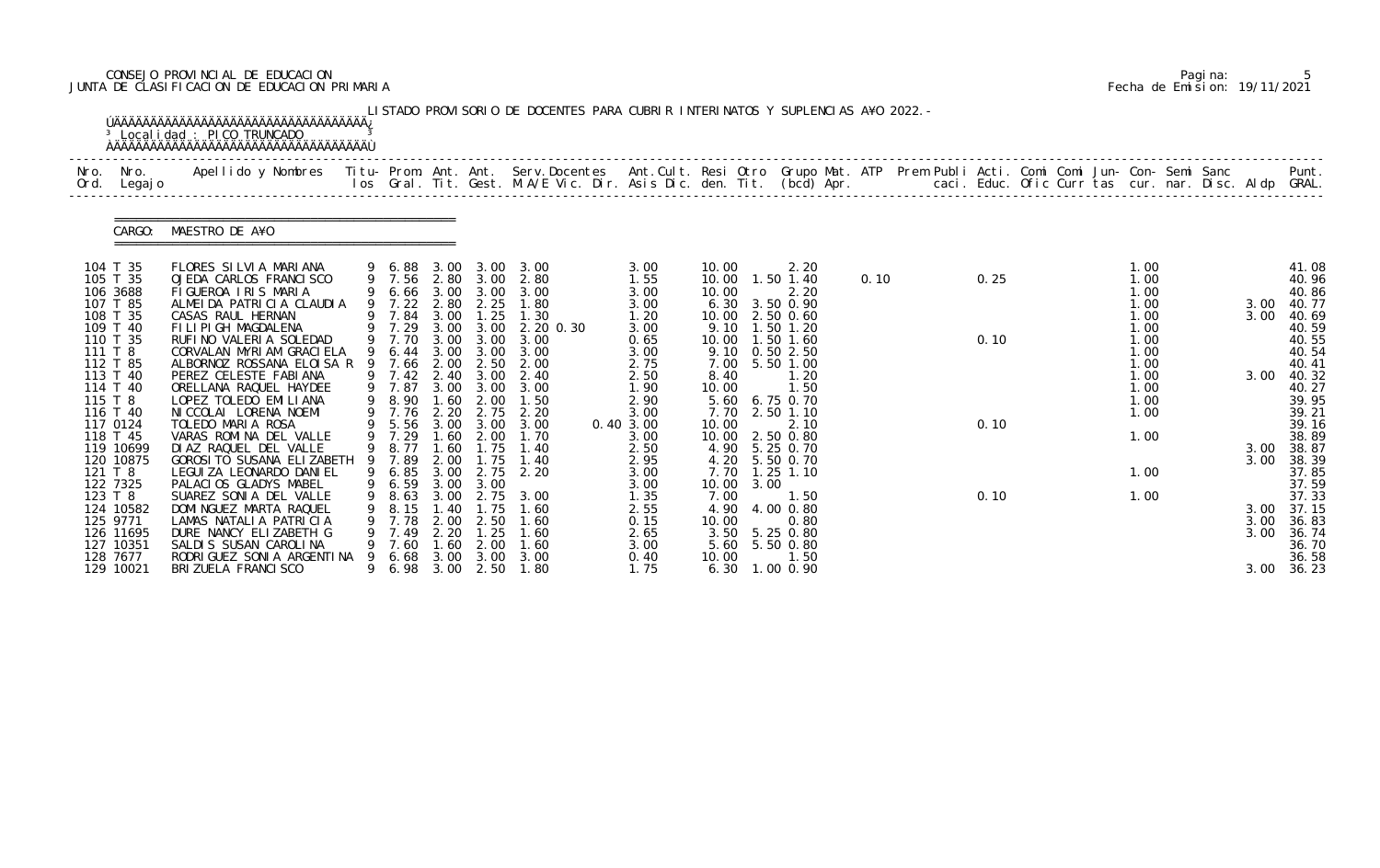## CONSEJO PROVINCIAL DE EDUCACION Pagina: 6 JUNTA DE CLASIFICACION DE EDUCACION PRIMARIA Fecha de Emision: 19/11/2021

| Nro. Nro.<br>Ord. Legajo | Apellido y Nombres  Titu- Prom. Ant. Ant.  Serv.Docentes  Ant.Cult. Resi Otro  Grupo Mat. ATP  Prem Publi Acti. Comi Comi Jun- Con- Semi Sanc                Punt.<br>Ios Gral. Tit. Gest. M.A/E Vic. Dir. Asis Dic. den. Tit. (b |                       |              |                  |                               |              |                |                                     |              |             |      |  |  |  |      |  |      |                |
|--------------------------|-----------------------------------------------------------------------------------------------------------------------------------------------------------------------------------------------------------------------------------|-----------------------|--------------|------------------|-------------------------------|--------------|----------------|-------------------------------------|--------------|-------------|------|--|--|--|------|--|------|----------------|
| CARGO:                   | MAESTRO DE A¥O                                                                                                                                                                                                                    |                       |              |                  |                               |              |                |                                     |              |             |      |  |  |  |      |  |      |                |
| 130 7460<br>131 T 8      | EHIJOS MONICA LORENA<br>FERNANDEZ NOELIA SOLEDAD                                                                                                                                                                                  |                       |              | 9 8.18 3.00 1.75 | 9 7.18 3.00 2.00 1.60<br>1.40 | 1.35<br>3.00 |                | 10.00  1.25  0.80<br>4.90 3.00 0.70 |              |             |      |  |  |  | 1.00 |  |      | 36.18<br>35.93 |
| 132 8563                 | PAZ VERONICA SUSANA                                                                                                                                                                                                               |                       |              |                  | 9 6.59 3.00 3.00 0.60         | 3.00         |                | 9.10 1.00 0.30                      |              |             |      |  |  |  |      |  |      | 35.59          |
| 133 10512                | ROMANO PAOLA KARINA                                                                                                                                                                                                               |                       |              | 9 8.62 1.20 1.50 | 1.50                          | 3.00         | 10.00          |                                     | 0.70         |             |      |  |  |  |      |  |      | 35.52          |
| 134 11060                | ALVATI ERRA FRANCO                                                                                                                                                                                                                | 9 7.88                | 1.20         | 1.50             | 1.30                          | 2.25         |                | 4.20 7.50 0.60                      |              |             |      |  |  |  |      |  |      | 35.43          |
| 135 10117<br>136 9993    | COLIVORO CECILIA DE<br>MEDINA MARTA ELENA DEL                                                                                                                                                                                     | 9 8.08<br>9 6.87      | 1.60<br>3.00 | 2.00<br>2.25     | 1.80<br>3.00                  | 1.90<br>2.30 | 10.00<br>6.30  |                                     | 0.90<br>2.30 |             | 0.10 |  |  |  |      |  |      | 35.28<br>35.12 |
| 137 10767                | ZURITA MARIA DANIELA                                                                                                                                                                                                              | 9 8.03                | 3.00         | 1.75             | 1.60                          | 1.55         | 4.90           |                                     |              | $0.90$ 1.00 |      |  |  |  |      |  | 3.00 | 34.73          |
| 138 10219                | SALAZAR VALERIA NOEMI                                                                                                                                                                                                             | 9 8.09                | 1.60         | 2.00             | 1.70                          |              |                | 10.00  1.50  0.80                   |              |             |      |  |  |  |      |  |      | 34.69          |
| 139 10426                | BOTO NATALIA ANALIA                                                                                                                                                                                                               | 9 7.12                | 1.40         | 1.75             | 1.60                          | 0.50         |                | 10.00 2.50 0.80                     |              |             |      |  |  |  |      |  |      | 34.67          |
| 140 10241                | CHARRIOL VANESSA DEL                                                                                                                                                                                                              | 9 8.80                | 1.60         | 2.00             | 1.60                          | 0.45         |                | 5.60 1.50 0.80                      |              |             |      |  |  |  |      |  |      | 3.00 34.35     |
| 141 10898<br>142 10425   | AMAYA MONICA VIVIANA                                                                                                                                                                                                              | 9 8.13 2.00<br>9 7.51 | 1.40         | 1.50<br>1.75     | 1.30                          | 0.85         |                | 4.20 6.50 0.60                      |              |             |      |  |  |  |      |  |      | 34.08<br>33.96 |
| 143 10696                | SALAZAR OLGA GABRI ELA<br>PEREZ JOSE NASIF                                                                                                                                                                                        | 9 7.10                | 3.00         | 1.75             | 0.80<br>1.40                  | 0.10<br>1.75 | 4.90           | 10.00 3.00 0.40                     | 0.70         |             |      |  |  |  |      |  | 3.00 | 32.60          |
| 144 10728                | GOMEZ DI ANA MARIEL                                                                                                                                                                                                               | 9 6.86 1.80           |              | 1.75             | 1.40                          | 3.00         |                | 4.90 3.00 0.60                      |              |             |      |  |  |  |      |  |      | 32.31          |
| 145 T 40                 | ACOSTA ANGELICA MARIA                                                                                                                                                                                                             | 9 7.97                |              |                  | 0.80 1.25 0.80                | 1.05         | 10.00          |                                     | 0.40         |             |      |  |  |  | 1.00 |  |      | 32.27          |
| 146 12413                | SALVA ROCIO AYELEN                                                                                                                                                                                                                |                       |              | 9 8.36 0.40 0.50 | 0.30                          | 0.45         | 10.00          |                                     | 0.10         |             |      |  |  |  |      |  |      | 3.00 32.11     |
| 147 10399                | ALACA ELENA                                                                                                                                                                                                                       |                       |              | 9 7.06 1.60 1.75 | 1.60                          | 0.55         |                | 4.90 1.50 0.80                      |              |             |      |  |  |  |      |  | 3.00 | 31.76          |
| 148 7238                 | BUSQUETS GABRIELA FABIANA 9 8.60 3.00 3.00                                                                                                                                                                                        |                       |              |                  |                               | 3.00         | 4.90           |                                     |              |             |      |  |  |  |      |  |      | 31.50          |
| 149 10290<br>150 12465   | GONZALEZ JIMENA SOLEDAD<br>I¥ARREA MARIA CRISTINA                                                                                                                                                                                 | 6.05<br>-7.54         | 1.60<br>0.20 | 2.00<br>0.25     | 1. 60<br>0. 20                |              | 10.00<br>10.00 |                                     | 0.80<br>0.10 |             |      |  |  |  |      |  |      | 31.05<br>30.79 |
| 151 11681                | AGUIRRE RITA RAQUEL                                                                                                                                                                                                               | 7.20                  | 3.00         | . 25             | 0.70                          | 0.50<br>3.00 | 2.80           |                                     | 3.00 0.30    |             |      |  |  |  |      |  | 3.00 | 30.25          |
| 152 12330                | RUZ GABRIELA LORENA                                                                                                                                                                                                               | 7.23                  | 0.40         | 0.50             | 0.40                          | 0.90         | 10.00          |                                     | $.50$ 0.20   |             |      |  |  |  |      |  |      | 30.13          |
| 153 11306                | LUNA NORMA CRISTINA                                                                                                                                                                                                               | 7.09                  | 3.00         | 1.50             | 3.00                          |              | 3.50           |                                     | 3.00         |             |      |  |  |  |      |  |      | 30.09          |
| 154 11584                | PORTELA MARIANA DEL                                                                                                                                                                                                               | 8.46                  | .00          | . 25             | 0.60                          | 2.80         | 3.50           |                                     | 3.00 0.30    |             |      |  |  |  |      |  |      | 29.91          |
| 155 10729                | MI CHELI WALTER JAVI ER                                                                                                                                                                                                           | 6.96                  | 3.00         | 1.75             | 1.40                          | 1.90         | 4.90           |                                     | 0.70         |             |      |  |  |  |      |  |      | 29.61          |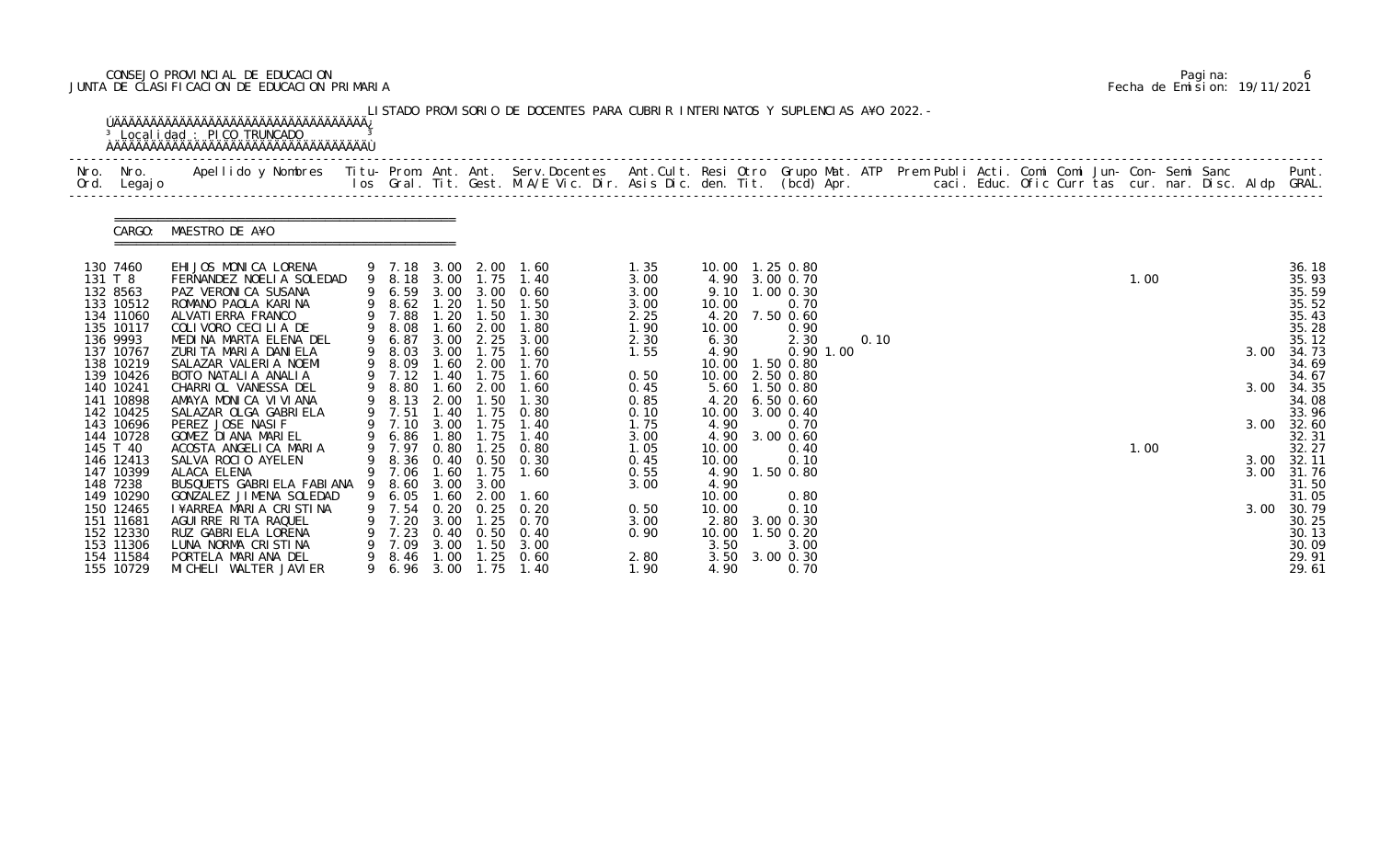# CONSEJO PROVINCIAL DE EDUCACION Pagina: 7 JUNTA DE CLASIFICACION DE EDUCACION PRIMARIA Fecha de Emision: 19/11/2021

| Nro. | Nro.<br>Ord. Legajo    | Apellido y Nombres - Titu- Prom. Ant. Ant. Serv.Docentes - Ant.Cult. Resi Otro Grupo Mat. ATP Prem Publi Acti. Comi Comi Jun- Con- Semi Sanc - - - Punt.<br>Ios Gral. Tit. Gest. M.A/E Vic. Dir. Asis Dic. den. Tit. (bcd) Apr. - |                       |            |              |                                |              |                        |                   |  |      |      |  |  |  |      |                |
|------|------------------------|-----------------------------------------------------------------------------------------------------------------------------------------------------------------------------------------------------------------------------------|-----------------------|------------|--------------|--------------------------------|--------------|------------------------|-------------------|--|------|------|--|--|--|------|----------------|
|      | CARGO:                 | MAESTRO DE A¥O                                                                                                                                                                                                                    |                       |            |              |                                |              |                        |                   |  |      |      |  |  |  |      |                |
|      | 156 11439              | VELAZQUEZ ANTONIA                                                                                                                                                                                                                 | 9 8.58                | 1. 20      |              | $1.25$ 1.00                    | 0.40         | 3.50 4.00 0.50         |                   |  |      |      |  |  |  |      | 29.43          |
|      | 157 11722<br>158 11826 | FUENTES MIGUEL NELSON<br>CHAILE DAYANA MALENA                                                                                                                                                                                     | 9 8.05<br>9 8.35 0.80 | 3.00       |              | $1.25 \quad 0.40$<br>1.00 0.80 | 3.00<br>0.10 | 1.40<br>2.80 3.00 0.40 | 3.00 0.20         |  |      |      |  |  |  | 3.00 | 29.30<br>29.25 |
|      | 159 11250              | ARAGON DANIEL RODOLFO                                                                                                                                                                                                             | 9 7.44 3.00           |            | 1.50         | 0.40                           | 3.00         | 4.20                   | 0.20              |  |      | 0.10 |  |  |  |      | 28.84          |
|      | 160 11603              | LARREA MARIA ELENA                                                                                                                                                                                                                | 9 7.24                | 1.60       | 1.25         | 1.20                           | 1.90         | 3.50                   | 2.00 0.60         |  | 0.15 |      |  |  |  |      | 28.44          |
|      | 161 11844              | HERRERA AI LSA YANI NA                                                                                                                                                                                                            | 7.91                  | 0.80       | 1.00         | 0.90                           |              | 2.80                   | 2.50 0.40         |  |      |      |  |  |  | 3.00 | 28.31          |
|      | 162 12329              | PE¥A LOURDES SOLEDAD                                                                                                                                                                                                              | 9 7.14                |            |              | 0.40 0.50 0.40                 | 0.40         | 10.00                  | 0.20              |  |      |      |  |  |  |      | 28.04          |
|      | 163 11018              | GIMENEZ PAOLA ROMINA                                                                                                                                                                                                              | 9 8.16                | 1.00       | 1.25         | 1.10                           | 1.50         | 3.50                   | 1.50 0.50         |  |      |      |  |  |  |      | 27.51          |
|      | 164 11125              | SELTZER, LIDA MARIELA                                                                                                                                                                                                             | 9 6.72                | 1.60       | 1.50         | 1.20                           | 2.20         | 4.20                   | 0.60              |  |      |      |  |  |  |      | 27.02          |
|      | 165 11457<br>166 11466 | RODRI GUEZ VEDOYA FABI ANA<br>CORONEL ALBERTO FACUNDO                                                                                                                                                                             | 7.68                  | 20<br>1.20 | 1.25         | 0.80<br>1.10                   | 3.00         | 3.50                   | 0.50              |  |      |      |  |  |  | 3.00 | 26.93          |
|      | 167 12184              | LOPEZ STELLA MARIS                                                                                                                                                                                                                | 9 7.74<br>9 7.68      | 0.60       | 1.50<br>0.75 | 0.50                           | 1.40         | 2.80<br>4.20           | 0.50<br>2.50 0.20 |  |      |      |  |  |  |      | 26.84<br>26.83 |
|      | 168 12265              | PORTELA MARIA AYELEN                                                                                                                                                                                                              | 9.08                  | 0.40       | 0.50         | 0.30                           |              | 1.40                   | 3.00 0.10         |  |      |      |  |  |  | 3.00 | 26.78          |
|      | 169 11622              | GONZALEZ MARIA INES                                                                                                                                                                                                               | 9 7.25                | 1.00       | 1.25         | 1.00                           | 1.55         | 2.80                   | 0.50              |  |      |      |  |  |  | 2.00 | 26.35          |
|      | 170 11941              | ANDRADA MARIA ALEJANDRA                                                                                                                                                                                                           | 9 7.75                | 3.00       | 1.00         | 1.80                           | 0.60         | 2.10                   | 0.90              |  |      |      |  |  |  |      | 26.15          |
|      | 171 12339              | GAUNA BELKIS NOEMI                                                                                                                                                                                                                | 8.95                  |            |              | $0.40 \quad 0.50 \quad 0.40$   |              | 1.40                   | $0.20$ 1.00       |  |      |      |  |  |  |      | 21.85          |
|      | 172 12373              | AHUMADA LAURA                                                                                                                                                                                                                     |                       |            |              | 9 8.62 0.60 0.50 0.10          | 0.35         | 1.40                   |                   |  |      |      |  |  |  |      | 20.57          |
|      | 173 10776              | CARLOS VI VI ANA PATRI CI A                                                                                                                                                                                                       | 9 6.56 3.00           |            | 1.50         |                                |              |                        |                   |  |      |      |  |  |  |      | 20.06          |
|      | 174 12567              | ARROYO GLADYS YOVANA                                                                                                                                                                                                              | 9 8.18                | 0.60       | 0.25         |                                |              |                        |                   |  |      |      |  |  |  |      | 18.03          |

 =============================================== CARGO: MAESTRO INTERNADO

===============================================

1 10776 CARLOS VI VI ANA PATRICIA 6 6.56 3.00 0.50 16.06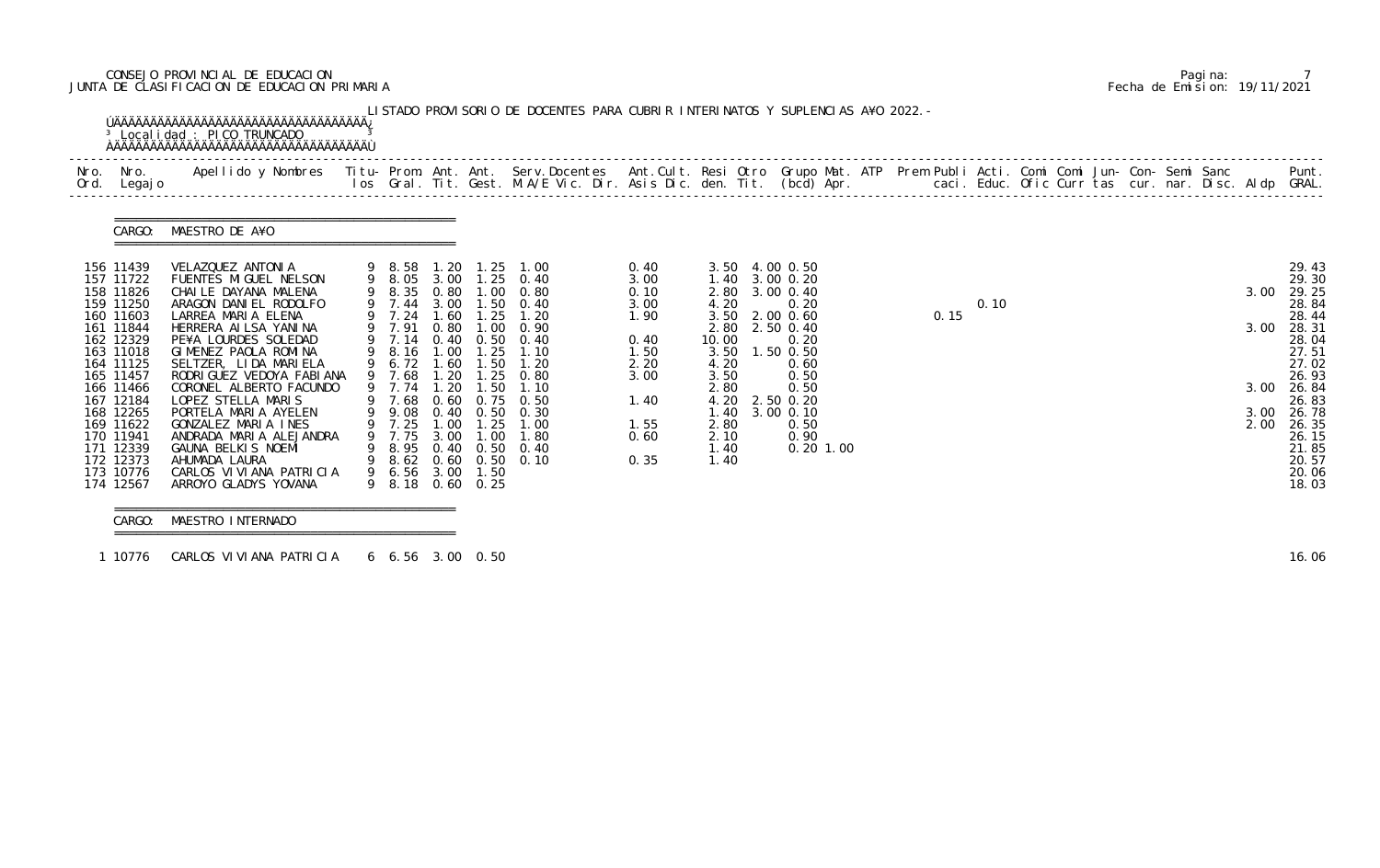## CONSEJO PROVINCIAL DE EDUCACION Pagina: 8 JUNTA DE CLASIFICACION DE EDUCACION PRIMARIA Fecha de Emision: 19/11/2021

| Nro.<br>Nro.<br>Ord.<br>Legaj o                                                                                                                                                                                     | Apellido y Nombres  Titu- Prom. Ant. Ant. Serv.Docentes  Ant.Cult. Resi Otro Grupo Mat. ATP Prem Publi Acti. Comi Comi Jun- Con- Semi Sanc         Punt.<br>Ios Gral. Tit. Gest. M.A/E Vic. Dir. Asis Dic. den. Tit. (bcd) Apr.                                                                                                                                                                                                                                                                                                                        |                                                                                                                                                                                             |                                                                              |                                                                           |                                                                                                                                                                                                                                              |                                                                                                                                         |                                                                                                                                                                   |                                                                   |                                                                                                             |  |                                                                     |  |                                                                      |                      |                                                                                                                                                                                  |
|---------------------------------------------------------------------------------------------------------------------------------------------------------------------------------------------------------------------|--------------------------------------------------------------------------------------------------------------------------------------------------------------------------------------------------------------------------------------------------------------------------------------------------------------------------------------------------------------------------------------------------------------------------------------------------------------------------------------------------------------------------------------------------------|---------------------------------------------------------------------------------------------------------------------------------------------------------------------------------------------|------------------------------------------------------------------------------|---------------------------------------------------------------------------|----------------------------------------------------------------------------------------------------------------------------------------------------------------------------------------------------------------------------------------------|-----------------------------------------------------------------------------------------------------------------------------------------|-------------------------------------------------------------------------------------------------------------------------------------------------------------------|-------------------------------------------------------------------|-------------------------------------------------------------------------------------------------------------|--|---------------------------------------------------------------------|--|----------------------------------------------------------------------|----------------------|----------------------------------------------------------------------------------------------------------------------------------------------------------------------------------|
| CARGO:                                                                                                                                                                                                              | MAESTRO ESP. EDUC. ARTI STI CA: PLASTI CA                                                                                                                                                                                                                                                                                                                                                                                                                                                                                                              |                                                                                                                                                                                             |                                                                              |                                                                           |                                                                                                                                                                                                                                              |                                                                                                                                         |                                                                                                                                                                   |                                                                   |                                                                                                             |  |                                                                     |  |                                                                      |                      |                                                                                                                                                                                  |
| 1 T 21<br>2 T 85<br>3 T 35<br>4 T 35<br>5 T 45<br>6 T 85<br>7 7099<br>8 T 52<br>9 8269<br>10 T 40<br>11 88<br>12 T 40<br>13 7102<br>14 10515<br>15 9546<br>16 12477<br>17 11051<br>18 12317<br>19 12672<br>20 11994 | BARBOSA ADRIANA ALICIA<br>MARTINEZ CLAUDIA IRIS<br>SANTOS NASSIF JULIETA<br>SORIA AMELIA DEL CARMEN<br>GUTI ERREZ VERONI CA DEL C<br>MIRANDA SILVIA NOEMI<br>ZARATE MARIA EUGENIA<br>ROSALES MARCELA FABIANA<br>SOTOMAYOR MARIELA<br>CASARIN DOS SANTOS CARLA<br>HERRERA MARIA ALEJANDRA<br>CACERES FERNANDA GISEL<br>CI STERNA LAURA CARINA<br>GUTI ERREZ MARILYN DEL<br>RODRI GUEZ CARLOS HUGO<br>MIRANDA MARIA ANITA<br>PATI O ISABEL MONICA<br>PARRA CRISTINA BEATRIZ<br>VELASQUEZ SILVIA GRACI ELA<br>HUI SCAY MURI EL ROXANA A. 3 8.00 1.00 0.75 | 9 9.07<br>9 7.83<br>9 8.18<br>9 7.25<br>9 8.17<br>6.62<br>9 7.60<br>9 7.03<br>9 8.29<br>9 8.35<br>9 8.17<br>9 8.52<br>9 7.73<br>9 8.82<br>9 7.17<br>8.07<br>9 7.21<br>9 8.10<br>9 7.95 0.40 | 3.00<br>3.00<br>3.00<br>3.00<br>2.60<br>2.40<br>2.00<br>2.20<br>1.20<br>0.40 | 3.00<br>3.00<br>3.00<br>3.00<br>3.00 3.00<br>3.00<br>2.75<br>2.75<br>2.50 | 3.00 3.00 3.00<br>3.00 3.00 3.00<br>3.00<br>3.00<br>3.00 3.00 3.00<br>3.00<br>0.60<br>1.80<br>2.60<br>2.40<br>3.00 3.00 0.90<br>1.70<br>3.00 3.00 0.20<br>1.40 1.75 0.30<br>1.10<br>0.20 0.25 0.10<br>$1.25 \quad 0.20$<br>$0.50 \quad 0.40$ | 3.00<br>3.00<br>3.00 1.00 10.00<br>3.00<br>3.00<br>0.80<br>2.95<br>2.30<br>2.50<br>0.40<br>3.00<br>0.10<br>2.80<br>1.20<br>0.50<br>0.15 | 10.00<br>10.00<br>10.00<br>10.00<br>10.00<br>10.00<br>10.00<br>10.00<br>10.00<br>10.00<br>10.00<br>10.00<br>10.00<br>7.70<br>10.00 3.00<br>10.00<br>4.20<br>10.00 | 1.75 1.70<br>2.50 2.10<br>$1.50$ $1.50$<br>1.75 0.90<br>3.00 0.20 | 3.00 1.00<br>2.20<br>2.20<br>3.00 0.30 0.50<br>1.30<br>2.00<br>0.30<br>0.80<br>0.10<br>0.10<br>0.40<br>0.10 |  | 0.10<br>0.15<br>0.35<br>0.10<br>0.20<br>0.05<br>0.10<br>$0.15$ 0.10 |  | 1.00<br>1.00<br>1.00<br>1.00<br>1.00<br>1.00<br>1.00<br>1.00<br>2.00 | 3.00<br>3.00<br>3.00 | 48.17<br>45.18<br>44.98<br>43.95<br>42.57<br>42.47<br>39.95<br>39.78<br>39.29<br>38.30<br>37.37<br>36.87<br>35.83<br>32.67<br>30.82<br>30.62<br>28.96<br>25.95<br>17.35<br>22.75 |

|  | Pagi na: |                              |
|--|----------|------------------------------|
|  |          | Fecha de Emision: 19/11/2021 |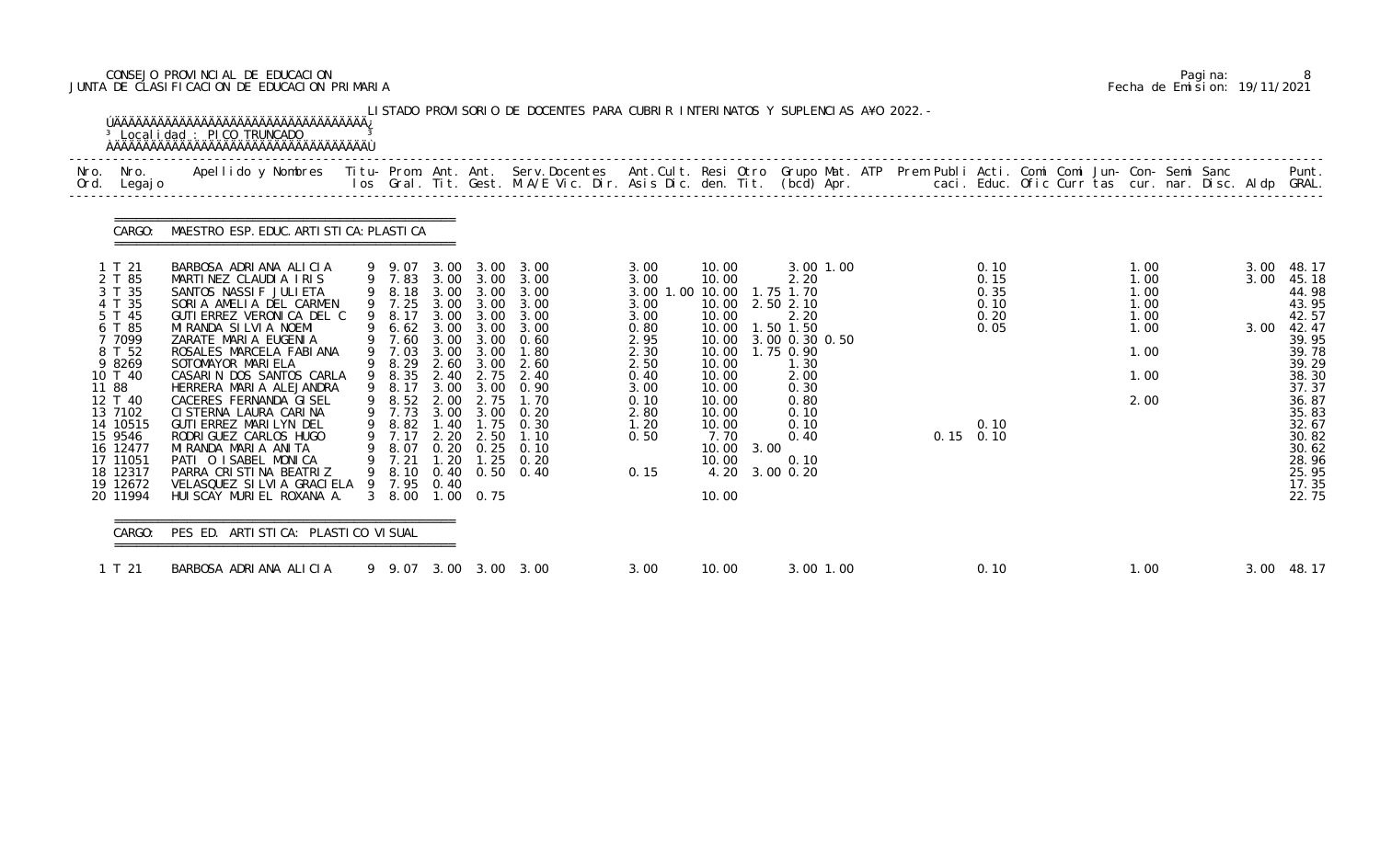## CONSEJO PROVINCIAL DE EDUCACION Pagina: 9 JUNTA DE CLASIFICACION DE EDUCACION PRIMARIA Fecha de Emision: 19/11/2021

| Ord.  | Nro. Nro.<br>Legaj o                                                                                                                                                                             | Apellido y Nombres  Titu- Prom. Ant. Ant.  Serv.Docentes  Ant.Cult. Resi Otro  Grupo Mat. ATP  Prem Publi Acti. Comi Comi Jun- Con- Semi Sanc              Punt.<br>Ios Gral. Tit. Gest. M.A/E Vic. Dir. Asis Dic. den. Tit. (bcd                                                                                                                                                                                                                                                                                      |                                                                                                                      |              |                                                                                 |                                                                                                                                                                                                                                                                                                       |                                                                                                                                           |                                                                                                                                         |                                                                                                                                                                   |  |                                                             |  |                                                              |  |              |                                                                                                                                                                         |
|-------|--------------------------------------------------------------------------------------------------------------------------------------------------------------------------------------------------|------------------------------------------------------------------------------------------------------------------------------------------------------------------------------------------------------------------------------------------------------------------------------------------------------------------------------------------------------------------------------------------------------------------------------------------------------------------------------------------------------------------------|----------------------------------------------------------------------------------------------------------------------|--------------|---------------------------------------------------------------------------------|-------------------------------------------------------------------------------------------------------------------------------------------------------------------------------------------------------------------------------------------------------------------------------------------------------|-------------------------------------------------------------------------------------------------------------------------------------------|-----------------------------------------------------------------------------------------------------------------------------------------|-------------------------------------------------------------------------------------------------------------------------------------------------------------------|--|-------------------------------------------------------------|--|--------------------------------------------------------------|--|--------------|-------------------------------------------------------------------------------------------------------------------------------------------------------------------------|
|       |                                                                                                                                                                                                  | CARGO: PES ED. ARTISTICA: PLASTICO VISUAL                                                                                                                                                                                                                                                                                                                                                                                                                                                                              |                                                                                                                      |              |                                                                                 |                                                                                                                                                                                                                                                                                                       |                                                                                                                                           |                                                                                                                                         |                                                                                                                                                                   |  |                                                             |  |                                                              |  |              |                                                                                                                                                                         |
| 11 88 | 2 T 85<br>3 T 35<br>4 T 35<br>5 T 45<br>6 T 85<br>7 7099<br>8 T 52<br>9 8269<br>10 T 40<br>12 T 40<br>13 7102<br>14 10515<br>15 9546<br>16 12477<br>17 11051<br>18 12317<br>19 12672<br>20 11994 | MARTINEZ CLAUDIA IRIS<br>SANTOS NASSIF JULIETA<br>SORIA AMELIA DEL CARMEN<br>GUTI ERREZ VERONI CA DEL C<br>MIRANDA SILVIA NOEMI<br>ZARATE MARIA EUGENIA<br>ROSALES MARCELA FABIANA<br>SOTOMAYOR MARIELA<br>CASARIN DOS SANTOS CARLA<br>HERRERA MARIA ALEJANDRA<br>CACERES FERNANDA GISEL<br>CI STERNA LAURA CARINA<br>GUTI ERREZ MARILYN DEL<br>RODRI GUEZ CARLOS HUGO<br>MIRANDA MARIA ANITA<br>PATI O ISABEL MONICA<br>PARRA CRISTINA BEATRIZ<br>VELASQUEZ SILVIA GRACIELA 9 7.95 0.40<br>HUI SCAY MURI EL ROXANA A. | 9 8.17<br>9 6.62 3.00<br>9 7.03<br>9 8.29<br>9 8.35<br>9 8.52 2.00<br>9 7.17<br>9 8.07<br>9 7.21<br>9 8.10<br>3 8.00 | 2.40<br>2.20 | 3.00<br>9 7.60 3.00 3.00<br>3.00 3.00<br>2.60 3.00<br>2.75<br>2.50<br>1.00 0.75 | 9 7.83 3.00 3.00 3.00<br>9 8.18 3.00 3.00 3.00<br>9 7.25 3.00 3.00 3.00<br>3.00 3.00 3.00<br>3.00<br>0.60<br>1.80<br>2.60<br>2.75 2.40<br>9 8.17 3.00 3.00 0.90<br>1.70<br>9 7.73 3.00 3.00 0.20<br>9 8.82 1.40 1.75 0.30<br>1.10<br>$0.20 \quad 0.25 \quad 0.10$<br>1.20 1.25 0.20<br>0.40 0.50 0.40 | 3.00<br>3.00 1.00 10.00 1.75 1.70<br>3.00<br>3.00<br>0.80<br>2.95<br>2.30<br>2.50<br>0.40<br>3.00<br>0.10<br>2.80<br>1.20<br>0.50<br>0.15 | 10.00<br>10.00<br>10.00<br>10.00<br>10.00<br>10.00<br>10.00<br>10.00<br>10.00<br>10.00<br>10.00<br>7.70<br>10.00 3.00<br>10.00<br>10.00 | 2.20<br>10.00 2.50 2.10<br>2.20<br>$1.50$ $1.50$<br>3.00 0.30 0.50<br>1.75 0.90<br>1.30<br>2.00<br>0.30<br>0.80<br>0.10<br>0.10<br>0.40<br>0.10<br>4.20 3.00 0.20 |  | 0.15<br>0.35<br>0.10<br>0.20<br>0.05<br>0.10<br>$0.15$ 0.10 |  | 1.00<br>1.00<br>1.00<br>1.00<br>1.00<br>1.00<br>1.00<br>2.00 |  | 3.00<br>3.00 | 45.18<br>44.98<br>43.95<br>42.57<br>42.47<br>39.95<br>39.78<br>39.29<br>38.30<br>37.37<br>36.87<br>35.83<br>32.67<br>30.82<br>30.62<br>28.96<br>25.95<br>17.35<br>22.75 |
|       | CARGO:                                                                                                                                                                                           | MAESTRO ESP. EDUC. ARTI STI CA: MUSI CA                                                                                                                                                                                                                                                                                                                                                                                                                                                                                |                                                                                                                      |              |                                                                                 |                                                                                                                                                                                                                                                                                                       |                                                                                                                                           |                                                                                                                                         |                                                                                                                                                                   |  |                                                             |  |                                                              |  |              |                                                                                                                                                                         |
|       | 1 T 85<br>2 T 52                                                                                                                                                                                 | PEREZ ARGENTINO DEL VALLE 9 7.75 3.00 3.00 3.00<br>CRUZ SILVINA ANDREA                                                                                                                                                                                                                                                                                                                                                                                                                                                 |                                                                                                                      |              |                                                                                 | 9 8.19 3.00 3.00 2.80                                                                                                                                                                                                                                                                                 | 2.65<br>0.25                                                                                                                              | 10.00                                                                                                                                   | 3.00 0.40<br>10.00  1.00  1.40                                                                                                                                    |  | 0.55                                                        |  | 1.00<br>1.00                                                 |  |              | 3.00 46.35<br>3.00 42.64                                                                                                                                                |

|  | Pagi na: |                              |
|--|----------|------------------------------|
|  |          | Fecha de Emision: 19/11/2021 |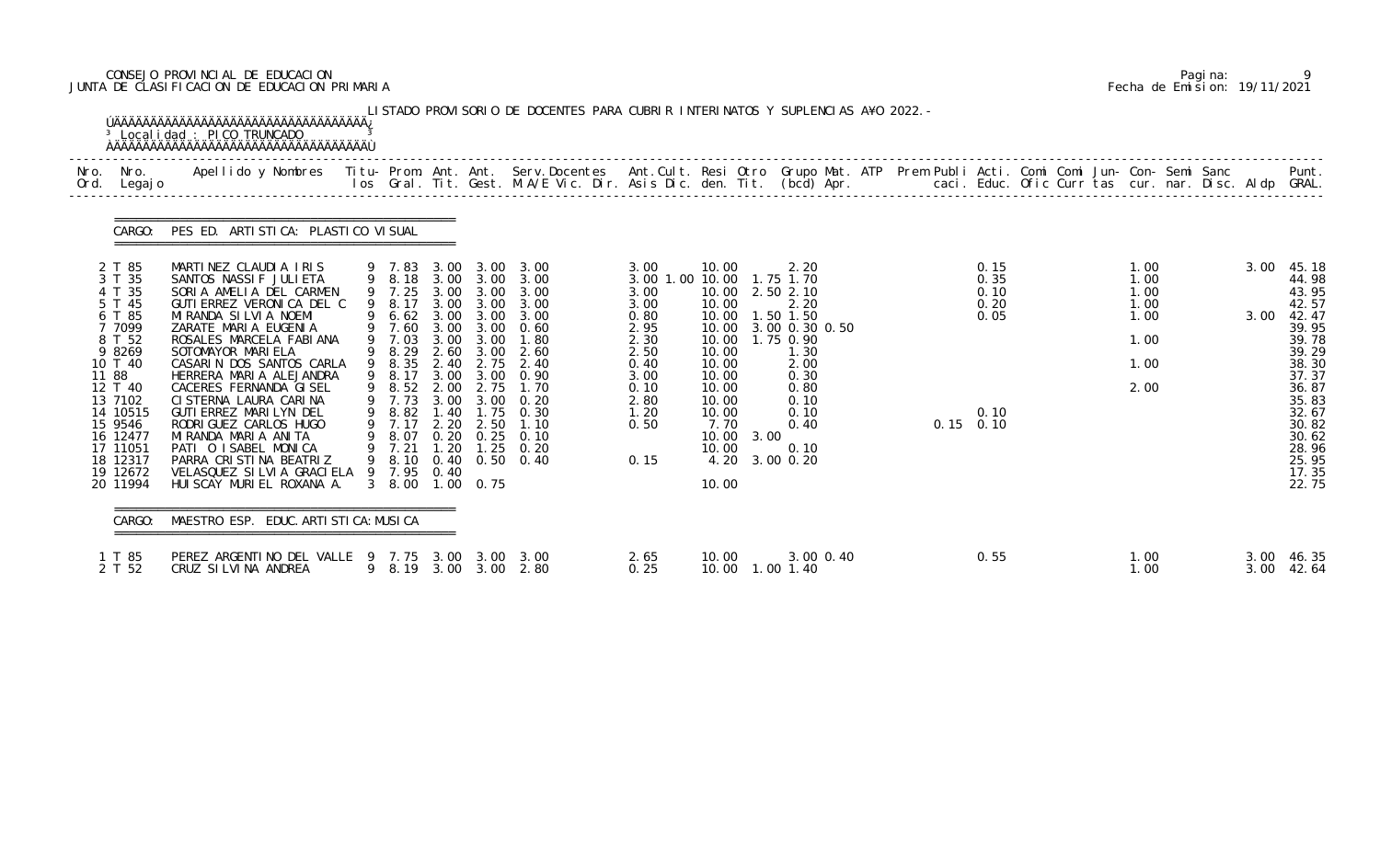## CONSEJO PROVINCIAL DE EDUCACION Pagina: 10 JUNTA DE CLASIFICACION DE EDUCACION PRIMARIA Fecha de Emision: 19/11/2021

| Nro. Nro.<br>Ord. Legajo | Apellido y Nombres  Titu- Prom. Ant. Ant.  Serv.Docentes  Ant.Cult. Resi Otro  Grupo Mat. ATP  Prem Publi Acti. Comi Comi Jun- Con- Semi Sanc              Punt.<br>Ios Gral. Tit. Gest. M.A/E Vic. Dir. Asis Dic. den. Tit. (bcd |                  |                       |                       |                                                |              |                            |                   |  |      |  |              |                    |                |
|--------------------------|-----------------------------------------------------------------------------------------------------------------------------------------------------------------------------------------------------------------------------------|------------------|-----------------------|-----------------------|------------------------------------------------|--------------|----------------------------|-------------------|--|------|--|--------------|--------------------|----------------|
| CARGO:                   | MAESTRO ESP. EDUC. ARTI STI CA: MUSI CA                                                                                                                                                                                           |                  |                       |                       |                                                |              |                            |                   |  |      |  |              |                    |                |
| 3 T 40<br>4 T 35         | IBA¥EZ GUSTAVO ALBERTO<br>CARRAZAN GUSTAVO ARIEL                                                                                                                                                                                  |                  |                       |                       | 9 7.94 3.00 3.00 3.00<br>9 7.43 3.00 3.00 3.00 | 2.05<br>2.55 | 10.00<br>10.00             | 1.80<br>1.80      |  | 0.15 |  | 1.00<br>1.00 |                    | 40.94<br>40.78 |
| 5 6096<br>6 T 45         | RAIMILLA LUCRECIA DEL<br>FUENTES JOSE MIGUEL                                                                                                                                                                                      |                  |                       |                       | 9 7.06 3.00 3.00 3.00<br>9 6.91 3.00 3.00 3.00 | 3.00<br>1.45 | 10.00<br>10.00             | 1.80 0.60<br>1.70 |  |      |  | 1.00         |                    | 40.46<br>39.06 |
| 7 T 35                   | CHANDIA LIDIA GRACIELA                                                                                                                                                                                                            | 9 7.47           |                       |                       | 3.00 3.00 3.00                                 | 0.25         | 10.00                      | 1.70              |  |      |  | 1.00         |                    | 38.42          |
| 8 11001                  | BENITEZ ELIANA PAOLA                                                                                                                                                                                                              | 9 7.99           | 1.20                  |                       | $1.50$ $1.40$                                  | 0.20         | 10.00                      | 1.50 0.70         |  |      |  |              | 3.00               | 36.49          |
| 9 9 9 3 4<br>10 10023    | AGUILAR EDITH DEL CARMEN<br>OYARZO BEATRIZ BETINA                                                                                                                                                                                 | 9 8.50<br>9 8.21 | 1.80                  | $1.60$ $2.00$<br>2.25 | 0.20<br>0.60                                   | 3.00<br>0.95 | 10.00<br>10.00             | 1.50 0.10<br>0.20 |  |      |  |              |                    | 35.90<br>33.01 |
| 11 11725                 | VELASQUEZ JOSE LEONARDO                                                                                                                                                                                                           | 9 8.26           | 1.40                  |                       | $1.00$ $1.00$                                  |              | 10.00                      | 1.50              |  |      |  |              |                    | 32.16          |
| 12 11564<br>13 11830     | GOMEZ MAURO MIGUEL ANGEL<br>GALLEGO MARI ANELA NAHIR                                                                                                                                                                              | 9 8.81<br>9 8.70 | 1.00<br>0.80          | 1.25                  | $1.00 \quad 0.30$                              | 0.15<br>0.20 | 10.00<br>10.00             | 0.10              |  |      |  |              |                    | 30.21<br>30.10 |
| 14 11518                 | ALEGRE ESTEFANIA NOELIA                                                                                                                                                                                                           | 9 8.43           | 1.00                  |                       | $1.25 \quad 0.30$                              |              | 10.00                      | 0.10              |  |      |  |              |                    | 30.08          |
| 15 11015                 | LUGO I TATI GUADALUPE                                                                                                                                                                                                             | 9 7.54           | 1.20                  |                       | $1.50 \t 0.20$                                 | 0.20         | 10.00                      | 0.10              |  |      |  |              |                    | 29.74          |
| 16 10148<br>17 12263     | GARTNER HECTOR DANIEL<br>RAMI REZ TORO RODI NSON                                                                                                                                                                                  | 9 8.40           | 2.20                  |                       | 9 7.55 0.40 0.50 0.40                          |              | 10.00<br>10.00             | 0.20              |  |      |  |              |                    | 29.60<br>28.05 |
| 18 11562                 | CANCINO JORGE JOEL                                                                                                                                                                                                                |                  |                       | 9 9.09 1.00 1.25      |                                                | 0.35         | 4.20                       |                   |  |      |  |              |                    | 24.89          |
| 19 12823                 | QUI ROGA ALI CI A GABRI ELA                                                                                                                                                                                                       |                  |                       |                       |                                                |              | 10.00                      |                   |  |      |  |              |                    | 19.00          |
| 20 12698<br>21 T 8       | DOMINGUEZ DARIO ANDRES<br>GIMENEZ SILVANA MARIELA                                                                                                                                                                                 | 9 7.12           |                       | 0.25                  | 6 9.51 3.00 3.00 3.00                          | 3.00         | 10.00  1.00  2.20          |                   |  | 0.40 |  | 1.00         |                    | 16.37<br>42.11 |
| CARGO:                   | PES ED. ARTISTICA: MUSICA                                                                                                                                                                                                         |                  |                       |                       |                                                |              |                            |                   |  |      |  |              |                    |                |
|                          |                                                                                                                                                                                                                                   |                  |                       |                       |                                                |              |                            |                   |  |      |  |              |                    |                |
| 1 T 85                   | PEREZ ARGENTINO DEL VALLE 9 7.75 3.00 3.00<br>CRUZ SILVINA ANDREA                                                                                                                                                                 |                  | 9 8.19 3.00 3.00 2.80 |                       | - 3.00                                         | 2.65<br>0.25 | 10.00<br>10.00  1.00  1.40 | $3.00 \, 0.40$    |  | 0.55 |  | 1.00<br>1.00 | 3.00<br>3.00 42.64 | 46.35          |

|  | Pagi na: | 10                           |
|--|----------|------------------------------|
|  |          | Fecha de Emision: 19/11/2021 |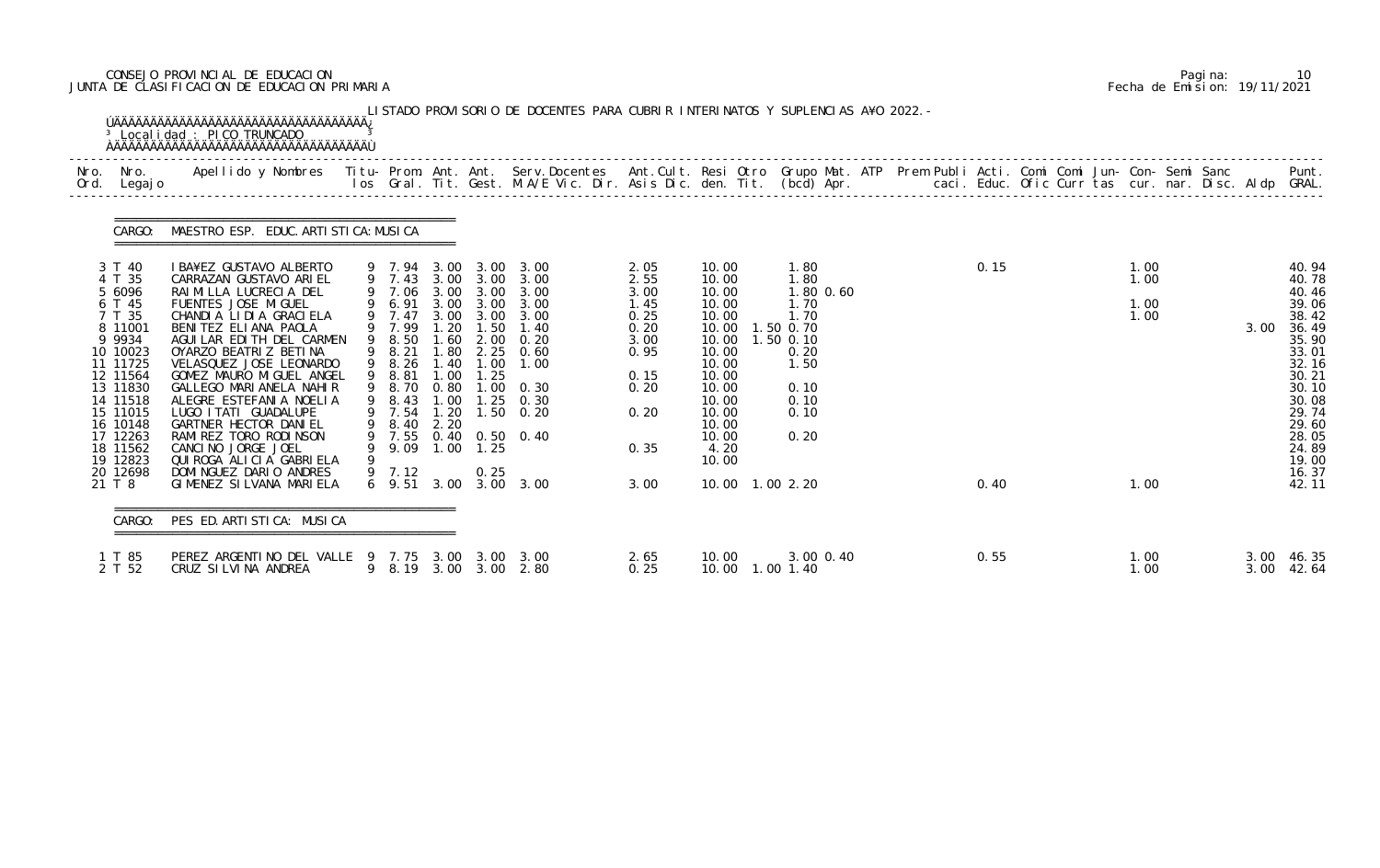## CONSEJO PROVINCIAL DE EDUCACION Pagina: 11 JUNTA DE CLASIFICACION DE EDUCACION PRIMARIA Fecha de Emision: 19/11/2021

| Nro.<br>Ord. | Nro.<br>Legaj o      | Apellido y Nombres - Titu- Prom. Ant. Ant. Serv.Docentes - Ant.Cult. Resi Otro Grupo Mat. ATP Prem Publi Acti. Comi Comi Jun- Con- Semi Sanc - - - Punt.<br>Ios Gral. Tit. Gest. M.A/E Vic. Dir. Asis Dic. den. Tit. (bcd) Apr. - |                  |              |              |                                                |              |                   |                        |  |      |  |              |      |                |
|--------------|----------------------|-----------------------------------------------------------------------------------------------------------------------------------------------------------------------------------------------------------------------------------|------------------|--------------|--------------|------------------------------------------------|--------------|-------------------|------------------------|--|------|--|--------------|------|----------------|
|              | CARGO:               | PES ED. ARTISTICA: MUSICA                                                                                                                                                                                                         |                  |              |              |                                                |              |                   |                        |  |      |  |              |      |                |
|              | 3 T 40<br>4 T 35     | I BA¥EZ GUSTAVO ALBERTO<br>CARRAZAN GUSTAVO ARIEL                                                                                                                                                                                 |                  |              |              | 9 7.94 3.00 3.00 3.00<br>9 7.43 3.00 3.00 3.00 | 2.05<br>2.55 | 10.00<br>10.00    | 1.80<br>1.80           |  | 0.15 |  | 1.00<br>1.00 |      | 40.94<br>40.78 |
|              | 5 6096<br>6 T 45     | RAIMILLA LUCRECIA DEL<br>FUENTES JOSE MIGUEL                                                                                                                                                                                      | 9 7.06<br>9 6.91 |              | 3.00 3.00    | 3.00 3.00 3.00<br>3.00                         | 3.00<br>1.45 | 10.00<br>10.00    | 1.80 0.60<br>1.70      |  |      |  | 1.00         |      | 40.46<br>39.06 |
|              | 7 T 35               | CHANDIA LIDIA GRACIELA                                                                                                                                                                                                            | 9 7.47           |              |              | 3.00 3.00 3.00                                 | 0.25         | 10.00             | 1.70                   |  |      |  | 1.00         |      | 38.42          |
|              | 8 11001<br>9 9 9 3 4 | BENITEZ ELIANA PAOLA<br>AGUILAR EDITH DEL CARMEN                                                                                                                                                                                  | 9 7.99<br>9 8.50 | .20<br>1.60  | 1.50<br>2.00 | 1.40<br>0.20                                   | 0.20<br>3.00 | 10.00<br>10.00    | 1.50 0.70<br>1.50 0.10 |  |      |  |              | 3.00 | 36.49<br>35.90 |
|              | 10 10023             | OYARZO BEATRIZ BETINA                                                                                                                                                                                                             | 9 8.21           | 1.80         |              | $2.25 \quad 0.60$                              | 0.95         | 10.00             | 0.20                   |  |      |  |              |      | 33.01          |
|              | 11 11725<br>12 11564 | VELASQUEZ JOSE LEONARDO<br>GOMEZ MAURO MI GUEL ANGEL                                                                                                                                                                              | 9 8.26<br>9 8.81 | 1.40<br>1.00 | 1.00<br>1.25 | 1.00                                           | 0.15         | 10.00<br>10.00    | 1.50                   |  |      |  |              |      | 32.16<br>30.21 |
|              | 13 11830             | GALLEGO MARIANELA NAHIR                                                                                                                                                                                                           | 9 8.70           | 0.80         |              | $1.00 \quad 0.30$                              | 0.20         | 10.00             | 0.10                   |  |      |  |              |      | 30.10          |
|              | 14 11518<br>15 11015 | ALEGRE ESTEFANIA NOELIA<br>LUGO I TATI GUADALUPE                                                                                                                                                                                  | 9 8.43<br>9 7.54 | 1.00<br>1.20 |              | $1.25 \quad 0.30$<br>$1.50 \t 0.20$            | 0.20         | 10.00<br>10.00    | 0.10<br>0.10           |  |      |  |              |      | 30.08<br>29.74 |
|              | 16 10148             | GARTNER HECTOR DANIEL                                                                                                                                                                                                             | 9 8.40           | 2.20         |              |                                                |              | 10.00             |                        |  |      |  |              |      | 29.60          |
|              | 17 12263<br>18 11562 | RAMI REZ TORO RODI NSON<br>CANCINO JORGE JOEL                                                                                                                                                                                     | 9 9.09 1.00 1.25 |              |              | 9 7.55 0.40 0.50 0.40                          | 0.35         | 10.00<br>4.20     | 0.20                   |  |      |  |              |      | 28.05<br>24.89 |
|              | 19 12823             | QUI ROGA ALI CI A GABRI ELA                                                                                                                                                                                                       |                  |              |              |                                                |              | 10.00             |                        |  |      |  |              |      | 19.00          |
|              | 20 12698<br>21 T 8   | DOMINGUEZ DARIO ANDRES<br>GIMENEZ SILVANA MARIELA                                                                                                                                                                                 | $9$ 7.12         |              | 0.25         | 6 9.51 3.00 3.00 3.00                          | 3.00         | 10.00  1.00  2.20 |                        |  | 0.40 |  | 1.00         |      | 16.37          |
|              |                      |                                                                                                                                                                                                                                   |                  |              |              |                                                |              |                   |                        |  |      |  |              |      | 42.11          |
|              | CARGO:               | MAESTRO ESP. DE EDUCACION FISICA                                                                                                                                                                                                  |                  |              |              |                                                |              |                   |                        |  |      |  |              |      |                |
|              | 1 T 40               | ANNA NADIA LORENA                                                                                                                                                                                                                 |                  |              |              | 9 7.91 3.00 3.00 3.00                          | 3.00         | 10.00 6.25 2.20   |                        |  | 0.30 |  | 1.00         |      | 48.66          |

|  | Pagi na: | 11                           |
|--|----------|------------------------------|
|  |          | Fecha de Emision: 19/11/2021 |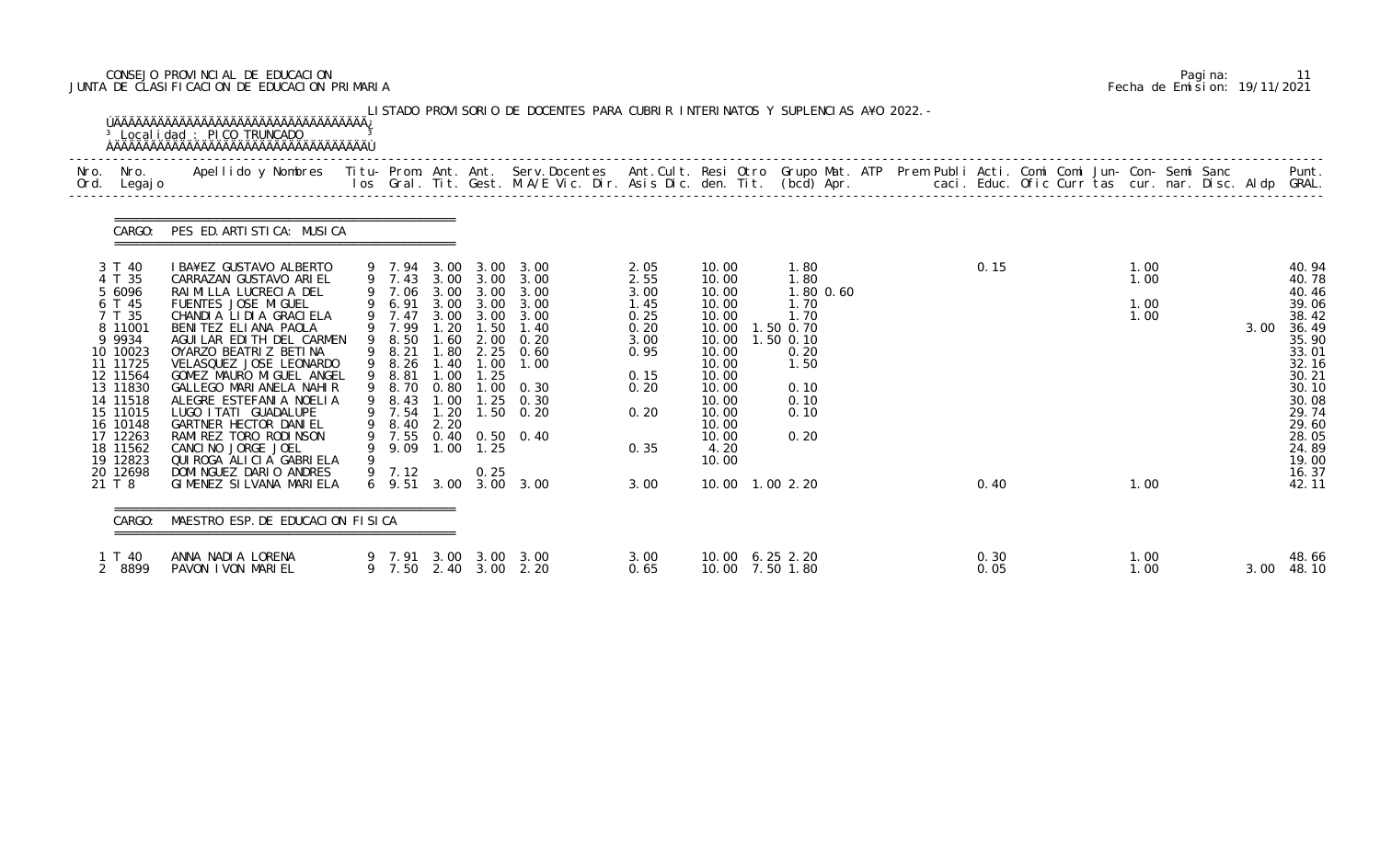## CONSEJO PROVINCIAL DE EDUCACION Pagina: 12 JUNTA DE CLASIFICACION DE EDUCACION PRIMARIA Fecha de Emision: 19/11/2021

| Nro.<br>Ord. | Nro.<br>Legaj o     | Apellido y Nombres  Titu- Prom. Ant. Ant. Serv.Docentes  Ant.Cult. Resi Otro Grupo Mat. ATP Prem Publi Acti. Comi Comi Jun- Con- Semi Sanc           Punt.<br>Ios Gral. Tit. Gest. M.A/E Vic. Dir. Asis Dic. den. Tit. (bcd) Apr. |   |                       |              |                   |                               |              |                |                        |  |              |  |              |              |                |
|--------------|---------------------|-----------------------------------------------------------------------------------------------------------------------------------------------------------------------------------------------------------------------------------|---|-----------------------|--------------|-------------------|-------------------------------|--------------|----------------|------------------------|--|--------------|--|--------------|--------------|----------------|
|              | CARGO:              | MAESTRO ESP. DE EDUCACION FISICA                                                                                                                                                                                                  |   |                       |              |                   |                               |              |                |                        |  |              |  |              |              |                |
|              | 3 T 21              | GONZALO ANALIA FERNANDA                                                                                                                                                                                                           |   |                       |              |                   | 9 7.72 3.00 3.00 3.00         | 3.00         |                | 10.00 3.00 3.00        |  | 0.75         |  | 1.00         |              | 46.47          |
|              | 4 T 35<br>5 T 85    | ALBARRACIN VELIZ MARIO C<br>BUSCAROLO ALEJANDRA                                                                                                                                                                                   |   | 9 7.32 3.00           |              | 3.00              | 3.00<br>9 7.58 3.00 3.00 3.00 | 3.00<br>3.00 | 10.00<br>10.00 | 2.10<br>1.60           |  | 0.10         |  | 1.00<br>1.00 | 3.00<br>3.00 | 44.52<br>44.18 |
|              | 6 0475              | HERNANDEZ CLAUDIA ROSANA                                                                                                                                                                                                          |   | 9 7.76                |              | 3.00 3.00         | 2.80                          | 3.00         | 10.00          | 3.00                   |  | 1.55         |  |              |              | 43.11          |
|              | 7 0038              | CRIVELLI MARIA LAURA                                                                                                                                                                                                              |   | 9 7.00                | 3.00         | 3.00              | 3.00                          | 3.00         | 10.00          | 2.25 1.60              |  | 0.35         |  |              |              | 42.20          |
|              | 8 T 40              | DELGADO MAURICIO FACUNDO                                                                                                                                                                                                          |   | 9 7.51                | 3.00         | 3.00              | 3.00                          | 3.00         | 10.00          | 2.00                   |  |              |  | 1.00         |              | 41.51          |
|              | 9 0693              | PALACIOS ARNALDO ANDRES                                                                                                                                                                                                           |   | 9 6.57                |              | 3.00 3.00         | 2.80                          | 3.00         | 10.00          | $1.00$ $1.40$          |  | 0.75         |  |              |              | 40.52          |
|              | 10 7781<br>11 0474  | ALVAREZ MARIA EUGENIA<br>SOSA LUIS ALEJANDRO                                                                                                                                                                                      |   | 9 8.35<br>9 7.79      | 3.00<br>3.00 | 3.00              | 1.40<br>3.00 2.80             | 1.95<br>2.75 | 9.10<br>10.00  | 1.50 1.50<br>1.40      |  | 0.05         |  | 1.00         |              | 39.85<br>39.74 |
|              | 12 6442             | DI AZ VI CTOR ARI EL                                                                                                                                                                                                              |   | 9 7.94                | 3.00         | 3.00              | 1.80                          | 3.00         | 10.00          | 0.90                   |  |              |  | 1.00         |              | 39.64          |
|              | 13 7455             | MELIN RUBEN DARIO                                                                                                                                                                                                                 |   | 7.61                  | 3.00         |                   | 3.00 0.80                     | 2.95         | 10.00          | 0.40                   |  | 0.65         |  |              |              | 37.41          |
|              | 14 7761             | OJEDA LUIS MIGUEL                                                                                                                                                                                                                 |   | 9 6.72 2.80           |              | 3.00              | 1.70                          | 2.35         | 10.00          | 0.80                   |  | 0.70         |  |              |              | 37.07          |
|              | 15 8266             | TUBIO CAROLA NATACHA                                                                                                                                                                                                              |   | 6.84                  |              | 2.60 3.00         | 2.00                          | 2.10         | 10.00          | $0.50$ 1.00            |  |              |  |              |              | 37.04          |
|              | 16 7760             | SI LVA JUAN MANUEL                                                                                                                                                                                                                |   | 6.85                  | 2.60         | 3.00              | 1.60                          | 2.65         | 10.00          | 0.80                   |  | 0.05         |  |              |              | 36.55          |
|              | 17 T 8              | GUTI ERREZ ADA MARI SOL                                                                                                                                                                                                           | 9 | 8.06                  | 1.60         | 1.50              | 0.60                          | 0.15         | 10.00          | 4.00 0.30              |  |              |  | 1.00         |              | 36.21          |
|              | 18 T 8/35           | CABRERA ALFREDO HORACIO                                                                                                                                                                                                           |   | 9 6.72                |              | $3.00 \quad 2.50$ | 3.00                          | $0.40$ 1.25  | 7.00           | 2.10<br>7.70 2.75 1.00 |  |              |  | 1.00         |              | 35.97          |
|              | 19 9488<br>20 10089 | TRULLI NATALIA SOLEDAD<br>OVI EDO LUCI ANA ANTONELLA                                                                                                                                                                              |   | 9 7.33<br>9 8.06 1.80 | 3.00         | 2.75<br>1.75      | 2.00<br>0.60                  | 0.40         | 10.00          | $1.00 \, 0.30$         |  |              |  |              | 3.00         | 35.93<br>35.51 |
|              | 21 7759             | GREENHILL MARILIN                                                                                                                                                                                                                 |   | 9 7.13 3.00 3.00      |              |                   | 0. 70                         | 1.00         | 10.00          | $0.30$ 1.00            |  |              |  |              |              | 35.13          |
|              | 22 T 85             | PEREIRA MERCEDES LUCIANA                                                                                                                                                                                                          |   |                       |              |                   |                               | 0.20         | 10.00          | 3.00 0.60              |  |              |  | 1.00         |              | 34.91          |
|              | 23 6847             | MELIN WALTER HECTOR                                                                                                                                                                                                               |   | 7.06                  | 3.00         | 3.00              | 0.40                          | 1.90         | 10.00          | 0.20                   |  |              |  |              |              | 34.56          |
|              |                     | 24 T 40/45 SOLORZA JULIAN RODRIGO                                                                                                                                                                                                 |   | 7.52                  | . 80         | 2.25              | 1.80                          | 0.20         | 10.00          | 0.90                   |  |              |  | 1.00         |              | 34.47          |
|              | 25 11742            | MORENO MERCADO PAULA                                                                                                                                                                                                              |   | 7.13                  | 40           | . 25              | 0.90                          | 0.85         | 10.00          | 0.40                   |  |              |  |              | 3.00         | 33.93          |
|              | 26 T 52<br>27 10367 | ALANCAY FRANCO JAVI ER<br>PUNTANO LUIS SIM N                                                                                                                                                                                      |   | 7.08<br>8.00          | . 80<br>2.00 | 2.25              | 0.60                          | 3.00         | 5.60<br>4.90   | 0.30                   |  | 0.15<br>0.15 |  | 1.00         | 3.00<br>3.00 | 33.78<br>33.40 |
|              |                     |                                                                                                                                                                                                                                   |   |                       |              | 2.00              | 0.50                          | 1.65         |                | 2.00 0.20              |  |              |  |              |              |                |

|  | Pagi na: |                              |
|--|----------|------------------------------|
|  |          | Fecha de Emision: 19/11/2021 |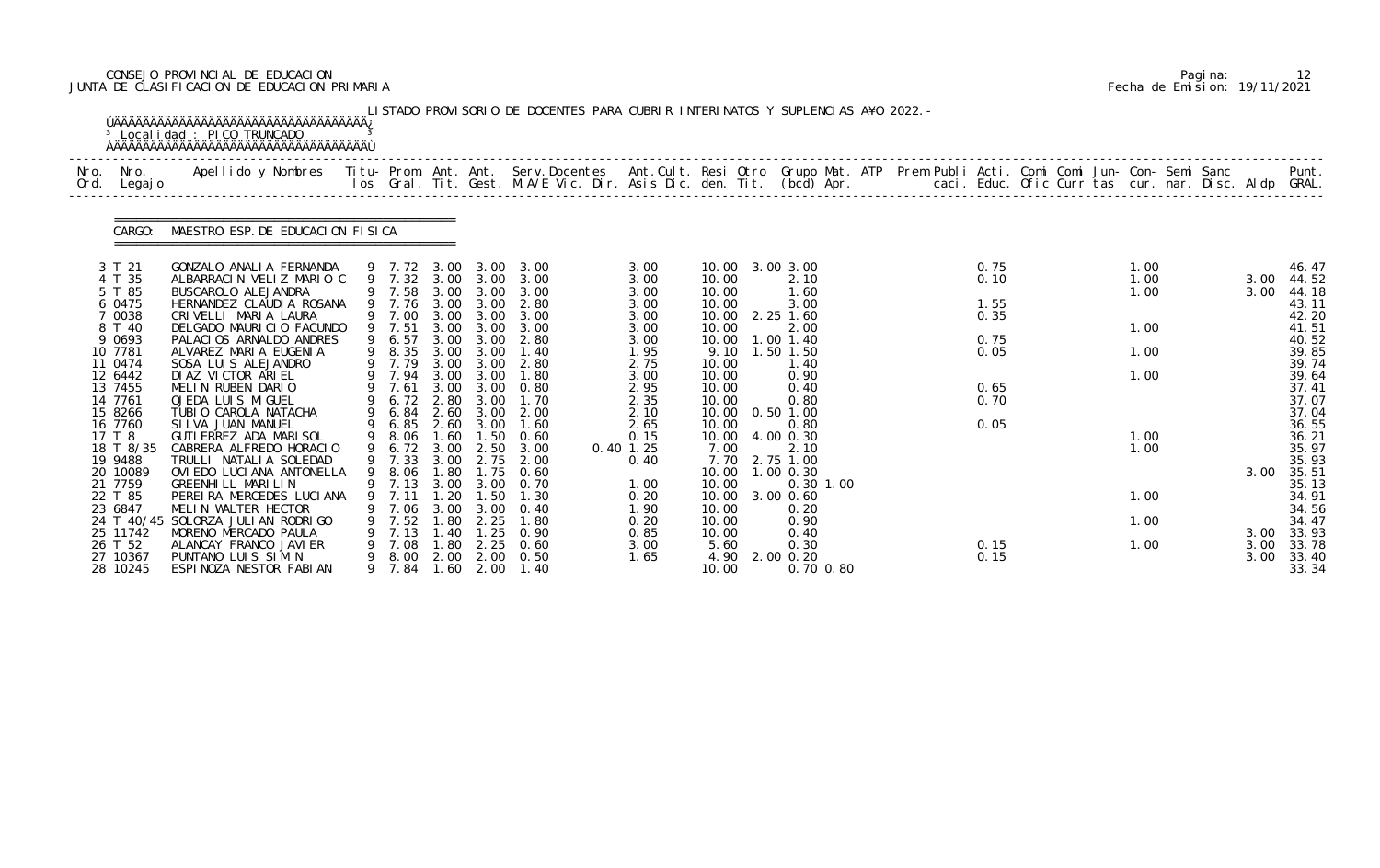## CONSEJO PROVINCIAL DE EDUCACION Pagina: 13 JUNTA DE CLASIFICACION DE EDUCACION PRIMARIA Fecha de Emision: 19/11/2021

|              |                                                                                                                                                                                                                                                                                                                | <sup>3</sup> Local i dad : PI CO TRUNCADO                                                                                                                                                                                                                                                                                                                                                                                                                                                                                                                                                                                                |             |                                                                                                                                                                                                       |                                                                          |                                                                                                                   | LISTADO PROVISORIO DE DOCENTES PARA CUBRIR INTERINATOS Y SUPLENCIAS A¥O 2022. -                                                                                                                                                                        |                                                                                                                              |                                                                                                                                                                                     |           |                                                                                                       |  |              |  |              |  |              |                                                                                                                                                                                                                                        |
|--------------|----------------------------------------------------------------------------------------------------------------------------------------------------------------------------------------------------------------------------------------------------------------------------------------------------------------|------------------------------------------------------------------------------------------------------------------------------------------------------------------------------------------------------------------------------------------------------------------------------------------------------------------------------------------------------------------------------------------------------------------------------------------------------------------------------------------------------------------------------------------------------------------------------------------------------------------------------------------|-------------|-------------------------------------------------------------------------------------------------------------------------------------------------------------------------------------------------------|--------------------------------------------------------------------------|-------------------------------------------------------------------------------------------------------------------|--------------------------------------------------------------------------------------------------------------------------------------------------------------------------------------------------------------------------------------------------------|------------------------------------------------------------------------------------------------------------------------------|-------------------------------------------------------------------------------------------------------------------------------------------------------------------------------------|-----------|-------------------------------------------------------------------------------------------------------|--|--------------|--|--------------|--|--------------|----------------------------------------------------------------------------------------------------------------------------------------------------------------------------------------------------------------------------------------|
| Nro.<br>Ord. | Nro.<br>Legaj o                                                                                                                                                                                                                                                                                                | Apellido y Nombres  Titu- Prom. Ant. Ant. Serv.Docentes  Ant.Cult. Resi Otro Grupo Mat. ATP Prem Publi Acti. Comi Comi Jun- Con- Semi Sanc           Punt.<br>Ios Gral. Tit. Gest. M.A/E Vic. Dir. Asis Dic. den. Tit. (bcd) Apr.                                                                                                                                                                                                                                                                                                                                                                                                        |             |                                                                                                                                                                                                       |                                                                          |                                                                                                                   |                                                                                                                                                                                                                                                        |                                                                                                                              |                                                                                                                                                                                     |           |                                                                                                       |  |              |  |              |  |              |                                                                                                                                                                                                                                        |
|              | CARGO:                                                                                                                                                                                                                                                                                                         | MAESTRO ESP. DE EDUCACION FISICA                                                                                                                                                                                                                                                                                                                                                                                                                                                                                                                                                                                                         |             |                                                                                                                                                                                                       |                                                                          |                                                                                                                   |                                                                                                                                                                                                                                                        |                                                                                                                              |                                                                                                                                                                                     |           |                                                                                                       |  |              |  |              |  |              |                                                                                                                                                                                                                                        |
|              | 29 9343<br>30 T45<br>31 T 8<br>32 11918<br>33 10202<br>34 10296<br>35 11785<br>36 11579<br>37 12565<br>38 12305<br>39 12083<br>40 12073<br>41 12355<br>42 12491<br>43 12568<br>44 9868<br>45 11748<br>46 10788<br>47 11828<br>48 12838<br>49 12832<br>50 12833<br>51 12810<br>52 12453<br>53 12868<br>54 12807 | AGUILAR MARIA VICTORIA<br>VI VAR JOSE LUIS<br>MU¥OZ GISELLE NATALI<br>CORTEZ JORGE MARTIN<br>SANDOVAL GISELA ROMINA<br>LARA GONZALO MANUEL<br>ACU A MARIA FLORENCIA<br>CARRIZO IVANA MARICEL<br>NIETO LESTER IVAN<br>LASTRA CATERINA LILIA<br>FIGUEROA CARLOS AGUSTIN<br>SAEZ FACUNDO<br>KUKOSKY LUCIANA MAGALI<br>SOLORZA MARTIN NICOLAS<br>VERGARA ANABEL PAOLA<br>VEGA MAURO ARNALDO<br>RAMOS ELIAS RICARDO<br>NI ETO MARTIN ALEJANDRO<br>BARRIOS ALAN FEDERICO<br>CARRI CABURU PESSOLANO<br>LARROSA FLORENCIA MURIEL<br>LARA JULIA DANIELA<br>SORIA JAIR JORGE<br>LEDESMA DI EGO ARMANDO<br>MENDEZ NELSON ARIEL<br>SANTI LLAN ANDREA | 9<br>9<br>9 | 6.48<br>9 7.86 0.80<br>9 7.17<br>$9$ 7.22<br>9 8.53<br>9 7.31<br>9 8.40<br>9 8.04<br>9 7.19<br>9 7.42<br>9 7.82<br>9 8.41<br>9 7.67<br>9 8.22 2.40<br>9 7.72 1.20<br>7.89<br>7.58<br>$6.72\quad 0.60$ | 1.20<br>.60<br>1.40<br>3.00<br>0.20<br>0.60<br>0.80<br>8.06 1.80<br>0.40 | 1.00<br>$1.60$ $2.00$<br>1.00<br>0.25<br>$0.40 \quad 0.25$<br>$0.20 \quad 0.25$<br>0.25<br>2.00<br>7.62 0.60 0.25 | 9 7.85 2.20 2.50 0.60<br>9 7.69 1.40 1.75 1.50<br>$1.25 \t 0.80$<br>0. 70<br>1.00<br>$1.75 \t 0.20$<br>$1.25 \quad 0.60$<br>0.40 0.50 0.20<br>$0.60$ $0.75$ $0.40$<br>$0.75 \quad 0.10$<br>9 6.64 0.80 1.00 0.50<br>1.75 0.60<br>9 8.62 0.80 1.00 0.10 | 0.75<br>0.05<br>0.25<br>0.55<br>1.45<br>3.00<br>1.25<br>0.45<br>0.25<br>0.55<br>0.60<br>0.50<br>0.90<br>0.65<br>0.15<br>0.20 | 10.00<br>10.00<br>10.00<br>10.00<br>10.00<br>10.00<br>10.00<br>3.50<br>10.00<br>10.00<br>10.00<br>10.00<br>10.00<br>10.00<br>10.00<br>2.80<br>1.40<br>2.80<br>4.90<br>10.00<br>3.50 | 1.40 2.00 | 0.30<br>0.70<br>2.50 0.40<br>0.30<br>0.50<br>0.10<br>$1.50$ 0.30<br>0.10<br>0.20<br>1.50 0.20<br>0.30 |  | 0.10<br>0.10 |  | 1.00<br>1.00 |  | 3.00<br>3.00 | 33.20<br>33.19<br>32.88<br>32.66<br>31.82<br>31.32<br>29.93<br>29.46<br>29.10<br>28.69<br>28.14<br>28.12<br>28.02<br>27.86<br>27.72<br>25.02<br>24.64<br>24.27<br>23.57<br>21.79<br>19.00<br>12.50<br>19.01<br>17.47<br>17.18<br>16.32 |

|  | Pagi na: | 13                           |
|--|----------|------------------------------|
|  |          | Fecha de Emision: 19/11/2021 |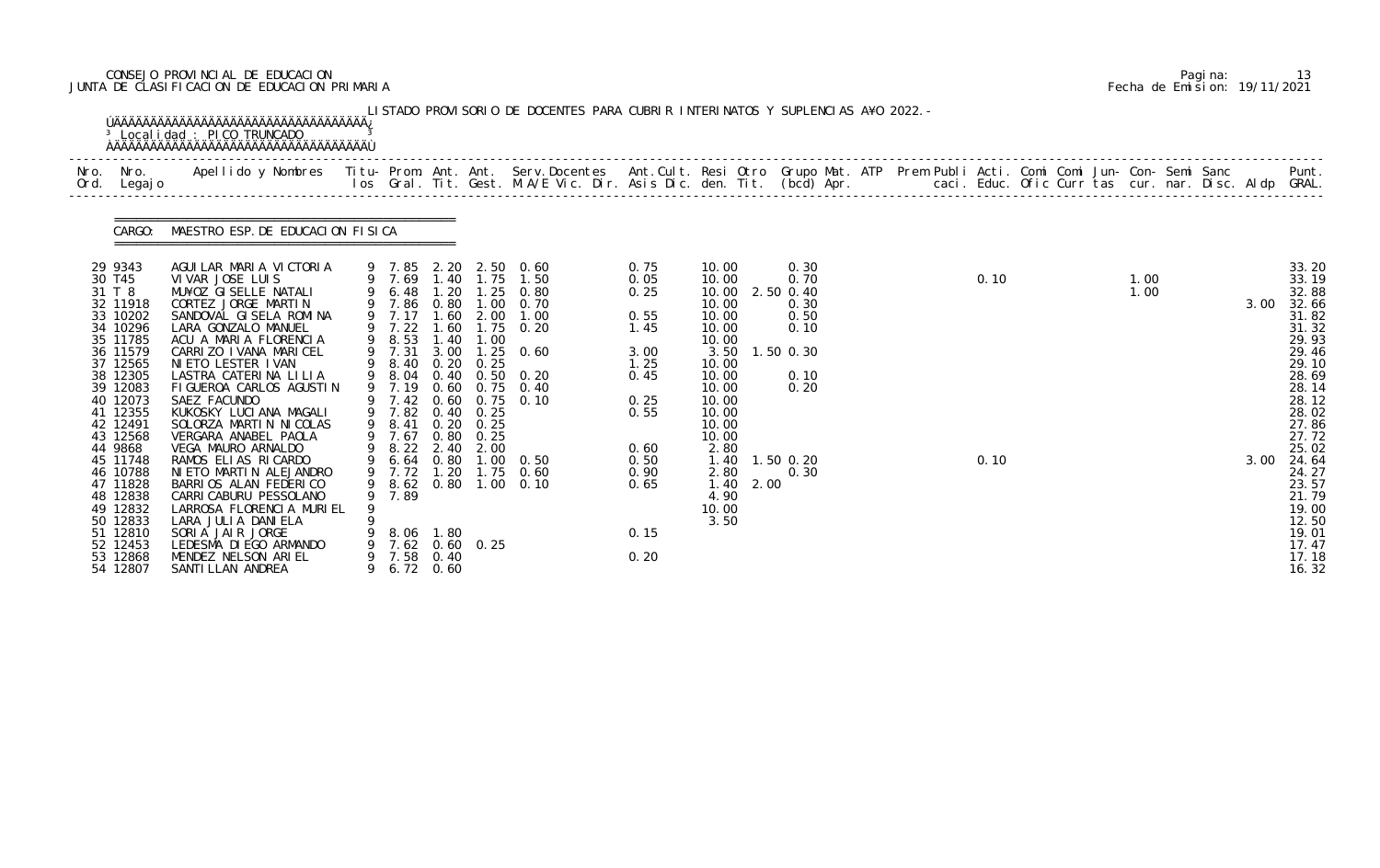## CONSEJO PROVINCIAL DE EDUCACION Pagina: 14 JUNTA DE CLASIFICACION DE EDUCACION PRIMARIA Fecha de Emision: 19/11/2021

| Nro.<br>Ord. | Nro.<br>Legaj o                                                                                                    | Apellido y Nombres  Titu- Prom. Ant. Ant.  Serv.Docentes  Ant.Cult. Resi Otro  Grupo Mat. ATP  Prem Publi Acti. Comi Comi Jun- Con- Semi Sanc              Punt.<br>Ios Gral. Tit. Gest. M.A/E Vic. Dir. Asis Dic. den. Tit. (bcd                                                  |   |                                                               |                              |                                                    |                                                                                                    |                              |                                                                            |                                                      |  |  |  |  |  |              |                                                                                        |
|--------------|--------------------------------------------------------------------------------------------------------------------|------------------------------------------------------------------------------------------------------------------------------------------------------------------------------------------------------------------------------------------------------------------------------------|---|---------------------------------------------------------------|------------------------------|----------------------------------------------------|----------------------------------------------------------------------------------------------------|------------------------------|----------------------------------------------------------------------------|------------------------------------------------------|--|--|--|--|--|--------------|----------------------------------------------------------------------------------------|
|              | CARGO:                                                                                                             | MAESTRO ESP. DE EDUCACION FISICA                                                                                                                                                                                                                                                   |   | ===================                                           |                              |                                                    |                                                                                                    |                              |                                                                            |                                                      |  |  |  |  |  |              |                                                                                        |
|              | 55 12785                                                                                                           | CARBALLO LOANA SOLEDAD                                                                                                                                                                                                                                                             |   | 9 6.47 0.40                                                   |                              |                                                    |                                                                                                    |                              |                                                                            |                                                      |  |  |  |  |  |              | 15.87                                                                                  |
|              | CARGO:                                                                                                             | MAESTRO ESPECIAL DE INGLES                                                                                                                                                                                                                                                         |   |                                                               |                              |                                                    |                                                                                                    |                              |                                                                            |                                                      |  |  |  |  |  |              |                                                                                        |
|              | 0322<br>2 11737<br>3 11886<br>4 12271<br>5 12244<br>6 12784<br>7 11872<br>8 11846<br>9 12871<br>10 12842<br>CARGO: | TORRES RICARDO MARCELO<br>VI DELA ELENA BEATRIZ<br>SOSA EVELIN DANIELA<br>VIDAL NOELIA PAOLA<br>GODOY GABRIELA ALEJANDRA<br>REMENTERIAS DO CAMPO<br>MOYANO ABERO MIRTA<br>MOYANO CECILIA SOLEDAD<br>MORALES CAROL ARACELI<br>CHAILE YANINA DAIANA<br>PES LENGUA EXTRANJERA: INGLES |   | 9 7.88<br>9 7.56<br>9 8.44<br>9 7.87<br>9 6.86 0.20<br>9 7.09 | 0.80<br>0.20<br>0.80<br>0.60 | 9 6.02 3.00 3.00 3.00<br>9 7.71 1.00 1.25 1.10     | 1.00 1.00<br>9 6.05 0.60 0.50 2.60<br>0.40 0.50 1.20<br>9 6.83 0.80 1.00 2.00<br>$1.00 \quad 0.90$ | 1.55<br>0.30<br>0.50<br>1.90 | 10.00<br>10.00<br>10.00<br>10.00<br>10.00<br>10.00<br>5.60<br>2.80<br>2.80 | 3.00<br>0.50<br>0.50<br>1.30<br>0.60<br>1.00<br>0.40 |  |  |  |  |  | 3.00<br>3.00 | 37.02<br>33.56<br>33.18<br>31.60<br>29.56<br>28.14<br>26.23<br>22.77<br>20.76<br>16.69 |
|              | $\begin{array}{cc} \text{0322} \\ \text{0322} \end{array}$<br>2 11737<br>3 11886<br>4 12271<br>5 12244             | TORRES RICARDO MARCELO<br>VI DELA ELENA BEATRIZ<br>SOSA EVELIN DANIELA<br>VIDAL NOELIA PAOLA<br>GODOY GABRI ELA ALEJANDRA                                                                                                                                                          | 9 | 7.71<br>7.88<br>6. 05<br>7.56                                 | 1.00<br>0.80<br>0.60<br>0.40 | 9 6.02 3.00 3.00<br>1.25<br>1.00<br>0. 50<br>0. 50 | 3.00<br>1.10<br>1.00<br>2.60<br>1. 20                                                              | 1.55<br>0.30                 | 10.00<br>10.00<br>10.00<br>10.00<br>10.00                                  | 3.00<br>0.50<br>0.50<br>1.30<br>0.60                 |  |  |  |  |  | 3.00<br>3.00 | 37.02<br>33.56<br>33.18<br>31.60<br>29.56                                              |

|  | Pagi na: | 14                           |
|--|----------|------------------------------|
|  |          | Fecha de Emision: 19/11/2021 |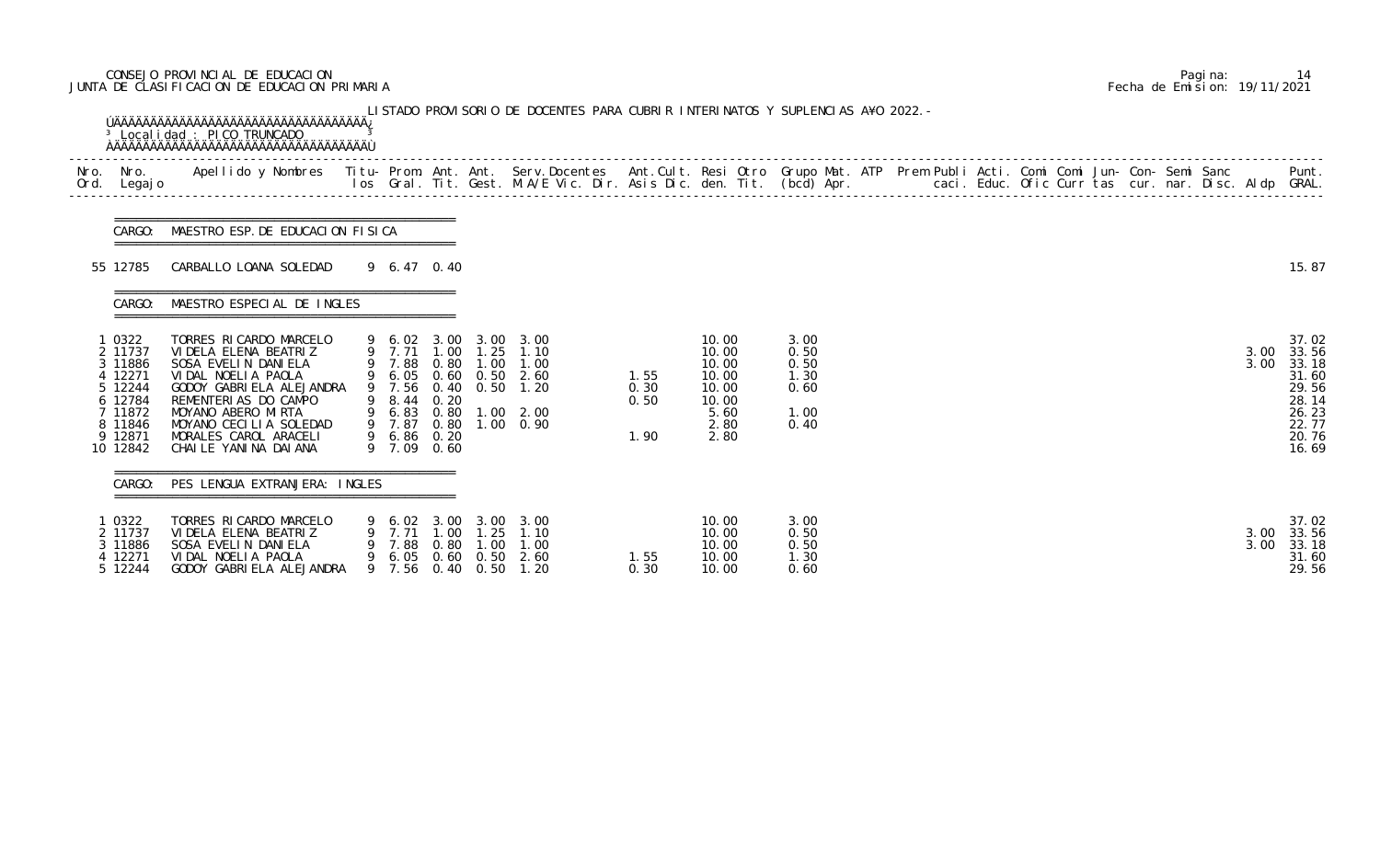## CONSEJO PROVINCIAL DE EDUCACION Pagina: 15 JUNTA DE CLASIFICACION DE EDUCACION PRIMARIA Fecha de Emision: 19/11/2021

| Ord. Legajo                                                                     |                                                                                                                                                                                                                                          |                                           |      |                          |                                                                                                                    |                                      |                                                                    |                                           |  |              |  |                      |      |                                                                           |
|---------------------------------------------------------------------------------|------------------------------------------------------------------------------------------------------------------------------------------------------------------------------------------------------------------------------------------|-------------------------------------------|------|--------------------------|--------------------------------------------------------------------------------------------------------------------|--------------------------------------|--------------------------------------------------------------------|-------------------------------------------|--|--------------|--|----------------------|------|---------------------------------------------------------------------------|
|                                                                                 | CARGO: PES LENGUA EXTRANJERA: INGLES                                                                                                                                                                                                     |                                           |      |                          |                                                                                                                    |                                      |                                                                    |                                           |  |              |  |                      |      |                                                                           |
| 6 12784<br>7 11872<br>8 11846<br>9 12871<br>10 12842                            | REMENTERIAS DO CAMPO<br>MOYANO ABERO MIRTA<br>MOYANO CECILIA SOLEDAD<br>MORALES CAROL ARACELI<br>CHAILE YANINA DAIANA                                                                                                                    | 9 8.44 0.20<br>9 6.86 0.20<br>9 7.09 0.60 |      |                          | 9 6.83 0.80 1.00 2.00<br>9 7.87 0.80 1.00 0.90                                                                     | 0.50<br>1.90                         | 10.00<br>5.60<br>2.80<br>2.80                                      | 1.00<br>0.40                              |  |              |  |                      |      | 28.14<br>26.23<br>22.77<br>20.76<br>16.69                                 |
| CARGO:                                                                          | ASIST. MEDIOS A/C GAB. DE INFORMATICA                                                                                                                                                                                                    |                                           |      |                          |                                                                                                                    |                                      |                                                                    |                                           |  |              |  |                      |      |                                                                           |
| 1 T 8<br>2 6760<br>3 9442<br>4 10841<br>5 10310<br>6 11645<br>7 8539<br>8 12787 | DAFFUNCHIO PATRICIA G<br>VI LDOZA MARCELO FRANCISCO 9 8.11 3.00 3.00 1.20<br>RAMOS SELVA MARILINA<br>PAVESE FRANCO NI COLAS<br>BAI GORRIA SILVIA SOLEDAD<br>FIGUEROA SILVANA NOEMI<br>SALETTI ALEJANDRO JAVIER<br>CARBALLO CARLOS ADRIAN | $6$ 7.51<br>3 7.32 1.40                   |      | 9 7.48 2.20 2.50         | 9 8.58 3.00 2.75 3.00<br>8 7.40 3.00 1.75 0.90<br>2.40 2.25 0.30<br>6 6.68 1.40 1.25 1.00<br>3 8.12 3.00 3.00 2.20 | 3.00<br>1.15<br>1.20<br>1.40<br>3.00 | 10.00 5.50 2.90<br>10.00<br>10.00<br>4.20<br>10.00<br>3.50<br>8.40 | 0.60<br>4.50 0.40<br>0.10<br>0.50<br>1.20 |  | 0.45         |  | 1.00                 | 3.00 | 49.18<br>36.06<br>32.38<br>31.55<br>31.56<br>3.00 23.33<br>31.92<br>11.72 |
| CARGO:                                                                          | PES EDUCACION TECNOLOGICA                                                                                                                                                                                                                |                                           |      |                          |                                                                                                                    |                                      |                                                                    |                                           |  |              |  |                      |      |                                                                           |
| 1 T 35<br>2 T 45<br>3 T 21                                                      | BALMACEDA ALFREDO RAUL<br>MEDINA MARIA DEL ROSARIO<br>JIMENEZ GRACIELA DEL V                                                                                                                                                             | 9 6.80                                    | 3.00 | 9 8.20 2.60 3.00<br>1.75 | 9 8.20 2.80 1.50 3.00<br>3.00<br>3.00                                                                              | 3.00<br>3.00<br>3.00                 | 10.00 3.00 2.50<br>10.00 4.25 2.00<br>10.00                        | 3.00                                      |  | 0.15<br>0.10 |  | 1.00<br>1.00<br>1.00 | 3.00 | 3.00 47.15<br>46.15<br>43.55                                              |

|  | Pagi na: | 15                           |
|--|----------|------------------------------|
|  |          | Fecha de Emision: 19/11/2021 |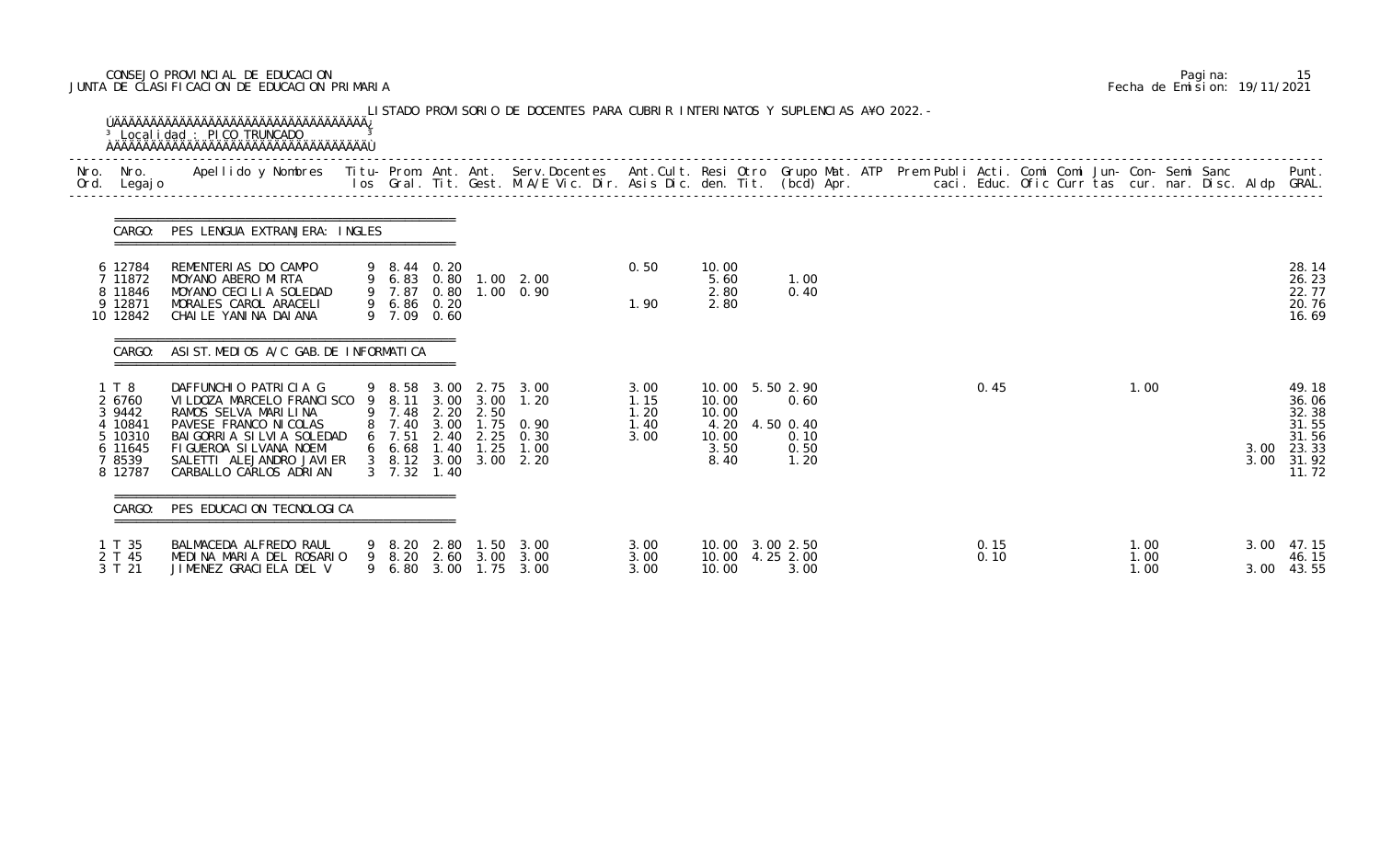## CONSEJO PROVINCIAL DE EDUCACION Pagina: 16 JUNTA DE CLASIFICACION DE EDUCACION PRIMARIA Fecha de Emision: 19/11/2021

| Ord. | Nro. Nro.<br>Legaj o                                                                                          | Apellido y Nombres Titu- Prom. Ant. Ant. Serv.Docentes Ant.Cult. Resi Otro Grupo Mat. ATP Prem Publi Acti. Comi Comi Jun- Con- Semi Sanc                                                                                               |                                                                                                                      |              |                   |                                                                                                                        |                                              |                                        |                                                                               |  |      |              |  |      |  | Punt.                                                                                  |
|------|---------------------------------------------------------------------------------------------------------------|----------------------------------------------------------------------------------------------------------------------------------------------------------------------------------------------------------------------------------------|----------------------------------------------------------------------------------------------------------------------|--------------|-------------------|------------------------------------------------------------------------------------------------------------------------|----------------------------------------------|----------------------------------------|-------------------------------------------------------------------------------|--|------|--------------|--|------|--|----------------------------------------------------------------------------------------|
|      | CARGO:                                                                                                        | PES EDUCACION TECNOLOGICA                                                                                                                                                                                                              |                                                                                                                      |              |                   |                                                                                                                        |                                              |                                        |                                                                               |  |      |              |  |      |  |                                                                                        |
|      | 4 10603<br>5 T 52<br>6 10841<br>7 11681<br>8 11204<br>9 12564<br>10 12033<br>11 12445<br>12 12836<br>13 12566 | CASAS NANCY EDITH<br>PAREDES AMERICO ALBERTO<br>PAVESE FRANCO NI COLAS<br>AGUIRRE RITA RAQUEL<br>MAGALEVSKY AGUSTIN<br>ORELLANA LORENA<br>ACEVEDO LUCIANO ARIEL<br>CUEVAS MOIRA ANAHI<br>CANDIA CASTILLO MAITE<br>GONZALEZ ALISA MARIA | 9 7.48<br>9 7.19 2.20<br>9 8.15 1.20<br>9 7.59<br>9 8.40 1.00<br>3 6.80 0.40 0.25<br>3 7.55 0.60<br>3 7.65 0.60 0.25 | 1.40         | $1.40 \quad 0.25$ | 9 7.81 2.20 1.75 1.00<br>9 7.59 2.20 1.75 2.20<br>1.75 0.90<br>$1.25 \quad 0.60$<br>$1.50$ $1.20$<br>$1.00 \quad 0.10$ | 3.00<br>1.65<br>1.40<br>3.00<br>1.50<br>2.30 | 10.00<br>3.50<br>0.70<br>10.00<br>5.60 | 10.00 7.00 0.50<br>1.10<br>4.20 5.00 0.40<br>2.80 3.00 0.30<br>4.20 1.00 0.60 |  |      |              |  | 1.00 |  | 42.26<br>36.49<br>31.53<br>29.34<br>28.35<br>24.04<br>20.20<br>20.45<br>16.75<br>11.50 |
|      | CARGO:                                                                                                        | PES FORMACION ETICA Y CIUDADANA                                                                                                                                                                                                        |                                                                                                                      |              |                   |                                                                                                                        |                                              |                                        |                                                                               |  |      |              |  |      |  |                                                                                        |
|      | 1 T 45<br>2 10649<br>3 10865<br>12863<br>5 12414<br>6 12448<br>7 12188<br>8 12824                             | ALMONACID MARILINA<br>CASAS JOSE MANUEL<br>SOTOMAYOR LIONEL OSCAR<br>MARTINEZ LUIS GUILLERMO<br>LOPEZ RITA SOLEDAD<br>ANAQUIN SANDRA ELIZABETH<br>LEIVA WALTER EDUARDO<br>FERREYRA LILIAN LORENA                                       | 9 7.84<br>9 9.03<br>9 7.40<br>9 8.00 1.40                                                                            | 1.20<br>1.60 | 1.50              | 9 8.65 3.00 3.00 3.00<br>9 7.57 1.60 1.50 1.30<br>0.40 0.25 0.20<br>9 7.13 0.40 0.50 0.20<br>9 7.62 3.00 0.75 0.40     | 3.00<br>2.95<br>0.45<br>1.35                 | 10.00 4.25<br>10.00<br>10.00<br>10.00  | 10.00 5.50 2.20<br>10.00 5.00 0.60 0.60<br>0.10<br>0.10<br>0.60               |  | 0.60 | 0.10<br>0.10 |  | 1.00 |  | 48.45<br>40.22<br>34.24<br>31.58<br>27.35<br>27.33<br>21.37<br>18.40                   |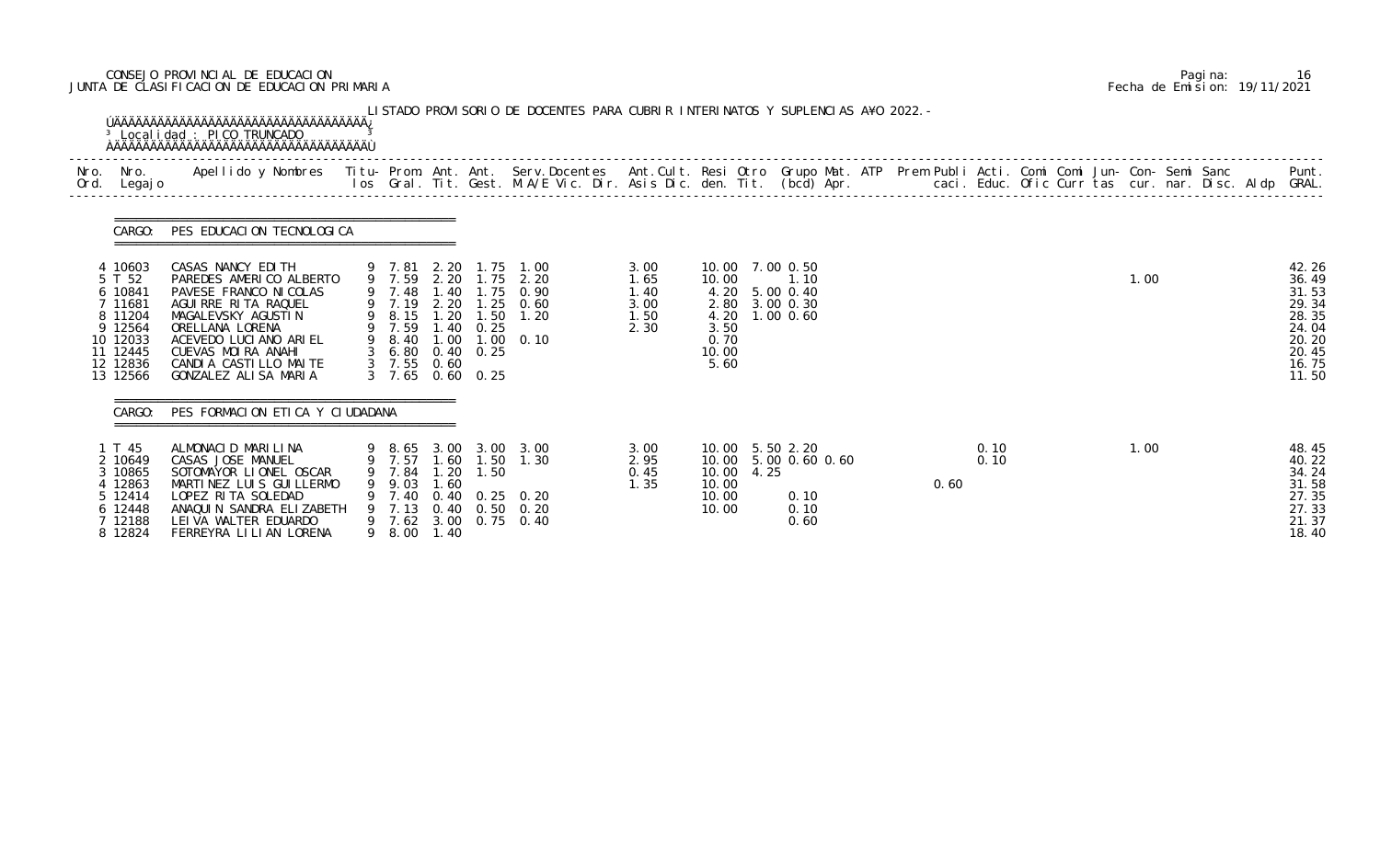# CONSEJO PROVINCIAL DE EDUCACION Pagina: 17 JUNTA DE CLASIFICACION DE EDUCACION PRIMARIA Fecha de Emision: 19/11/2021

|              |                                                                                                                                               | <sup>3</sup> Local i dad : PICO TRUNCADO                                                                                                                                                                                                                                                                                                                 |               |                                                                                                            |                                                                                                      |                                                                                                      | LISTADO PROVISORIO DE DOCENTES PARA CUBRIR INTERINATOS Y SUPLENCIAS A¥O 2022. -                                               |                                                                                                           |                                                     |                                                                                                                                                                                                                              |      |      |                                                                        |                                                      |  |                                                                                                      |  |                                                              |                                                                                                                                      |
|--------------|-----------------------------------------------------------------------------------------------------------------------------------------------|----------------------------------------------------------------------------------------------------------------------------------------------------------------------------------------------------------------------------------------------------------------------------------------------------------------------------------------------------------|---------------|------------------------------------------------------------------------------------------------------------|------------------------------------------------------------------------------------------------------|------------------------------------------------------------------------------------------------------|-------------------------------------------------------------------------------------------------------------------------------|-----------------------------------------------------------------------------------------------------------|-----------------------------------------------------|------------------------------------------------------------------------------------------------------------------------------------------------------------------------------------------------------------------------------|------|------|------------------------------------------------------------------------|------------------------------------------------------|--|------------------------------------------------------------------------------------------------------|--|--------------------------------------------------------------|--------------------------------------------------------------------------------------------------------------------------------------|
| Nro.<br>Ord. | Nro.<br>Legaj o                                                                                                                               | <u>ŇÄÄÄÄÄÄÄÄÄÄÄÄÄÄÄÄÄÄÄÄÄÄÄÄÄÄÄÄÄÄÄÄÄÄ</u><br>Apellido y Nombres - Titu- Prom. Ant. Ant. Serv.Docentes - Ant.Cult. Resi Otro Grupo Mat. ATP - Prem Publi Acti. Comi Comi Jun- Con- Semi Sanc                                                                                                                                                             |               |                                                                                                            |                                                                                                      |                                                                                                      | los Gral. Tit. Gest. M.A/E Vic. Dir. Asis Dic. den. Tit. (bcd) Apr.                                                           |                                                                                                           |                                                     |                                                                                                                                                                                                                              |      |      |                                                                        | caci. Educ. Ofic Curr tas cur. nar. Disc. Aldp GRAL. |  |                                                                                                      |  |                                                              | Punt.                                                                                                                                |
|              | Modal i dad: ADULTOS                                                                                                                          |                                                                                                                                                                                                                                                                                                                                                          |               |                                                                                                            |                                                                                                      |                                                                                                      |                                                                                                                               |                                                                                                           |                                                     |                                                                                                                                                                                                                              |      |      |                                                                        |                                                      |  |                                                                                                      |  |                                                              |                                                                                                                                      |
|              | CARGO:                                                                                                                                        | MAESTRO DE SECCION ADULTOS                                                                                                                                                                                                                                                                                                                               |               |                                                                                                            |                                                                                                      |                                                                                                      |                                                                                                                               |                                                                                                           |                                                     |                                                                                                                                                                                                                              |      |      |                                                                        |                                                      |  |                                                                                                      |  |                                                              |                                                                                                                                      |
|              | 1 T 40<br>2 T 35<br>3 T 85<br>4 T 52<br>5 T 85<br>6 T 35<br>7 T 45<br>8 T 85<br>9 4000<br>10 T 85<br>11 T 35<br>12 T 40<br>13 T 8<br>14 TAD 5 | RUIZ ANA MARIA<br>TORRES SILVIA ESTER<br>ZAMBRANO MONICA ALEJANDRA 9 7.84<br>ALBORNOS RICARDO CEFERINO<br>CAMPOS MARIA ALEJANDRA<br>BALMACEDA ALFREDO RAUL<br>ARGUMOZA MARIO ROQUE<br>AREVALO CAPILLA ROMINA<br>GOMEZ ALBA ELENA<br>CESPEDES CARINA DE LOS A<br>RUZ SANDRA ELIZABETH<br>CARDOZO JORGE<br>SOLER PAEZ VI VI ANA<br>ARGUMOZA ANGELA BEATRIZ | - 9<br>9<br>9 | 9 7.58<br>9.13<br>9 7.06<br>9 8.38<br>9 7.73<br>9 7.63<br>8.70<br>9.39<br>9 7.88<br>6.76<br>9.03<br>9 6.59 | 3.00<br>2.80<br>3.00<br>3.00<br>3.00<br>3.00<br>2.40<br>3.00<br>3.00<br>3.00<br>3.00<br>3.00<br>3.00 | 3.00<br>2.25<br>2.00<br>3.00<br>3.00<br>3.00<br>1.75<br>3.00<br>2.50<br>3.00<br>3.00<br>2.25<br>3.00 | 3.00<br>9 7.72 3.00 2.50 2.00<br>1.80<br>2.40<br>1.40<br>3.00<br>2.60<br>1.40<br>1.80<br>2.20<br>3.00<br>3.00<br>1.60<br>3.00 | 3.00<br>3.00<br>3.00<br>3.00<br>3.00<br>3.00<br>3.00<br>3.00<br>3.00<br>3.00<br>3.00<br>3.00<br>2.80 3.00 | 3.00 1.00 10.00 5.50 1.80<br>10.00<br>9.10<br>10.00 | 10.00 7.00 1.00<br>10.00 7.50 0.90<br>10.00 5.00 1.20<br>10.00 7.25 0.70<br>10.00 3.00 2.00<br>10.00 3.75 2.30<br>10.00 8.50 0.70<br>10.00 8.50 0.90<br>10.00 3.50 1.20<br>5.75 1.90<br>10.00 4.00 1.80<br>8.50 1.00<br>2.80 | 0.10 |      | $1.80 \t 0.35$<br>0.10<br>0.15<br>0.15<br>0.10<br>0.30<br>0.15<br>0.20 |                                                      |  | 1.00<br>1.00<br>1.00<br>1.00<br>1.00<br>1.00<br>1.00<br>1.00<br>1.00<br>1.00<br>1.00<br>1.00<br>1.00 |  | 3.00<br>3.00<br>3.00<br>3.00<br>3.00<br>3.00<br>3.00<br>3.00 | 50.03<br>49.32<br>49.09<br>48.73<br>48.56<br>48.53<br>48.48<br>48.38<br>48.20<br>3.00 47.79<br>47.78<br>3.00 47.56<br>47.48<br>47.39 |
|              | 15 T 85<br>16 T 85<br>17 T 45<br>18 T 35<br>19 9900<br>20 T 35<br>21 T 85<br>22 T 45<br>23 TAD 5<br>24 TAD 5<br>25 T 35                       | PACILLI ELIANA LORENA<br>BUSQUETS ZULMA BEATRIZ<br>ALMONACID MARILINA<br>BARRI ONUEVO VERONI CA DEL<br>DAMIAN ANA MARIA<br>BARROSO CLAUDIA CARINA<br>RUIZ SOLEDAD JOSEFA<br>DIAZ NORA ANDREA<br>SAJAMA NORA ADRIANA<br>MORENO YOLANDA DEL CARMEN<br>ANCE MORENO ROSANA P                                                                                 | 9             | 9 7.62<br>8.64<br>9 7.42<br>9 7.93<br>7. 16<br>9 7.22<br>8.80<br>7.30<br>6. 79<br>5.94<br>9 8.29           | 2.60<br>3.00<br>3.00<br>3.00<br>1. 80<br>3.00<br>3.00<br>3.00<br>3.00                                | 2.25<br>3.00<br>3.00<br>1.75<br>$.00 \,$<br>3.00<br>3.00<br>2.75<br>3.00                             | 1.60<br>3.00<br>3.00<br>1.60<br>0. 60<br>3.00<br>3.00<br>2.20<br>3.00 0.90<br>3.00 3.00 3.00 2.10<br>3.00 3.00 3.00           | 3.00<br>3.00<br>3.00<br>3.00<br>2.80<br>3.00<br>3.00<br>3.00<br>3.00<br>3.00<br>3.00                      | 10.00<br>10.00<br>10.00<br>10.00<br>10.00<br>10.00  | 10.00 9.50 0.80<br>2.50 3.00<br>10.00 5.50 1.70<br>9.10 5.50 0.80<br>6. 30 14. 50 0. 40<br>10.00 2.25 1.80<br>1.90 0.20 0.10<br>6.50 1.10<br>1.50 1.70 0.10<br>2.80<br>2.30                                                  | 0.10 | 1.00 | $0.15 \quad 0.70$<br>0.10<br>0.10<br>0.20<br>0.15<br>0.05<br>0.25      |                                                      |  | 1.00<br>1.00<br>1.00<br>1.00<br>1.00<br>1.00<br>1.00<br>1.00<br>1.00<br>1.00                         |  | 3.00<br>3.00                                                 | 47.37<br>46.99<br>46.72<br>3.00 46.68<br>3.00 46.56<br>3.00 46.47<br>46.20<br>46.00<br>3.00 45.99<br>3.00 45.89<br>45.84             |

|  | Pagi na: |                              |
|--|----------|------------------------------|
|  |          | Fecha de Emision: 19/11/2021 |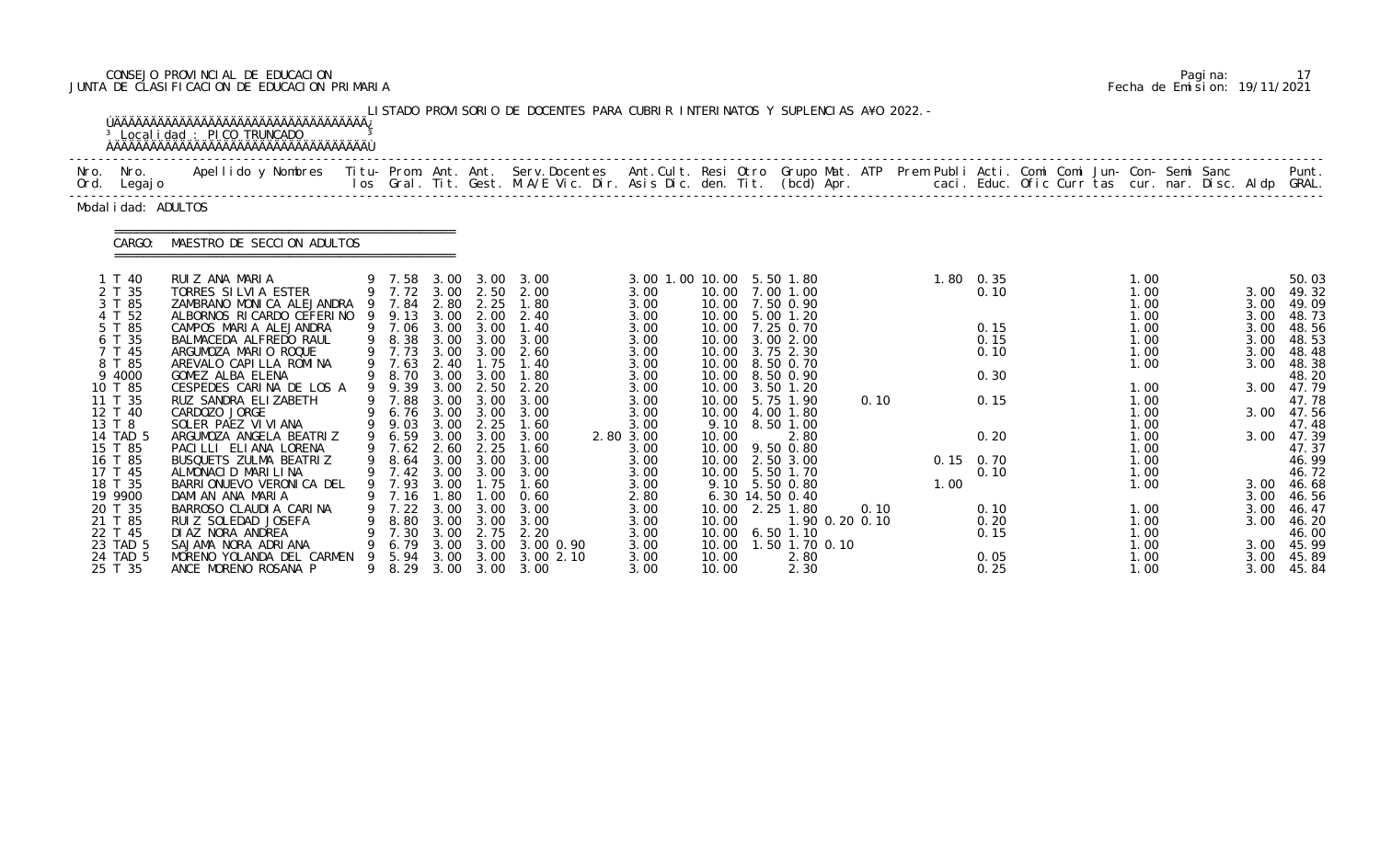## CONSEJO PROVINCIAL DE EDUCACION Pagina: 18 JUNTA DE CLASIFICACION DE EDUCACION PRIMARIA Fecha de Emision: 19/11/2021

|              |                               | <sup>3</sup> Local i dad : PICO TRUNCADO                                                                                                 |   |                                      |              |                                   | LISTADO PROVISORIO DE DOCENTES PARA CUBRIR INTERINATOS Y SUPLENCIAS A¥O 2022. –                                          |                      |                        |                                            |  |              |  |                      |                |      |                          |
|--------------|-------------------------------|------------------------------------------------------------------------------------------------------------------------------------------|---|--------------------------------------|--------------|-----------------------------------|--------------------------------------------------------------------------------------------------------------------------|----------------------|------------------------|--------------------------------------------|--|--------------|--|----------------------|----------------|------|--------------------------|
| Nro.<br>Ord. | Nro.<br>Legaj o               | Apellido y Nombres Titu- Prom. Ant. Ant. Serv.Docentes Ant.Cult. Resi Otro Grupo Mat. ATP Prem Publi Acti. Comi Comi Jun- Con- Semi Sanc |   |                                      |              |                                   | los Gral. Tit. Gest. M.A/E Vic. Dir. Asis Dic. den. Tit. (bcd) Apr. caci. Educ. Ofic Curr tas cur. nar. Disc. Aldp GRAL. |                      |                        |                                            |  |              |  |                      |                |      | Punt.                    |
|              | CARGO:                        | MAESTRO DE SECCION ADULTOS                                                                                                               |   |                                      |              |                                   |                                                                                                                          |                      |                        |                                            |  |              |  |                      |                |      |                          |
|              | 26 T 85                       | LOPEZ LUCIA ESTER                                                                                                                        |   |                                      |              |                                   | 9 7.48 3.00 3.00 3.00                                                                                                    | 3.00                 |                        | 10.00 4.75 1.50                            |  |              |  | 1.00                 |                |      | 45.73                    |
|              | 27 T 85<br>28 T 45<br>29 T 35 | FIGUEROA ABEL CESAR<br>MEDINA MARIA DEL ROSARIO<br>CALDERON CEFERINO HUGO                                                                |   | 9 9.13 3.00 3.00<br>9 7.86<br>9 8.58 | 3.00<br>3.00 | 3.00<br>3.00                      | 3.00<br>3.00<br>3.00                                                                                                     | 3.00<br>3.00<br>3.00 | 10.00<br>10.00         | 1.60<br>10.00 4.25 1.50<br>3.00 1.80       |  | 0.10<br>0.30 |  | 1.00<br>1.00<br>1.00 |                | 3.00 | 45.73<br>45.71<br>45.68  |
|              | 30 T 35<br>31 T 8             | CANALE JESSI CA SI LVANA<br>RODRI GUEZ MARI ANA                                                                                          |   | 9 8.22<br>7.85                       | 3.00         | 3.00                              | 3.00 3.00 2.40<br>3.00                                                                                                   | 3.00<br>3.00         | 10.00                  | 10.00  1.50  1.20<br>1.25 3.00 0.50        |  | 0.15<br>0.45 |  | 1.00<br>1.00         |                | 3.00 | 45.47<br>45.05           |
|              | 32 T 85<br>33 T 45            | VLADI SLAVI C ROSANA<br>MASH NADIA YAQUELIN                                                                                              | 9 | 9 7.31<br>8.14                       | 3.00         | 3.00<br>3.00 3.00                 | 3.00<br>3.00                                                                                                             | 3.00<br>3.00         | 10.00                  | 2.50<br>10.00 2.50 2.00                    |  | 0.15         |  | 1.00<br>1.00         |                | 3.00 | 44.81<br>44.79           |
|              | 34 T 52<br>35 T 35<br>36 T 40 | FERNANDEZ ANA GABRIELA<br>CASTA¥INO MARIA CRISTINA<br>VARGAS MARIA ROSARIO                                                               |   | 9 7.39<br>9 7.55<br>8.35             | 3.00<br>3.00 | 3.00<br>2.25<br>3.00 3.00         | 3.00<br>1.80<br>3.00                                                                                                     | 3.00<br>3.00<br>3.00 | 10.00                  | 2.30<br>10.00 5.50 0.90<br>10.00 2.50 1.80 |  | 0.45         |  | 1.00<br>1.00         | $1.00 \, 0.20$ | 3.00 | 44.69<br>44.65<br>44.65  |
|              | 37 T 40<br>38 T 52<br>39 T 7  | GOMEZ MARIA ANGELICA<br>STUDER MARIO OSCAR<br>GOMEZ ROSA MALVA                                                                           | 9 | 9 7.53<br>9 7.15<br>8.86             | 3.00<br>3.00 | 2.50<br>3.00<br>$3.00 \quad 2.25$ | 3.00<br>3.00<br>2.00                                                                                                     | 2.80<br>3.00<br>1.43 | 9.10<br>10.00<br>10.00 | 4.25 2.40<br>2.30<br>4.00 3.00             |  | 0.10         |  | 1.00<br>1.00<br>1.00 |                | 3.00 | 44.58<br>44.55<br>44.54  |
|              | 40 T 8<br>41 T 52             | ANDRADE HERMINIA DEL C<br>FERNANDEZ NELSON ARIEL                                                                                         |   | 9 7.59<br>9 7.88                     | 3.00<br>3.00 | 3.00<br>2.75                      | 3.00<br>2.40                                                                                                             | 3.00<br>3.00         | 10.00<br>10.00         | 3.00 1.40<br>1.00 1.20                     |  | 0.15         |  | 1.00                 | $1.00$ 0.20    |      | 44.34<br>3.00 44.23      |
|              | 42 T 52<br>43 T 52            | PAZ MARIA CRISTINA<br>DIAZ DOJORTI ELIANA N                                                                                              |   | 9 7.50 3.00 3.00<br>9 8.19           | 3.00         | 3.00                              | 3.00<br>3.00                                                                                                             | 3.00<br>3.00         | 10.00                  | 1.70<br>10.00 2.00 2.00                    |  |              |  | 1.00<br>1.00         |                | 3.00 | 44.20<br>44.19           |
|              | 44 T 52<br>45 T 52            | ALDERETE RAMON ANTONIO<br>MOLINA ROXANA VIVIANA                                                                                          |   | 9 6.75 3.00 3.00<br>. 64             | 2.80         | 2.25                              | 3.00<br>1.80                                                                                                             | 3.00<br>3.00         | 10.00                  | 2.10<br>10.00 2.25 0.90                    |  | 0.15<br>0.10 |  | 1.00<br>1.00         |                |      | 3.00 44.00<br>3.00 43.74 |
|              | 46 T 52<br>47 T 52            | VARELA ANALIA VIVIANA<br>LLAMPA SENOVIA IGNACIA                                                                                          |   | 7.54<br>6.04                         | 3.00<br>3.00 | 3.00<br>3.00                      | 3.00<br>3.00                                                                                                             | 3.00<br>3.00         | 10.00                  | 10.00 2.25 1.80<br>2.40                    |  | 0.10         |  | 1.00<br>1.00         |                | 3.00 | 43.59<br>43.54           |
|              | 48 T 35<br>49 T 35            | SULETA LUZ ALEJANDRA<br>CARRIZO LORENA ALEJANDRA                                                                                         |   | 7.61<br>8.14                         | 3.00<br>40   | 3.00<br>0.25                      | 2.80<br>0.40                                                                                                             | 2.95<br>3.00         |                        | 10.00 2.50 1.40 0.10<br>10.00 10.00 0.20   |  | 0.15<br>0.05 |  | 1.00<br>1.00         |                |      | 43.51<br>43.44           |
|              | 50 T 40<br>51 T 52            | PAEZ CAROLA ETHEL<br>VARGAS CARLOS ALBERTO                                                                                               |   | 6.22                                 | 3.00         | 1.75<br>8.66 3.00 1.50            | 2.00<br>1.40                                                                                                             | 3.00<br>1.15         |                        | 10.00 6.25 1.10<br>10.00 4.00 0.70         |  | 0.10         |  | 1.00<br>1.00         |                |      | 43.42<br>3.00 43.41      |

|  | Pagi na: | 18                           |
|--|----------|------------------------------|
|  |          | Fecha de Emision: 19/11/2021 |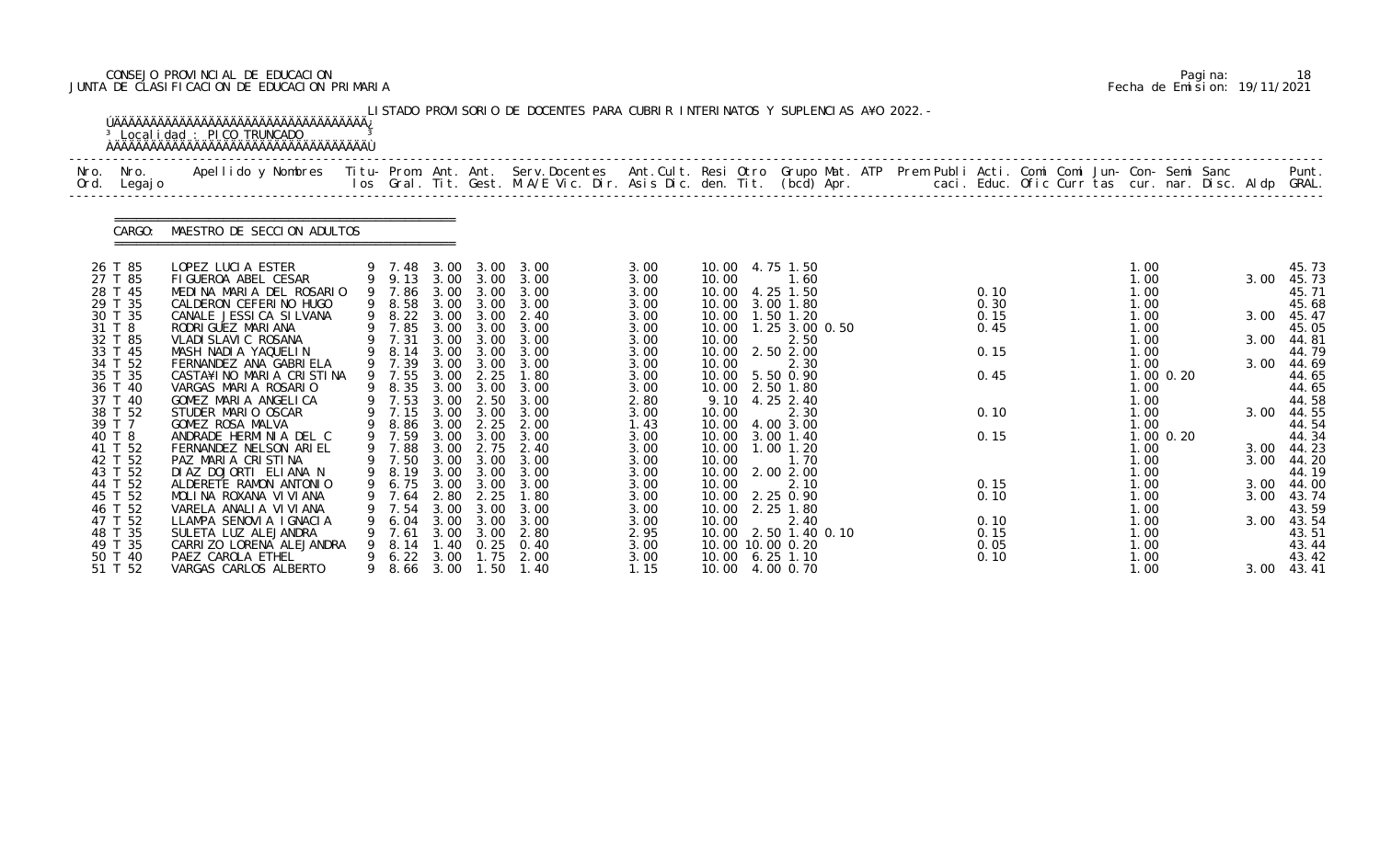## CONSEJO PROVINCIAL DE EDUCACION Pagina: 19 JUNTA DE CLASIFICACION DE EDUCACION PRIMARIA Fecha de Emision: 19/11/2021

|              |                                           | <sup>3</sup> Localidad : PICO TRUNCADO<br><b>AAAAAAAAAAAAAAAAAAAAAAAAAAAAAAAAAAAA</b>                                                                                                                                             |   |                                           |                              |                                               | LISTADO PROVISORIO DE DOCENTES PARA CUBRIR INTERINATOS Y SUPLENCIAS A¥O 2022. - |                              |                                  |                                                       |      |      |              |  |                              |  |                      |                                   |
|--------------|-------------------------------------------|-----------------------------------------------------------------------------------------------------------------------------------------------------------------------------------------------------------------------------------|---|-------------------------------------------|------------------------------|-----------------------------------------------|---------------------------------------------------------------------------------|------------------------------|----------------------------------|-------------------------------------------------------|------|------|--------------|--|------------------------------|--|----------------------|-----------------------------------|
| Nro.<br>Ord. | Nro.<br>Legaj o                           | .Apellido y Nombres  Titu- Prom. Ant. Ant.  Serv.Docentes  Ant.Cult. Resi Otro  Grupo Mat. ATP  Prem Publi Acti. Comi Comi Jun- Con- Semi Sanc              Punt<br>Ios Gral. Tit. Gest. M.A/E Vic. Dir. Asis Dic. den. Tit. (bcd |   |                                           |                              |                                               |                                                                                 |                              |                                  |                                                       |      |      |              |  |                              |  |                      |                                   |
|              | CARGO:                                    | MAESTRO DE SECCION ADULTOS                                                                                                                                                                                                        |   |                                           |                              |                                               |                                                                                 |                              |                                  |                                                       |      |      |              |  |                              |  |                      |                                   |
|              | 52 T 40                                   | ARABEL DARIO MARCELO                                                                                                                                                                                                              |   | 9 7.92 2.80 2.50                          |                              |                                               | 2.00                                                                            | 3.00                         |                                  | 10.00 4.00 1.00                                       |      |      | 0.15         |  | 1.00                         |  |                      | 43.37                             |
|              | 53 T 52<br>54 T 45<br>55 T 40<br>56 T 85  | PAI LLAMAN SUSANA NOEMI<br>GATICA LLANOS KARINA<br>ARANDA GRACIELA I SABEL<br>ROBLES SILVIA ALEJANDRA                                                                                                                             |   | 9 7.65<br>9 7.61<br>6.06                  | 3.00                         | 3.00 3.00<br>3.00 3.00<br>2.00                | 2.40<br>9 8.50 3.00 3.00 2.80<br>3.00<br>3.00                                   | 3.00<br>3.00<br>3.00<br>3.00 | 10.00<br>10.00<br>10.00          | 1.20<br>9.80 1.00 1.40 0.50<br>1.50 1.90<br>4.00 1.70 |      |      | 0.10<br>0.10 |  | 1.00<br>1.00<br>1.00<br>1.00 |  | 3.00                 | 43.35<br>43.10<br>43.01<br>42.76  |
|              | 57 T 40<br>58 T 40<br>59 8760<br>60 T 45  | SANCHEZ SILVIA BEATRIZ<br>VELASQUEZ MARTINA ROSA<br>FIGUEROA MARIA ALEJANDRA<br>VI LLAFA¥EZ CECI LI A                                                                                                                             |   | 9 6.22 3.00<br>9 6.81<br>9 7.41<br>9 7.04 | 3.00<br>3.00<br>3.00         | 3.00<br>2.75<br>3.00<br>2.00                  | 3.00<br>2.20<br>3.00<br>2.80                                                    | 3.00<br>2.60<br>3.00<br>3.00 | 10.00<br>10.00<br>7.70<br>10.00  | 2.20<br>4.00 1.20<br>3.75 1.60<br>3.00 1.50           |      |      | 0.20         |  | 1.00<br>1.00<br>1.00<br>1.00 |  | 2.00                 | 42.62<br>42.56<br>42.46<br>42.34  |
|              | 61 T 40<br>62 T 35<br>63 T 85<br>64 T 52  | COLIBORO MONICA MERCEDES<br>ARABEL RITA JAQUELINA<br>SOSA MIRTA SOLEDAD<br>LAYUS HECTOR MARCELO                                                                                                                                   |   | 9 6.89<br>9 7.36<br>9 7.24<br>9 7.05      | 2.20<br>3.00<br>2.40<br>3.00 | 1.25<br>2.25<br>1.50<br>3.00                  | 1.20<br>1.80<br>1.20<br>2.40                                                    | 3.00<br>1.60<br>3.00<br>2.15 | 10.00<br>10.00<br>10.00<br>10.00 | 6.50 0.60 0.30<br>5.00 0.90<br>$6.00\,0.60$<br>1.20   |      | 0.30 | 0.10         |  | 1.00<br>1.00<br>1.00<br>1.00 |  | 3.00                 | 42.24<br>42.01<br>41.94<br>41.80  |
|              | 65 T 52<br>66 T 8                         | FERNANDEZ ANGEL OSCAR<br>SEGOVIA SILVIA BEATRIZ                                                                                                                                                                                   |   | 9 7.39<br>9 8.70                          | 3.00<br>3.00                 | 3.00<br>2.25                                  | 3.00<br>1.80                                                                    | 3.00<br>2.15                 | 10.00<br>9.80                    | 2.40<br>0.90                                          |      |      |              |  | 1.00<br>1.00                 |  | 3.00                 | 41.79<br>41.60                    |
|              | 67 T 8<br>68 T 40<br>69 T 85              | CARRIZO SANDRA VI VI ANA<br>ROSSI ANDREA FABIANA<br>ARCE MARIA DANIELA                                                                                                                                                            |   | 9 6.12<br>9 7.38 2.40 1.50                |                              | 3.00 3.00                                     | 3.00<br>6.86 3.00 3.00 3.00<br>1.40                                             | 3.00<br>3.00<br>3.00         | 10.00<br>10.00<br>10.00          | 1.002.30<br>2.70<br>5.00 0.70                         |      |      | 0.15         |  | 1.00<br>1.00<br>1.00         |  |                      | 41.57<br>41.56<br>41.38           |
|              | 70 T 35<br>71 T 52<br>72 TAD 5<br>73 T 52 | SANTI BA¥EZ GONZALEZ<br>MANSILLA CECILIA<br>GOMEZ CINTIA PAOLA<br>SOSA MARIA EUGENIA                                                                                                                                              |   | 9 7.97 3.00 2.25<br>7.57<br>9.05<br>7.18  | 2.20<br>2.20<br>1.80         | 1.50<br>1.25<br>$\overline{\phantom{0}}$ . 00 | 2.00<br>1. 20<br>1.00<br>0.90                                                   | 3.00<br>3.00<br>1.60<br>3.00 | 10.00<br>10.00<br>7.00<br>10.00  | 2.00 1.00<br>2.00 0.60 0.20<br>3.00 2.00<br>3.75 0.40 | 0.10 |      | 0.10         |  | 1.00<br>1.00<br>2.00<br>1.00 |  | 3.00<br>3.00<br>3.00 | 41.32<br>41. 27<br>41.20<br>41.03 |
|              | 74 8862<br>75 T 52<br>76 T45<br>77 T 8    | PAVON YANINA ESTER<br>BARQUIN MARIA DEL CARMEN<br>VAZQUEZ GRETA CAROLA<br>ORME¥O JORGE NICOLAS                                                                                                                                    | 9 | 8.03<br>7.75<br>8.40<br>9 7.09            | 2.80<br>3.00<br>1.80         | 1.25<br>2.50<br>1.00<br>3.00 3.00             | 1.40<br>2.40<br>1.00<br>3.00                                                    | 2.65<br>2.00<br>2.80<br>3.00 | 10.00<br>10.00<br>10.00<br>9.80  | 5.00 0.70<br>1.50 1.40<br>5.00 0.50<br>1.60           |      |      |              |  | 1.00<br>1.00<br>1.00         |  |                      | 40.83<br>40.55<br>40.50<br>40.49  |

|  | Pagi na: |                              |
|--|----------|------------------------------|
|  |          | Fecha de Emision: 19/11/2021 |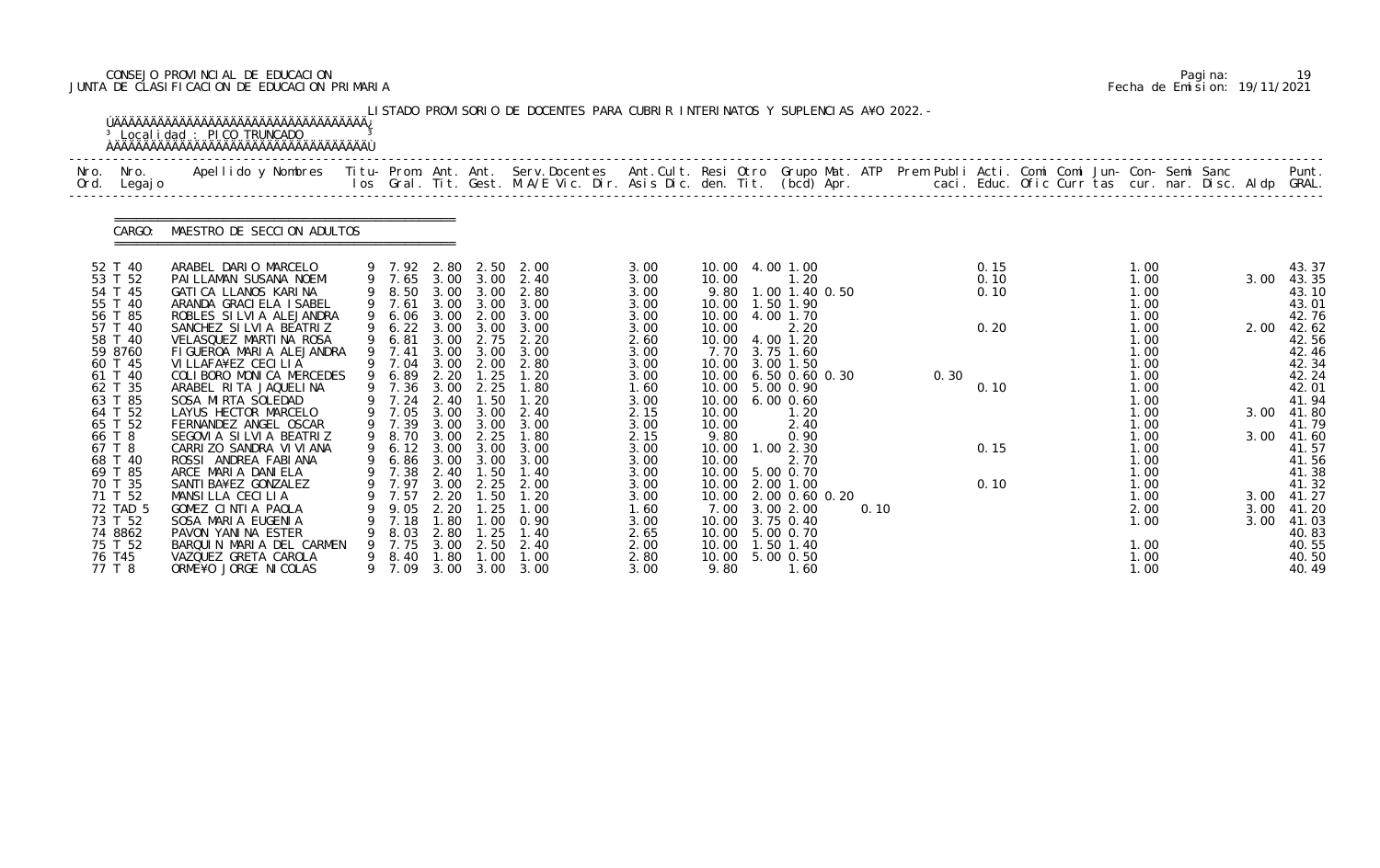## CONSEJO PROVINCIAL DE EDUCACION Pagina: 20 JUNTA DE CLASIFICACION DE EDUCACION PRIMARIA Fecha de Emision: 19/11/2021

|              |                                                    | <sup>3</sup> Localidad : PICO TRUNCADO                                                                                                   |   |                                              |                              |                                                        | LISTADO PROVISORIO DE DOCENTES PARA CUBRIR INTERINATOS Y SUPLENCIAS A¥O 2022. -                                                |                                      |                               |                                                                                    |      |              |  |                              |  |                      |                                           |
|--------------|----------------------------------------------------|------------------------------------------------------------------------------------------------------------------------------------------|---|----------------------------------------------|------------------------------|--------------------------------------------------------|--------------------------------------------------------------------------------------------------------------------------------|--------------------------------------|-------------------------------|------------------------------------------------------------------------------------|------|--------------|--|------------------------------|--|----------------------|-------------------------------------------|
| Nro.<br>Ord. | Nro.<br>Legaj o                                    | Apellido y Nombres Titu- Prom. Ant. Ant. Serv.Docentes Ant.Cult. Resi Otro Grupo Mat. ATP Prem Publi Acti. Comi Comi Jun- Con- Semi Sanc |   |                                              |                              |                                                        | los Gral. Tit. Gest. M.A/E Vic. Dir. Asis Dic. den. Tit. (bcd) Apr.       caci. Educ. Ofic Curr tas cur. nar. Disc. Aldp GRAL. |                                      |                               |                                                                                    |      |              |  |                              |  |                      | Punt.                                     |
|              | CARGO:                                             | MAESTRO DE SECCION ADULTOS                                                                                                               |   |                                              |                              |                                                        |                                                                                                                                |                                      |                               |                                                                                    |      |              |  |                              |  |                      |                                           |
|              | 78 3688<br>79 TAD 5<br>80 10248<br>81 5210         | FIGUEROA IRIS MARIA<br>ARGUMOZA VANESA ALEJANDRA 9 7.83<br>DELGADO ANDREA DEL CARMEN<br>CUEVAS CLAUDIA LILIANA                           |   | 9 6.66 3.00 3.00<br>9 8.05<br>9 7.30         | 2.60<br>1.40<br>3.00         | 1.75<br>0.50<br>3.00                                   | 3.00<br>1.00<br>1.60<br>2.20                                                                                                   | 3.00<br>3.00<br>1.90<br>3.00         | 10.00<br>10.00                | 1. 70<br>7.70 2.50 0.60<br>4.00 0.70<br>10.00  1.25  1.40                          | 0.10 | 0.10         |  | 1.00<br>1.00                 |  | 3.00<br>3.00         | 40.36<br>40.18<br>40.15<br>40.15          |
|              | 82 T 8<br>83 4258<br>84 T 52<br>85 T 8<br>86 505   | AHUMADA CLAUDIA MABEL<br>GONZALEZ SUSANA CARINA<br>MARCOVICH SILVIA MABEL<br>CORVALAN MYRIAM GRACI ELA<br>JARA NORMA BEATRIZ             |   | 9 6.61<br>9 8.27<br>9 6.16<br>6.44<br>9 7.77 | 3.00<br>3.00<br>3.00         | 3.00 3.00<br>3.00<br>$1.60 \quad 0.50$<br>2.75<br>1.00 | 3.00<br>1.00<br>0.60<br>3.00<br>1.20                                                                                           | 1.35<br>3.00<br>1.20<br>3.00<br>3.00 | 10.00<br>10.00<br>10.00       | 2.40 0.70<br>1.75 0.50 0.40<br>10.00 6.50 0.30<br>9.10 0.50 2.00<br>3.00 0.60 0.90 |      | 0.05<br>0.30 |  | 1.00<br>1.00<br>1.00         |  | 3.00                 | 40.06<br>39.97<br>39.86<br>39.79<br>39.77 |
|              | 87 T 8<br>88 T 8<br>89 T 8<br>90 T 40              | SIGLER NORMA SOLEDAD<br>ARCE PATRICIA ESTER<br>GONZALEZ SOFIA DEL CARMEN<br>PORFIRIO LUCIANA                                             |   | 8.05<br>9 7.36<br>7.42<br>9 8.30             | 3.00<br>3.00<br>3.00         | 1.40 0.50<br>1.75<br>2.50<br>2.75                      | 0. 50<br>2.50<br>2.00<br>2.40                                                                                                  | 2.85<br>3.00<br>3.00<br>0.85         | 10.00<br>10.00<br>10.00       | 8.40 4.50 0.20<br>1.30<br>1.00<br>1.20                                             |      | 0.10<br>0.35 |  | 1.00<br>1.00<br>1.00<br>1.00 |  | 3.00                 | 39.40<br>39.01<br>38.92<br>38.85          |
|              | 91 6667<br>92 T 40<br>93 T 35<br>94 T 45           | ASTRADA MARIANA CLAUDIA<br>ORELLANA RAQUEL HAYDEE<br>RUFINO VALERIA SOLEDAD<br>GONZALEZ CRISTIAN MAURO                                   |   | 9 8.45<br>9 7.87<br>9 7.70<br>9 7.40         | 3.00<br>3.00<br>3.00<br>2.60 | 2.50<br>2.50<br>2.00<br>1.75                           | 1.80<br>2.10<br>2.20<br>1.50                                                                                                   | 0.25<br>1.90<br>0.65<br>1.70         | 10.00                         | 10.00 2.75 0.90<br>1.00<br>10.00  1.50  1.10<br>10.00 2.50 0.70                    |      | 0.10         |  | 1.00<br>1.00<br>1.00         |  |                      | 38.65<br>38.37<br>38.25<br>38.15          |
|              | 95 T 35<br>96 T 40<br>97 T 8<br>98 T 40<br>99 T 40 | OJEDA CARLOS FRANCISCO<br>VILLEGAS ROMINA MARICEL<br>LOPEZ TOLEDO EMI LI ANA<br>NI CCOLAI LORENA NOEMI<br>PEREZ CELESTE FABIANA          |   | 9 7.56 2.80<br>9 8.21<br>8.90<br>7. 76       | 1. 40<br>2.20<br>2.40        | 1.50<br>2.60 0.75<br>0. 50<br>. 50<br>0.50             | 1.80<br>1.60<br>0. 50<br>l . 20<br>1.20                                                                                        | 1.55<br>2.90<br>2.90<br>3.00         | 7.70                          | 10.00  1.50  0.90<br>10.00 1.00 0.80<br>5.60 6.75 0.20<br>2.50 0.60<br>0.60        | 0.10 | 0.25         |  | 1.00<br>1.00<br>1.00<br>1.00 |  |                      | 37.96<br>37.86<br>36.75<br>36.46<br>36.02 |
|              | 100 T 45<br>101 10699<br>102 10875<br>103 T 8      | VARAS ROMINA DEL VALLE<br>DI AZ RAQUEL DEL VALLE<br>GOROSI TO SUSANA ELIZABETH<br>SUAREZ SONIA DEL VALLE                                 | 9 | 7.42<br>7.29<br>8.77<br>7.89<br>8.63         | 1.60<br>. 60<br>2.00<br>3.00 | 0.50<br>0.25<br>0.25<br>1.25                           | 0.70<br>0.40<br>0.40<br>2.00                                                                                                   | 2.50<br>3.00<br>2.50<br>2.95<br>1.35 | 8.40<br>10.00<br>4.20<br>7.70 | 2.50 0.30<br>4.90 5.25 0.20<br>5.50 0.20<br>0.90                                   |      | 0.10         |  | 1.00<br>1.00<br>1.00         |  | 3.00<br>3.00<br>3.00 | 35.89<br>35.87<br>35.39<br>34.93          |

|  | Pagi na: | 20                           |
|--|----------|------------------------------|
|  |          | Fecha de Emision: 19/11/2021 |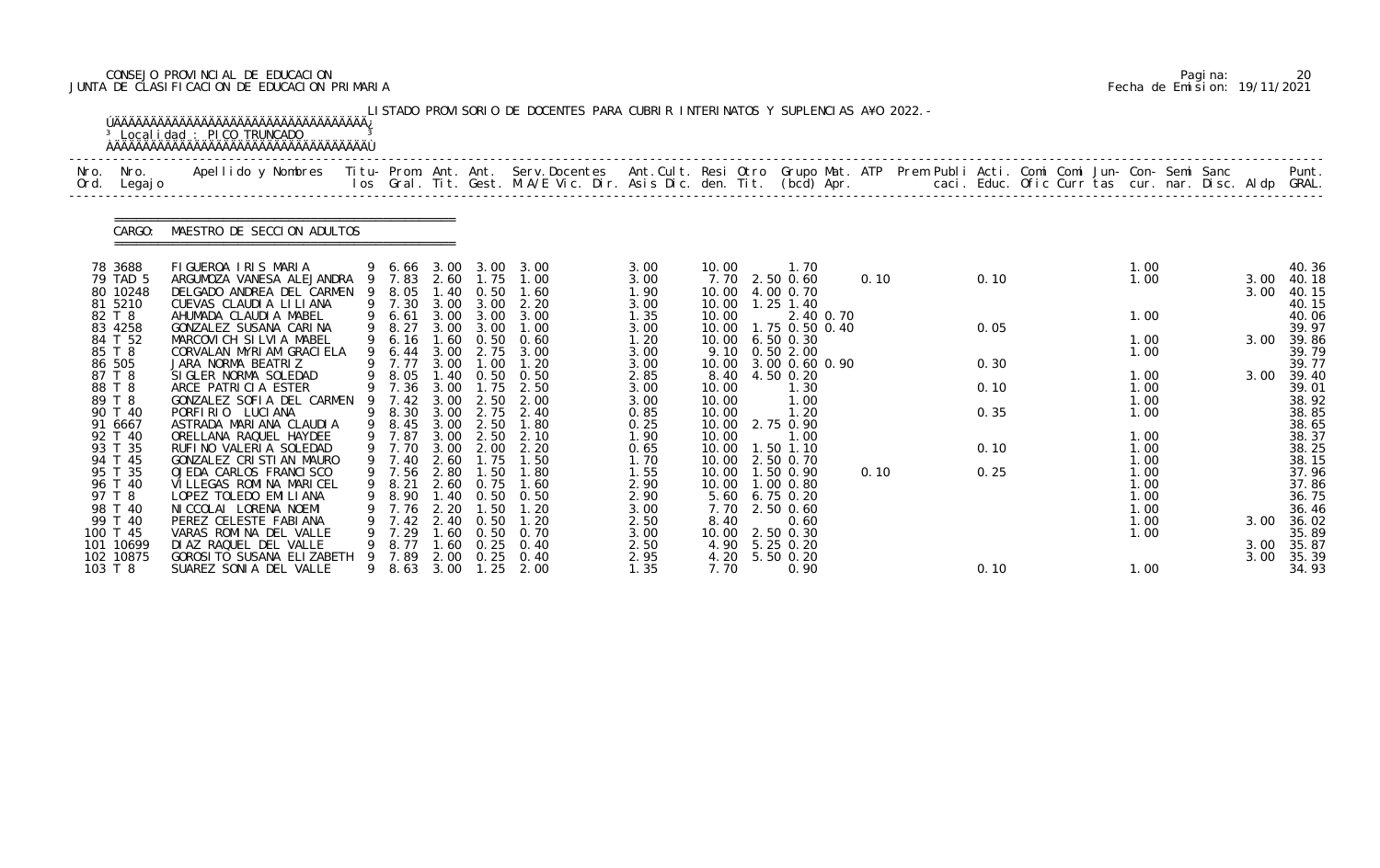## CONSEJO PROVINCIAL DE EDUCACION Pagina: 21 JUNTA DE CLASIFICACION DE EDUCACION PRIMARIA Fecha de Emision: 19/11/2021

|                                            | Nro. Nro.<br>Ord. Legajo                                                                                                                                                           | Apellido y Nombres - Titu- Prom. Ant. Ant. Serv.Docentes - Ant.Cult. Resi Otro Grupo Mat. ATP Prem Publi Acti. Comi Comi Jun- Con- Semi Sanc - - - Punt.<br>Ios Gral. Tit. Gest. M.A/E Vic. Dir. Asis Dic. den. Tit. (bcd) Apr. -                                                                                                                                                                                                                                   |   |                                                                                                                                                                                |                              |                                                                                                                                                                                                                                                                                                     |                                                                                                                                      |                                                                                                                                                                                                                         |                                                                                                    |      |      |      |  |              |  |                                      |                                                                                                                                                                |
|--------------------------------------------|------------------------------------------------------------------------------------------------------------------------------------------------------------------------------------|---------------------------------------------------------------------------------------------------------------------------------------------------------------------------------------------------------------------------------------------------------------------------------------------------------------------------------------------------------------------------------------------------------------------------------------------------------------------|---|--------------------------------------------------------------------------------------------------------------------------------------------------------------------------------|------------------------------|-----------------------------------------------------------------------------------------------------------------------------------------------------------------------------------------------------------------------------------------------------------------------------------------------------|--------------------------------------------------------------------------------------------------------------------------------------|-------------------------------------------------------------------------------------------------------------------------------------------------------------------------------------------------------------------------|----------------------------------------------------------------------------------------------------|------|------|------|--|--------------|--|--------------------------------------|----------------------------------------------------------------------------------------------------------------------------------------------------------------|
|                                            |                                                                                                                                                                                    | CARGO: MAESTRO DE SECCION ADULTOS                                                                                                                                                                                                                                                                                                                                                                                                                                   |   |                                                                                                                                                                                |                              |                                                                                                                                                                                                                                                                                                     |                                                                                                                                      |                                                                                                                                                                                                                         |                                                                                                    |      |      |      |  |              |  |                                      |                                                                                                                                                                |
| 104 T 8<br>105 9993<br>107 7677<br>112 T 8 | 106 11695<br>108 10351<br>109 10582<br>110 11060<br>111 10767<br>113 10241<br>114 10898<br>115 10728<br>116 10696<br>117 10290<br>118 10729<br>119 11603<br>120 11018<br>121 11941 | LEGUI ZA LEONARDO DANI EL<br>MEDINA MARTA ELENA DEL<br>DURE NANCY ELIZABETH G<br>RODRI GUEZ SONI A ARGENTI NA<br>SALDIS SUSAN CAROLINA<br>DOMINGUEZ MARTA RAQUEL<br>ALVATI ERRA FRANCO<br>ZURITA MARIA DANIELA<br>FERNANDEZ NOELIA SOLEDAD<br>CHARRIOL VANESSA DEL<br>AMAYA MONICA VIVIANA<br>GOMEZ DI ANA MARI EL<br>PEREZ JOSE NASIF<br>GONZALEZ JIMENA SOLEDAD<br>MICHELI WALTER JAVIER<br>LARREA MARIA ELENA<br>GIMENEZ PAOLA ROMINA<br>ANDRADA MARIA ALEJANDRA | 9 | 9 6.85 3.00<br>9 6.87<br>9 7.49<br>6.68 3.00 2.25<br>9 7.60<br>9 8.15<br>9 7.88<br>9 8.03<br>9 8.18<br>9 8.80<br>9 8.13<br>9 6.86<br>9 7.10<br>9 6.05<br>9 7.24 1.60<br>9 7.75 | 2.20<br>1.40<br>2.80<br>1.80 | $1.25$ 1.20<br>3.00 2.25 3.00<br>$0.50$ 0.60<br>2.00<br>1.60 1.00 0.60<br>0.20<br>1.20 0.25 0.30<br>3.00 0.75 0.60<br>0.20<br>1.60 0.75 0.60<br>2.00 0.25 0.30<br>$0.50 \quad 0.40$<br>3.00 0.50 0.40<br>1.60 0.75 0.60<br>9 6.96 3.00 0.50 0.40<br>0.20<br>9 8.16 1.00 1.25 0.10<br>3.00 0.50 0.80 | 3.00<br>2.30<br>2.65<br>0.40<br>3.00<br>2.55<br>2.25<br>1.55<br>3.00<br>0.45<br>0.85<br>3.00<br>1.75<br>1.90<br>1.90<br>1.50<br>0.60 | 7.70 1.25 0.60<br>6.30<br>3.50<br>10.00<br>5.60<br>4.90 4.00 0.80<br>4.20 7.50 0.10<br>4.90<br>3.00<br>4.90<br>5.60 1.50 0.30<br>4.20 6.50 0.10<br>4.90<br>4.90<br>10.00<br>4.90<br>3.50 2.00 0.60<br>3.50 1.50<br>2.10 | 1.80<br>5.25 0.30<br>1.00<br>5.50 0.30<br>$0.40$ 1.00<br>3.00 0.60<br>0.20<br>0.30<br>0.20<br>0.40 | 0.10 | 0.15 |      |  | 1.00<br>1.00 |  | 3.00<br>3.00<br>3.00<br>3.00<br>3.00 | 34.85<br>34.62<br>34.49<br>34.33<br>34.20<br>34.00<br>32.68<br>32.23<br>32.08<br>31.60<br>31.33<br>30.06<br>29.85<br>28.30<br>26.86<br>26.19<br>26.01<br>24.15 |
|                                            | CARGO:                                                                                                                                                                             | MAE. ESP. FLORI CULT., HUERTA Y JARDIN                                                                                                                                                                                                                                                                                                                                                                                                                              |   |                                                                                                                                                                                |                              |                                                                                                                                                                                                                                                                                                     |                                                                                                                                      |                                                                                                                                                                                                                         |                                                                                                    |      |      |      |  |              |  |                                      |                                                                                                                                                                |
|                                            | 1 T 45<br>2 12034<br>3 9868                                                                                                                                                        | ARGUMOZA MARIO ROQUE<br>SOTO FEDERICO NARCISO<br>VEGA MAURO ARNALDO                                                                                                                                                                                                                                                                                                                                                                                                 |   | 3 8.22 2.40                                                                                                                                                                    |                              | 6 7.66 1.00 1.00 2.00<br>$6\quad 6.29\quad 0.80\quad 1.00\quad 0.80$                                                                                                                                                                                                                                | 3.00<br>0.05<br>0.60                                                                                                                 | 10.00 3.75 2.10<br>2.80<br>2.80                                                                                                                                                                                         | 0.40                                                                                               |      |      | 0.10 |  | 1.00         |  | 3.00                                 | 40.61<br>18.14<br>17.02                                                                                                                                        |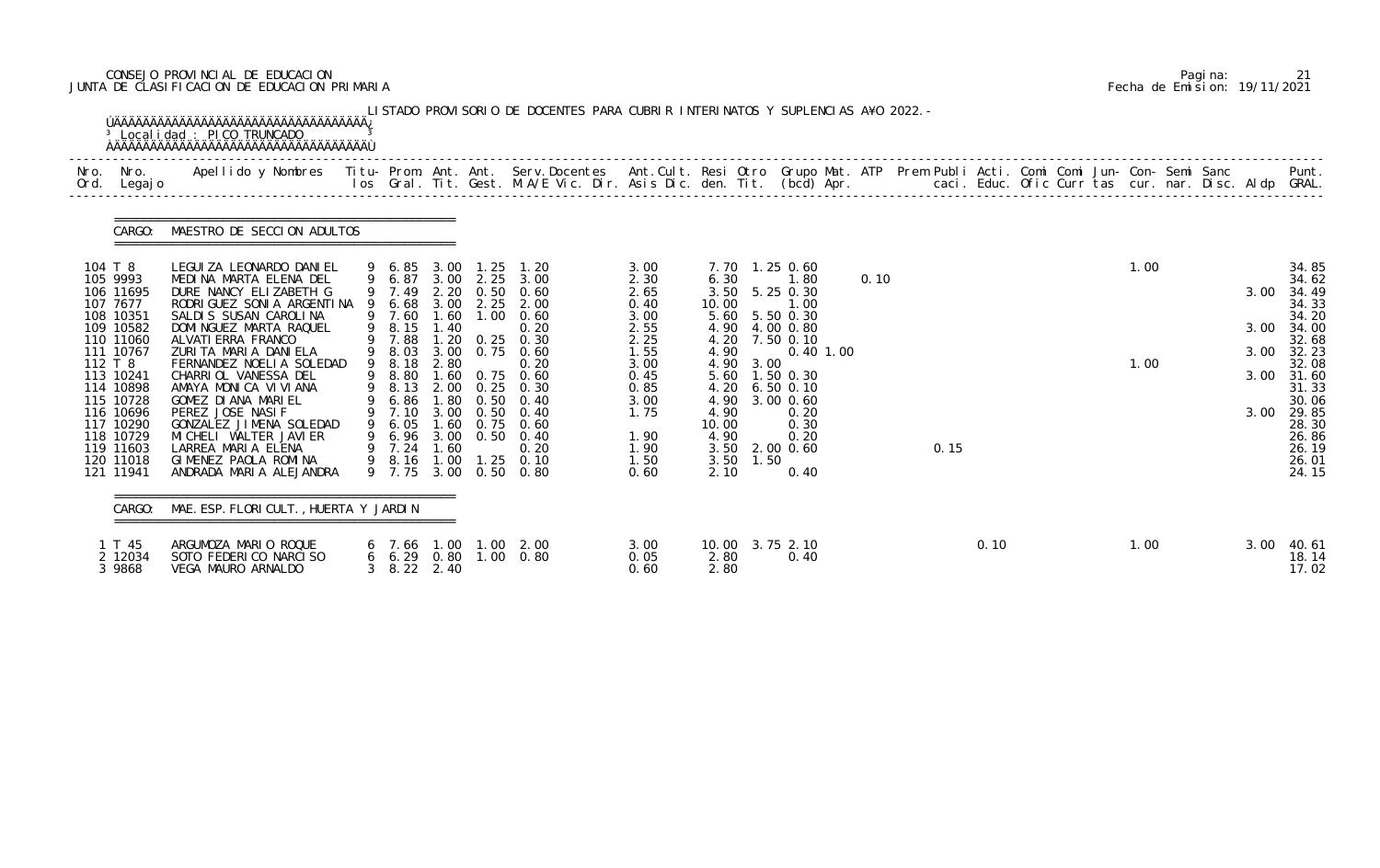## CONSEJO PROVINCIAL DE EDUCACION Pagina: 22 JUNTA DE CLASIFICACION DE EDUCACION PRIMARIA Fecha de Emision: 19/11/2021

|              | LISTADO PROVISORIO DE DOCENTES PARA CUBRIR INTERINATOS Y SUPLENCIAS A¥O 2022. -<br><sup>3</sup> Local i dad : PICO TRUNCADO |                                                                                                                                                                                                                                   |  |                                                                |                              |                                                                |                                              |                                              |                                                                                 |                               |      |      |              |  |                                      |  |                      |                                                    |
|--------------|-----------------------------------------------------------------------------------------------------------------------------|-----------------------------------------------------------------------------------------------------------------------------------------------------------------------------------------------------------------------------------|--|----------------------------------------------------------------|------------------------------|----------------------------------------------------------------|----------------------------------------------|----------------------------------------------|---------------------------------------------------------------------------------|-------------------------------|------|------|--------------|--|--------------------------------------|--|----------------------|----------------------------------------------------|
| Nro.<br>Ord. | Nro.<br>Legaj o                                                                                                             | Apellido y Nombres  Titu- Prom. Ant. Ant. Serv.Docentes  Ant.Cult. Resi Otro Grupo Mat. ATP Prem Publi Acti. Comi Comi Jun- Con- Semi Sanc           Punt.<br>Ios Gral. Tit. Gest. M.A/E Vic. Dir. Asis Dic. den. Tit. (bcd) Apr. |  |                                                                |                              |                                                                |                                              |                                              |                                                                                 |                               |      |      |              |  |                                      |  |                      |                                                    |
|              | CARGO:                                                                                                                      | PES DE FORMACION PARA EL TRABAJO                                                                                                                                                                                                  |  |                                                                |                              |                                                                |                                              |                                              |                                                                                 |                               |      |      |              |  |                                      |  |                      |                                                    |
|              | 1 11701<br>2 12817<br>3 12289                                                                                               | PAEZ GOMEZ NOEMI<br>AYLAN DELIA<br>MU¥OZ CATHERINE LUCIA                                                                                                                                                                          |  | 9 5.87 2.00<br>9 7.13 0.80<br>$6$ 7.61                         | 0.60                         | 0.50                                                           | $1.25 \quad 0.30$                            | 1.35<br>0.10                                 | 6.30 2.25 0.10<br>2.10<br>2.80                                                  |                               |      |      |              |  |                                      |  |                      | 28.42<br>19.13<br>17.51                            |
|              | 4 T 52<br>5 T 8                                                                                                             | ORIOLO CLAUDIA VIVIANA<br>SOLER PAEZ VI VI ANA                                                                                                                                                                                    |  | 5 7.59<br>$\begin{array}{cc} 5 & 9.03 \\ 5 & 7.16 \end{array}$ | 3.00<br>3.00                 |                                                                | 3.00<br>2.60                                 | 3.00<br>3.00                                 | 10.00<br>9.10 8.50 2.50                                                         | 6.50 1.70                     |      |      |              |  | 1.00<br>1.00                         |  | 3.00                 | 43.79<br>43.73                                     |
|              | 6 9900<br>7 T 45<br>8 T 45<br>9 T 7                                                                                         | DAMIAN ANA MARIA<br>ARGUMOZA MARIO ROQUE<br>ALMONACID MARILINA<br>GOMEZ ROSA MALVA                                                                                                                                                |  | 5 7.73<br>5 7.42 3.00<br>8.86                                  | 1.80<br>3.00<br>3.00         | 0.50<br>0.50                                                   | 1.80<br>3.00<br>3.00<br>3.00                 | 2.80<br>3.00<br>3.00<br>1.43                 | 6.30 14.50 0.90<br>10.00 3.75 1.50<br>10.00 5.50 2.20<br>10.00                  | 4.00 3.00                     |      |      | 0.10<br>0.10 |  | 1.00<br>1.00<br>1.00                 |  | 3.00<br>3.00         | 43.26<br>41.08<br>40.72<br>39.79                   |
|              | 10 T 35<br>11 T 52<br>12 8862                                                                                               | HERBAS PABLO EMILIANO<br>MARCOVICH SILVIA MABEL<br>PAVON YANINA ESTER                                                                                                                                                             |  | 7.54<br>$5\quad 6.16$<br>8.03                                  | 2.60<br>1.60<br>2.80         | 0.25<br>0.50                                                   | 2.60<br>1.60<br>2.40                         | 3.00<br>1.20<br>2.65                         | 10.00<br>10.00 6.50 0.80<br>10.00                                               | $1.25$ 1.30<br>5.00 1.20      |      |      |              |  | 1.00<br>1.00                         |  | 3.00                 | 3.00 37.54<br>37.36<br>37.08                       |
|              | 13 T 52<br>14 T 52<br>15 TAD 5                                                                                              | GIGENA SERGIO GONZALO<br>LAYUS HECTOR MARCELO<br>GOMEZ CINTIA PAOLA                                                                                                                                                               |  | 5 7.76<br>5  7  05<br>5  9  05                                 | 3.00<br>3.00<br>2.20         | 0.25                                                           | 2.60<br>3.00<br>2.00                         | 3.00<br>2.15<br>1.60                         | 10.00 1.00 1.30<br>10.00<br>7.00                                                | 1.70<br>3.00 0.50             | 0.10 |      |              |  | 1.00<br>1.00<br>2.00                 |  | 2.00<br>3.00<br>3.00 | 36.91<br>35.90<br>35.45                            |
|              | 16 TAD 5<br>17 T 52<br>18 T 8<br>19 T 45<br>20 T 40<br>21 7677                                                              | ARGUMOZA VANESA ALEJANDRA<br>BARQUIN MARIA DEL CARMEN<br>CORVALAN MYRIAM GRACIELA<br>GONZALEZ CRISTIAN MAURO<br>NI CCOLAI LORENA NOEMI<br>RODRI GUEZ SONI A ARGENTI NA                                                            |  | 5 7.83<br>5 7.75<br>5 6.44<br>5 7.40<br>7. 76<br>6. 68         | 3.00<br>2.60<br>2.20<br>3.00 | 2.40 0.75<br>$3.00 \quad 0.25$<br>1.00<br>0.25<br>0.50<br>3.00 | 2.00<br>3.00<br>3.00<br>2.60<br>2.20<br>3.00 | 3.00<br>2.00<br>3.00<br>1.70<br>3.00<br>0.40 | 7.70 1.50 1.00<br>10.00  1.50  1.60<br>9.10<br>10.00 2.50 1.30<br>7.70<br>10.00 | 0.502.50<br>2.50 1.10<br>1.50 | 0.10 |      | 0.10         |  | 1.00<br>1.00<br>1.00<br>1.00<br>1.00 |  | 3.00                 | 35.38<br>35.10<br>34.54<br>34.35<br>32.96<br>32.58 |
|              | 22 10767<br>23 11681<br>24 11306                                                                                            | ZURITA MARIA DANIELA<br>AGUIRRE RITA RAQUEL<br>LUNA NORMA CRISTINA                                                                                                                                                                |  | 8.03<br>7.20<br>7.09                                           | 3.00<br>3.00<br>3.00         | 0. 50<br>0.50                                                  | 0.20<br>0.70<br>3.00                         | 1.55<br>3.00                                 | 4.90<br>2.80<br>3.50                                                            | 1.00<br>3.00 0.30<br>3.00     |      |      |              |  |                                      |  | 3.00                 | 26.68<br>25.50<br>25.09                            |
|              | 25 11826<br>26 11603                                                                                                        | CHAILE DAYANA MALENA<br>LARREA MARIA ELENA                                                                                                                                                                                        |  | 8.35<br>5 7.24                                                 | 0.80<br>1.60                 | 0.50                                                           | 0.80<br>0.20                                 | 0.10<br>1.60                                 | 2.80 3.00 0.40<br>3.50 2.00 0.60                                                |                               |      | 0.15 |              |  |                                      |  | 3.00                 | 24.75<br>21.89                                     |

|  | Pagi na: |                              |
|--|----------|------------------------------|
|  |          | Fecha de Emision: 19/11/2021 |